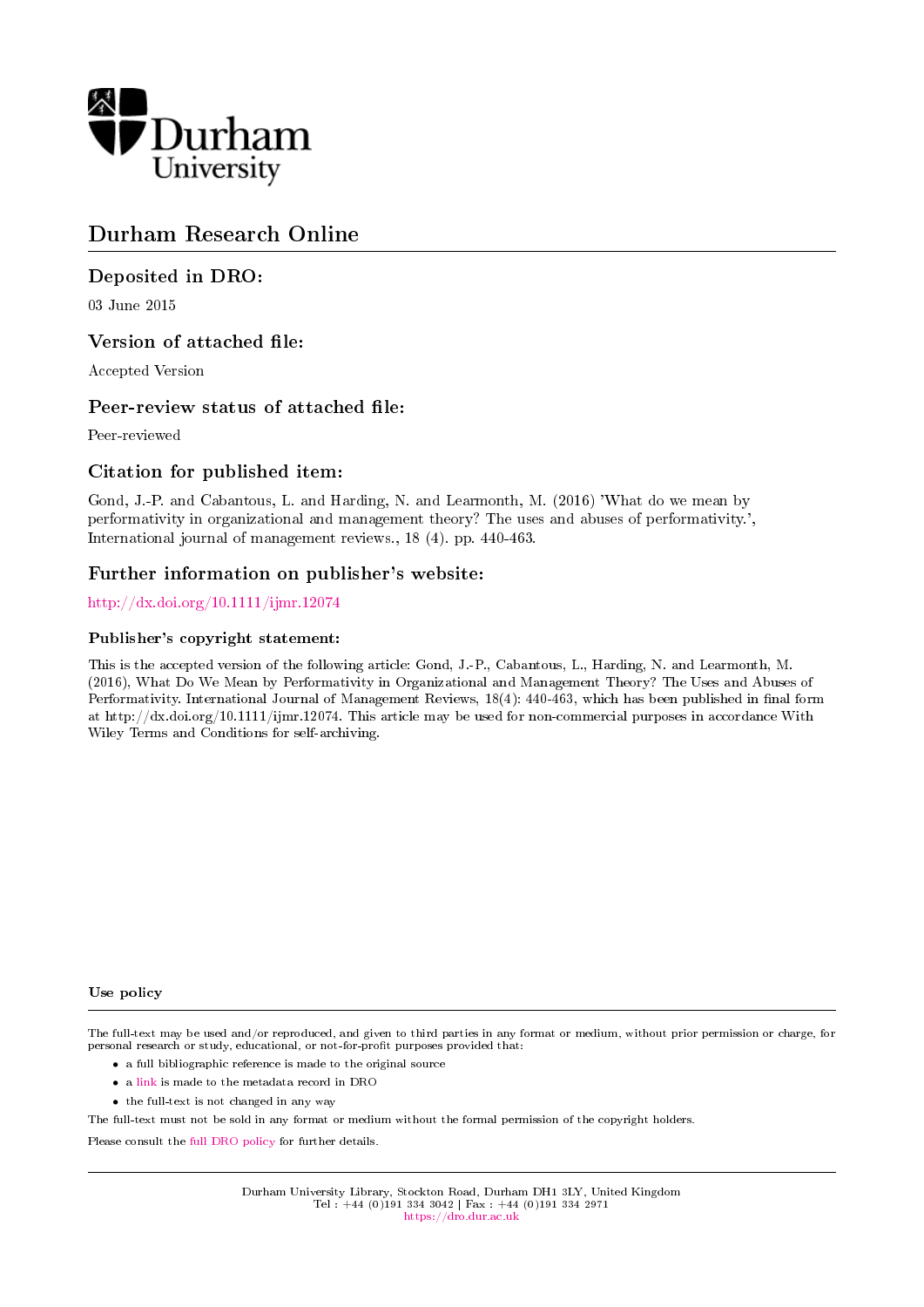#### **What do we mean by performativity in organization and management studies? The uses and abuses of performativity**

#### **Abstract**

John Austin introduced the formulation "performative utterance" in his 1962 book *How to do things with words*. This term and the related concept of performativity have subsequently been interpreted in numerous ways by social scientists and philosophers such as Lyotard, Butler, Callon, or Barad, leading to the co-existence of several foundational perspectives on performativity. In this paper we review and evaluate critically how organization and management theory (OMT) scholars have used these perspectives, and how the power of performativity has, or has not, stimulated new theory-building. In performing a historical and critical review of performativity in OMT, our analysis reveals the uses, abuses and underuses of the concept by OMT scholars. It also reveals the lack of both organizational conceptualizations of performativity and analysis of how performativity is organized. Ultimately our aim is to provoke a 'performative turn' in OMT by unleashing the power of the performativity concept to generate new and stronger organizational theories.

**Key-words**: Austin, Organization theory, Performativity, Translation, Theory-building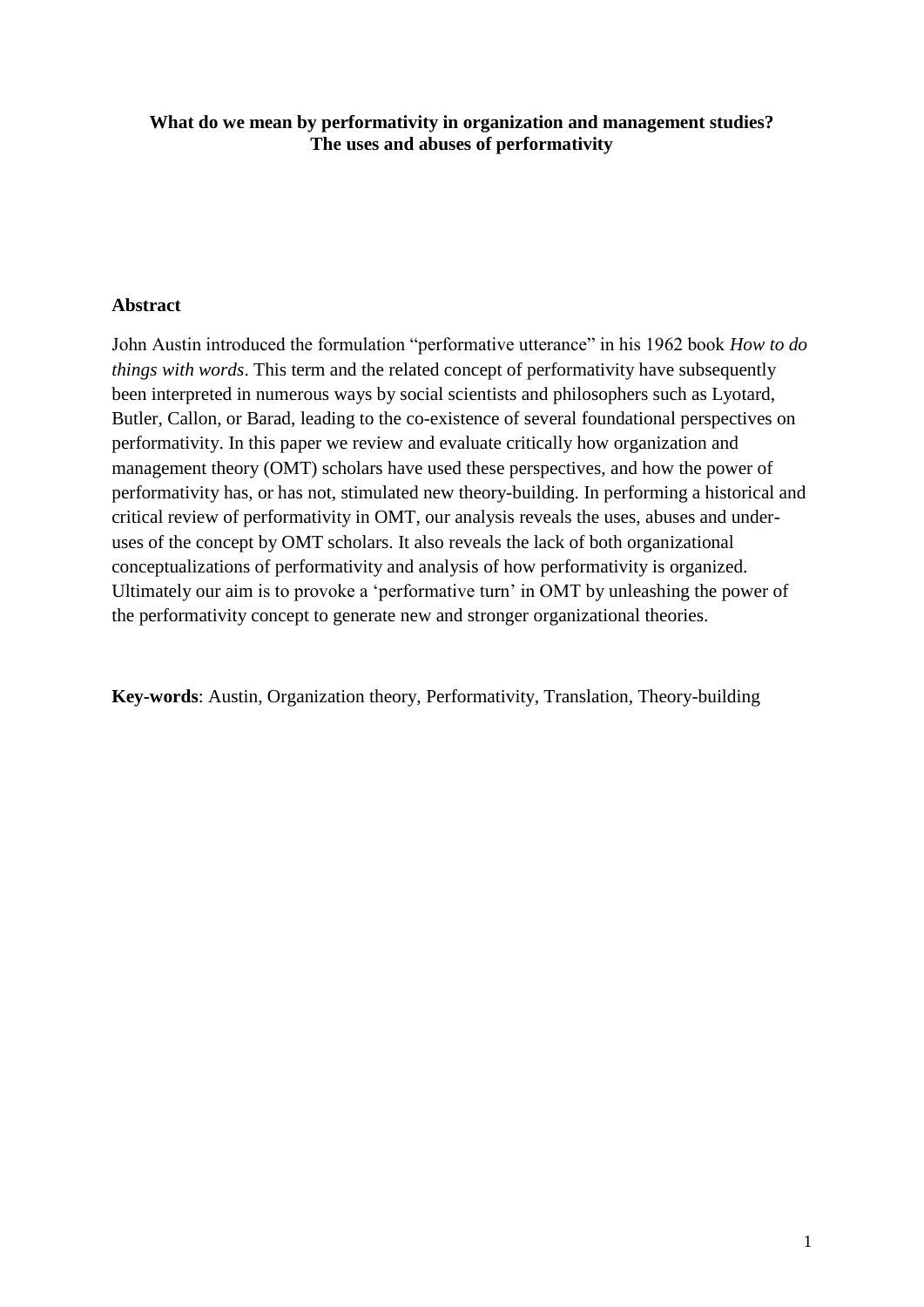# **What Do We Mean by Performativity in Organizational and Management Theory? The Uses and Abuses of Performativity**

#### **Introduction**

Austin's initial insights about how words "do" things, and the related concept of performativity, have given birth to an interdisciplinary family of works which have displaced Austin's ideas from their original setting to expose them to new contexts and objects (e.g., scientific discourses and activities) (Denis, 2006: 2). Noticeably, the notion of performativity has resonated throughout philosophy (Derrida, 1979; Lyotard, 1984 [1979]; Searle, 1969), gender studies (Barad, 2003; Butler, 1997), and sociology (Callon, 1998; MacKenzie, 2006) leading to important and sometimes break-through contributions in those fields. These migrations of performativity across disciplines and concurrent re-appropriations have contributed to a profound redefinition of the notion of performativity, and led to distinct conceptualizations (Denis, 2006). They also show the heuristic value of the performativity concept, and its ability to generate long-standing ideas across disciplines.

The generative nature of the performativity concept is also visible in its numerous sequels in organization and management theory (OMT): scholars have used this concept to reconsider organizational routines (Feldman & Pentland, 2003), rational decision-making (Cabantous & Gond, 2011), the functioning of markets (Callon & Muniesa, 2005); the gendering of the workplace (Rittenhofer & Gatrell, 2012), the constitution of managerial identities (Harding, 2003; Learmonth, 2005); the concept of performance (Guérard, Langley & Seidl, 2013) and the sociomaterial conditions of valuation (Orlikowski & Scott, 2014).

But OMT scholars draw on different interpretations of the term, often with little regard to how their work relates to foundational conceptualizations of performativity, and little effort to take stock of what is performed through these multiple uses of performativity. As a result, understanding of how a distinctive organizational interpretation of performativity could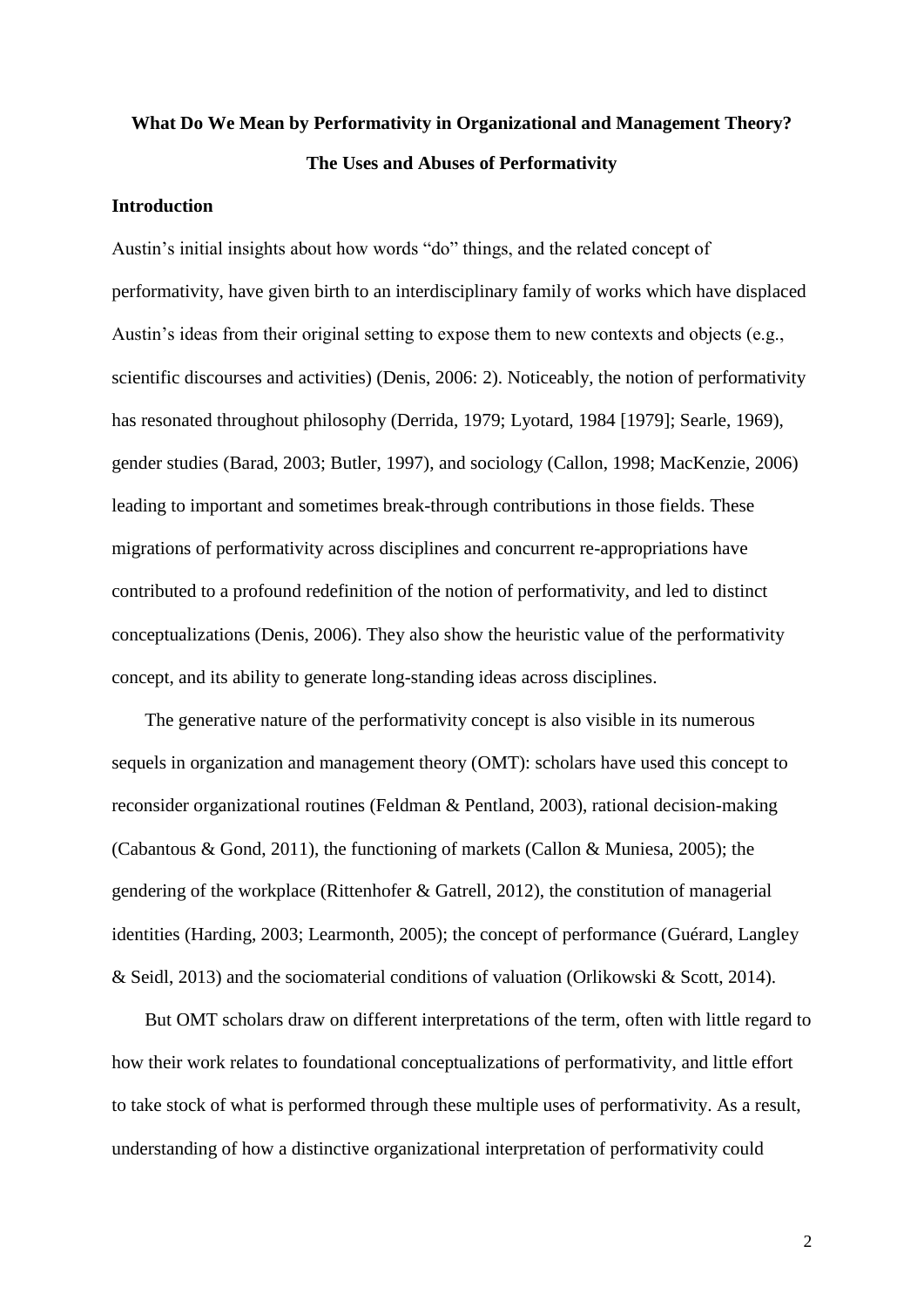emerge is still missing. This paper starts addressing this gap by reviewing the foundational perspectives that OMT scholars have used in their work, and evaluates critically how they have mobilized existing conceptualizations of performativity or generated new performativity perspectives.

In performing a historical and critical review of performativity in OMT, we make a threefold contribution to the discipline. First, we highlight the uses, abuses and under-uses of performativity in OMT by studying the discrepancies between foundational perspectives and their actual uses by management scholars. This analysis points to both missed opportunities and promising new research directions. Second, we reveal a lack of organizational conceptualizations of performativity: discussions of how organizations are performed and how performativity is organized remain embryonic. Third, our taxonomy of OMT work on performativity, which complements prior attempts at mapping the performativity landscape (e.g., Diedrich et al., 2013; Guérard et al., 2013), sheds light on the fragmentation of this landscape and contributes to creating the conditions for dialogue across different perspectives. Ultimately, in 'bringing into being' a field of studies on performativity, this review aims to provoke a 'performative turn' in OMT and to push OMT scholars to harness the power of Austin's original insights to develop new theories.

#### **Performing a Historical and Critical Review of Performativity**

#### *Provoking a 'performativity turn' in OMT*

Figure 1 shows a sharp increase in the use of the terms 'performativity' and 'performative' in OMT since the late 1990s (see Appendix One for more details).

#### -------------------------------------------------- INSERT FIGURE 1 ABOUT HERE --------------------------------------------------

Four influences on this upsurge can be identified. First, OMT scholars inspired by the "linguistic turn" in the social sciences (Rorty, 1967) share the view that discourse does not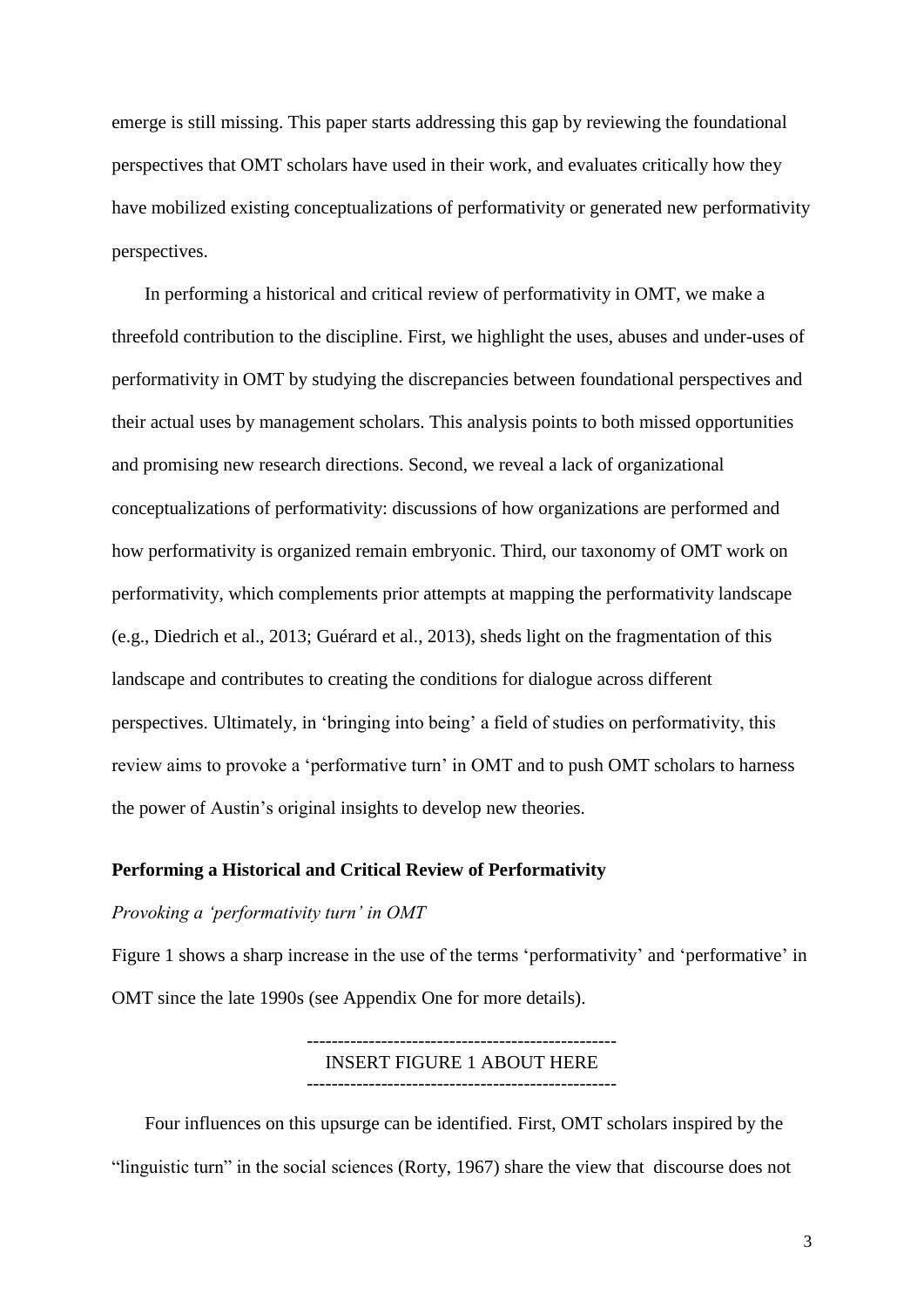describe but co-constitutes what appears to be external social reality (Boje, 1995; Czarniawka & Gagliardi, 2003). This non-representational view of discourse is central to the performativity concept (Austin, 1962). Second, the "vaguely … similar pragmatic roots" of performativity studies (Muniesa, 2014: 15) resonate well with OMT's growing interest in the actual *doing* or *acting* of organizational actors (Schatzki, 2002), sometimes referred to as the "practice turn" (Whittington, 2006). Similarly attuned to such ontological assumptions about the "becoming" of actors' practices (Diedrich et al., 2013) is, third, the "process turn" in which OMT scholars regard organizational phenomena as fluid (Langley, Smallman, Tsoukas, & Van de Ven, 2013). Finally, OMT's interest in the sociomateriality of organizational life (Orlikowski, 2007) – the "material turn" – is aligned with performativity studies that aim at understanding the material effects of discursive practices (Cooren, 2004) and the sociomaterial nature of knowledge constitution (Barad, 2003).

These four "turns" in OMT, together with the current "performativity turn" in the social sciences (Muniesa, 2014: 7), create "felicitous conditions" to provoke a performative turn in OMT and call for a historical and critical review of prior performativity studies in OMT.

#### *Scope and semantic clarifications*

Our aims to identify the foundational perspectives that influence OMT scholars and critically evaluate how they have been used led us to delineate the scope of our review as follows. First, we concentrated on papers published in 11 leading OMT journals and papers from other journals referenced in these papers.<sup>1</sup> Although this approach reduces the scope of possible approaches to performativity, it is consistent with our aim of providing a critical account of performativity in the OMT field.

Second, we focused on publications where the terms 'performativity' and 'performative' were clearly identifiable as a concept and were important for the paper's thesis. We thus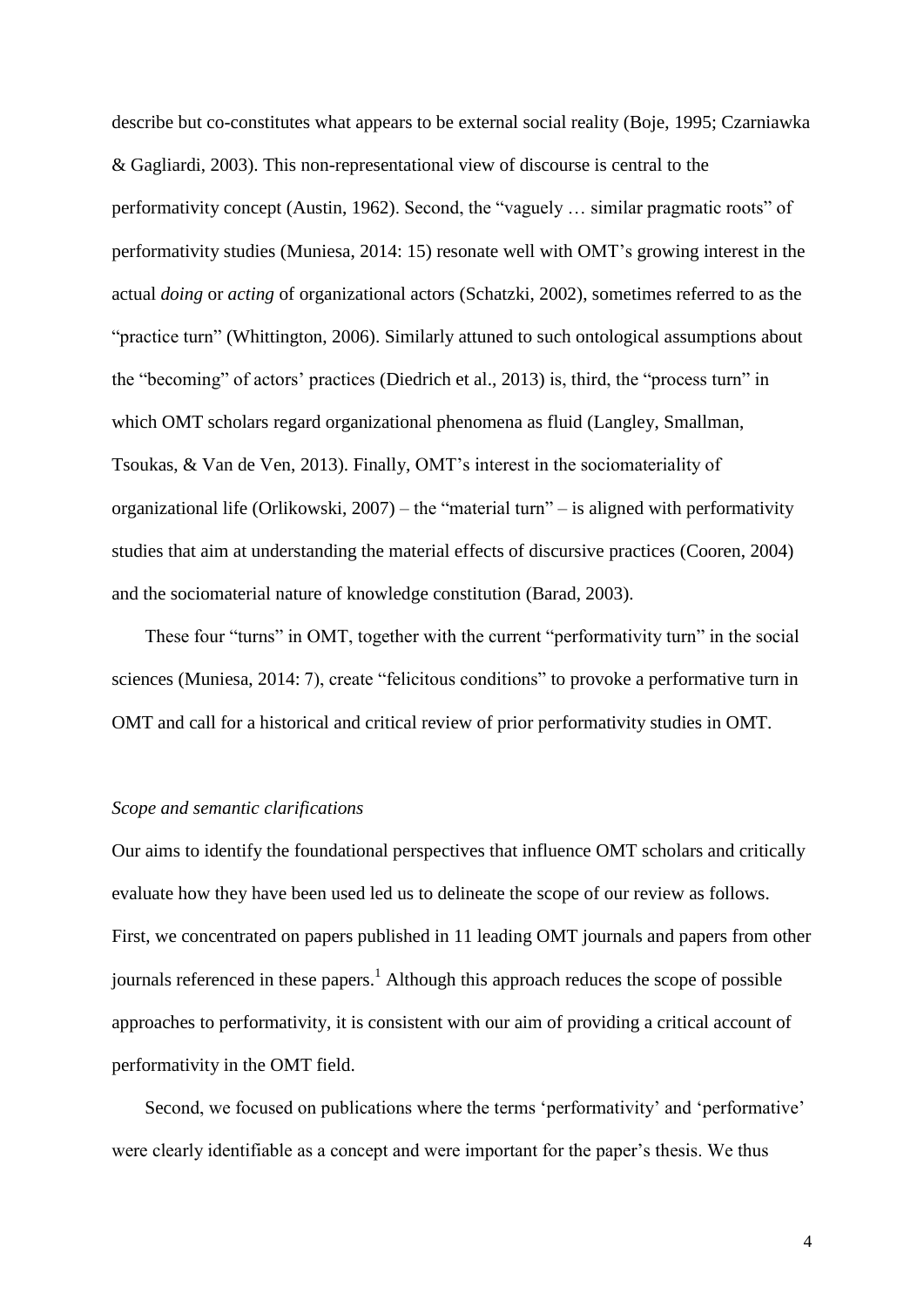excluded papers that only incidentally used these terms, and those that developed similar ideas but did not explicitly use the two terms. We specifically excluded papers that mobilized the concept of 'performance' in its Goffmanian sense (Corvellec, 2003) but did not use the terms 'performativity' or 'performative'.<sup>2</sup> There are two main reasons for this choice. One is practical: using the term 'performance' in our search – even if restricted to its Goffmanian sense – expands the scope too greatly as this term is widely used in OMT (e.g., 'performance studies'), and often without informed theoretical application. The other is theoretical: our primary purpose means we are not interested in papers that allude to ideas related to performativity *without* using the terms 'performativity' or 'performative' because our aim is to critically analyse what OMT papers do with these two words.

Finally, we restricted our search because our aim is not to present an exhaustive overview of all the papers mobilizing the concept of performativity in OMT but to critically evaluate its uses. Thus we focused on papers that actively engage with the concept and hence best illustrate each perspective on performativity. Appendix One details the criteria used to identify and select these papers.

#### *Organizing the review*

Driven by our objectives, we organized our analysis as follows. We first analysed the selected papers with the aim of identifying the foundational perspectives on performativity mobilized by OMT scholars. We found that OMT scholars recurrently used five conceptualizations of performativity: *doing things with words* (Austin); *searching for efficiency* (Lyotard); *constituting the self* (Butler, Derrida); *bringing theory into being* (Callon, MacKenzie); and sociomateriality mattering (Barad).<sup>3</sup> These foundational works reflect, what Oswick, Fleming and Hanlon (2011: 322-323) call "radical travelling theories", that is general theories that have "considerable conceptual latitude" within and beyond their disciplinary context, and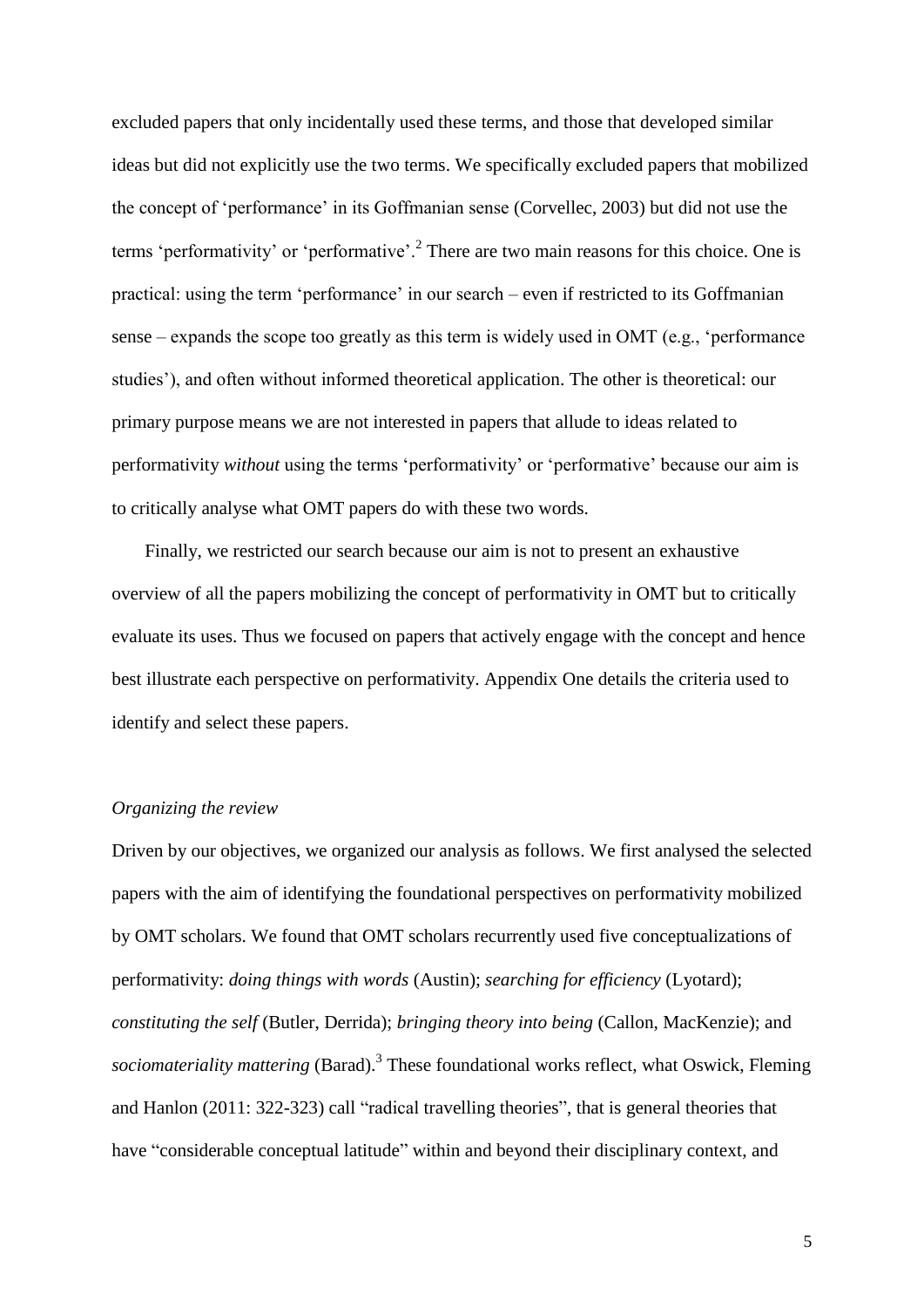which are typically imported, in the OMT field, through a process of borrowing. We adopted an historical approach to present these foundational perspectives because each draws on its predecessors.

Then, we re-analysed the OMT papers so as to distinguish the multiple uses of the concept in the field (Boxenbaum & Rouleau, 2011; Oswick et al., 2011) and identified two dominant uses of the concept in OMT. On the one hand, some OMT work has followed the dominant pattern of OMT "borrowing" described by Oswick et al. (2011), which consists of "a one-way process in which attributes and characteristics are carried over from domain to another" (Oswick et al., 2011: 328). Yet, most OMT work related to performativity has borrowed one of the five aforementioned ready-made concepts of performativity (e.g., Butler's notion of the performativity gender) and has narrowly applied it to the organizational context. In consuming and domesticating the performativity concept, OMT scholars have recontextualized it, and have been able to generate new OMT knowledge. For instance, OMT work borrowing Butler's concept of performativity has advanced OMT studies on gender by uncovering the role of materiality. However, this type of borrowing, seldom leads to a contribution to the source domain (Oswick et al., 2011).

On the other hand, some other OMT studies have engaged in more sophisticated forms of theory-building around the concept of performativity. One of these forms resembles what Oswick et al. (2011: 328) call a "correspondence process". In this case, there is a two-way exchange between the source domain from which the (performativity) concept is imported and the OMT field, such that OMT scholars have been able to add to the source domain. According to Oswick et al. (2011: 330), this approach is well-illustrated by the works Cooren (2004). Another sophisticated form of theory building in relation to the concept of performativity in OMT is similar to the two-way "blending process" described by Oswick et al. (2011: 328). In this case, OMT scholars merge and combine concepts from a source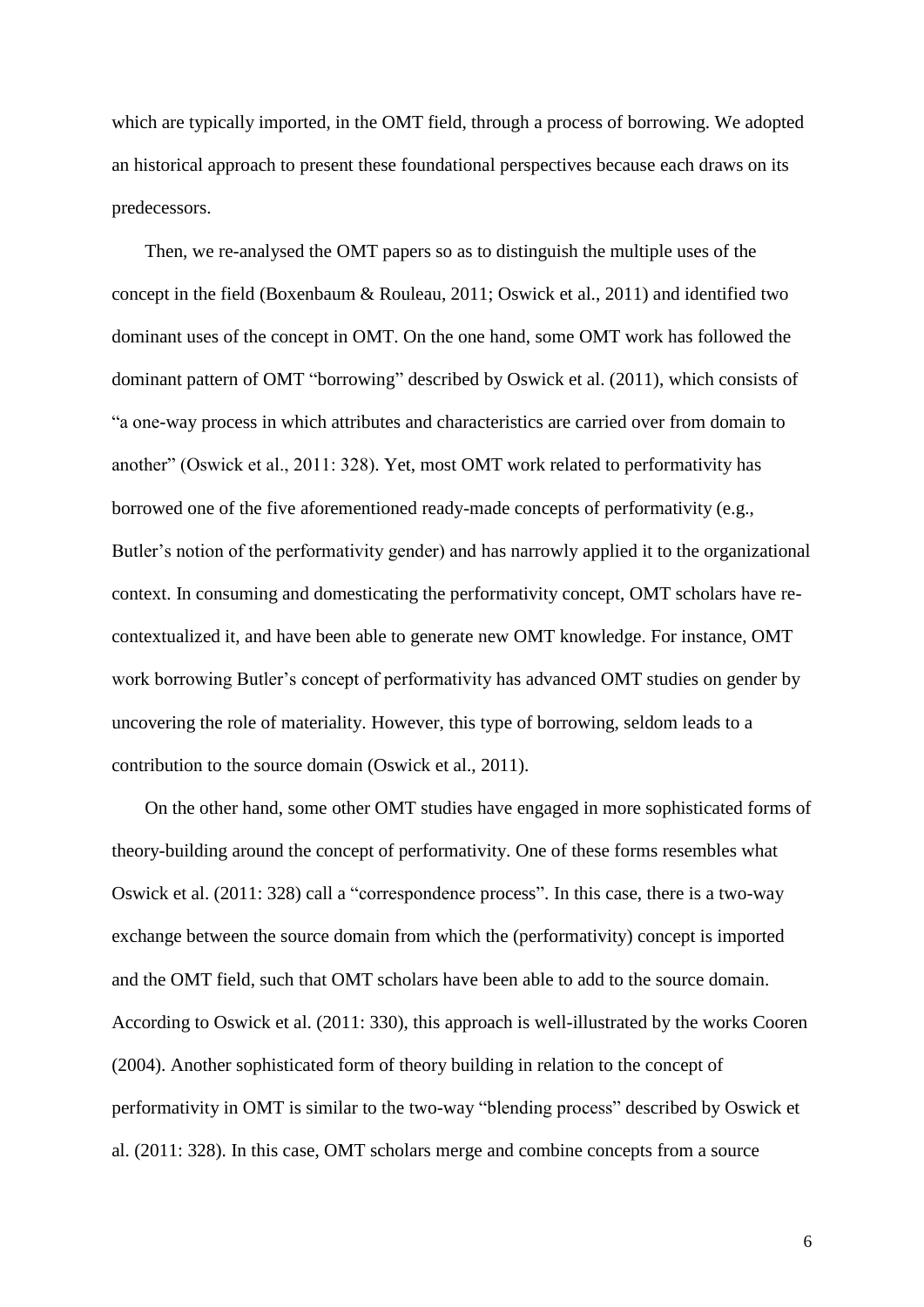domain and the OMT domain to create new concepts. The "critical performativity" concept as well as the "performative routine" concept are two illustrations of this type of blending. For the sake of clarity, we grouped under the banner of "creative re-appropriation of performativity" the three instances of such uses of performativity we identified in OMT: *performativity as constitutive communication* which relates to Taylor and Cooren's communicative approach; *performativity as enacting routines* which is associated with Feldman's theory of routines; and *performativity as making critical theory influential* that concerns current debates in critical management studies (CMS) (Spicer, Alvesson, & Kärreman, 2009).

In what follows, we review the five foundational perspectives we identified, presented in Table 1, before discussing their uses in OMT as follows. We firstly present the work of OMT scholars who followed a one way process of borrowing (see: Table 2). Then, we review three OMT perspectives that reflect "creative re-appropriation" of the performativity concept and aim at developing original organizational perspectives on performativity (see: Table 3).

> --------------------------------------------- INSERT TABLE 1 ABOUT HERE ---------------------------------------------

#### **Foundational perspectives: The building blocks of performativity studies**

#### *Performativity as doing things with words (Austin)*

John Austin's *How to Do Things with Words* is an intelligent, witty, if disarmingly complex work. Even though, as the book proceeds, the caveats and complications tend to multiply, its basic claim seems simple enough. Not all speech acts are utterances of true or false sentences (i.e., a "constative" speech act). Rather, some sentences are, to use Austin's own neologism, "performative."

A performative utterance is one "in which to *say* something is to *do* something; or in which *by* saying something we are doing something" (Austin, 1962: 12; italics in original).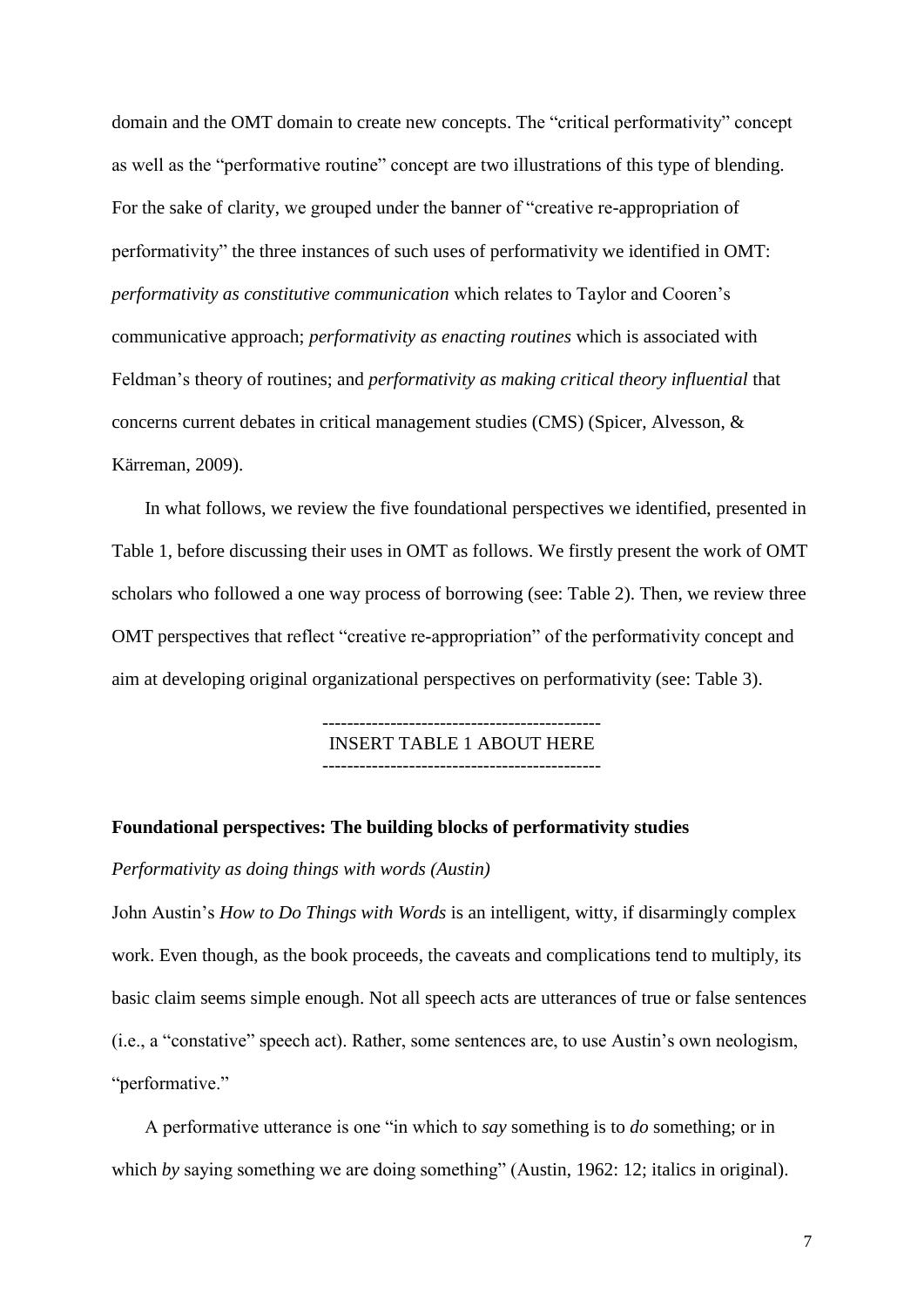Austin's performatives, then, bring about what they say. Sentences like 'I pronounce you husband and wife' or 'I bet you a fiver it will be sunny tomorrow' are not primarily true/false statements. They do things: marry a couple or place a bet; or better, they have the *potential* to do so. Austin argued that performative utterances do things when two conditions are met. First, the context must be felicitous. In order to marry a couple for instance, 'I pronounce you husband and wife' needs to be said in a wedding ceremony, and by someone with the authority to say the words. Second, the speaker's intention must be "serious … [not] parasitic upon its normal use" (1962: 22). For example, if any of the above statements were said in the course of performing a play, or as a joke, then such a speech act would be infelicitous; it would "fall under the doctrine of the etiolations of language" (1962: 22) (etiolation is a biological term referring to enfeebling).

Austin also distinguished three types of speech acts, namely locutionary or constative (the ostensible meaning of the utterance), [illocutionary](http://en.wikipedia.org/wiki/Illocutionary_act) (the intent of an utterance), and perlocutionary (the actual effect of an utterance, whether intended or not). For example, saying: "there's a bull in the field" is a locutionary act (the speaker is describing a fact about the scenery); it might also be intended as a warning (an illocutionary act); and its effect could be that listeners change their minds about entering the field (a perlocutionary act).

Austin developed his ideas within a group of mainly Oxford-based philosophers known as the "ordinary language" school of philosophy, who held that it was important to pay close attention to the details of the use of everyday, "ordinary" language. Even though, in the context of the discipline of philosophy, this school of thought is "now a historical movement, rather than an active force in contemporary philosophical discussion" (Forguson, 2011 [1969]: 325), its ideas have influenced a number of scholars in related disciplines and have led to several breakthrough contributions. Austin's writing thus can be said to have been both a locutionary act and a [perlocutionary act.](http://en.wikipedia.org/wiki/Perlocutionary_act) As a *locutionary act*, Austin's view of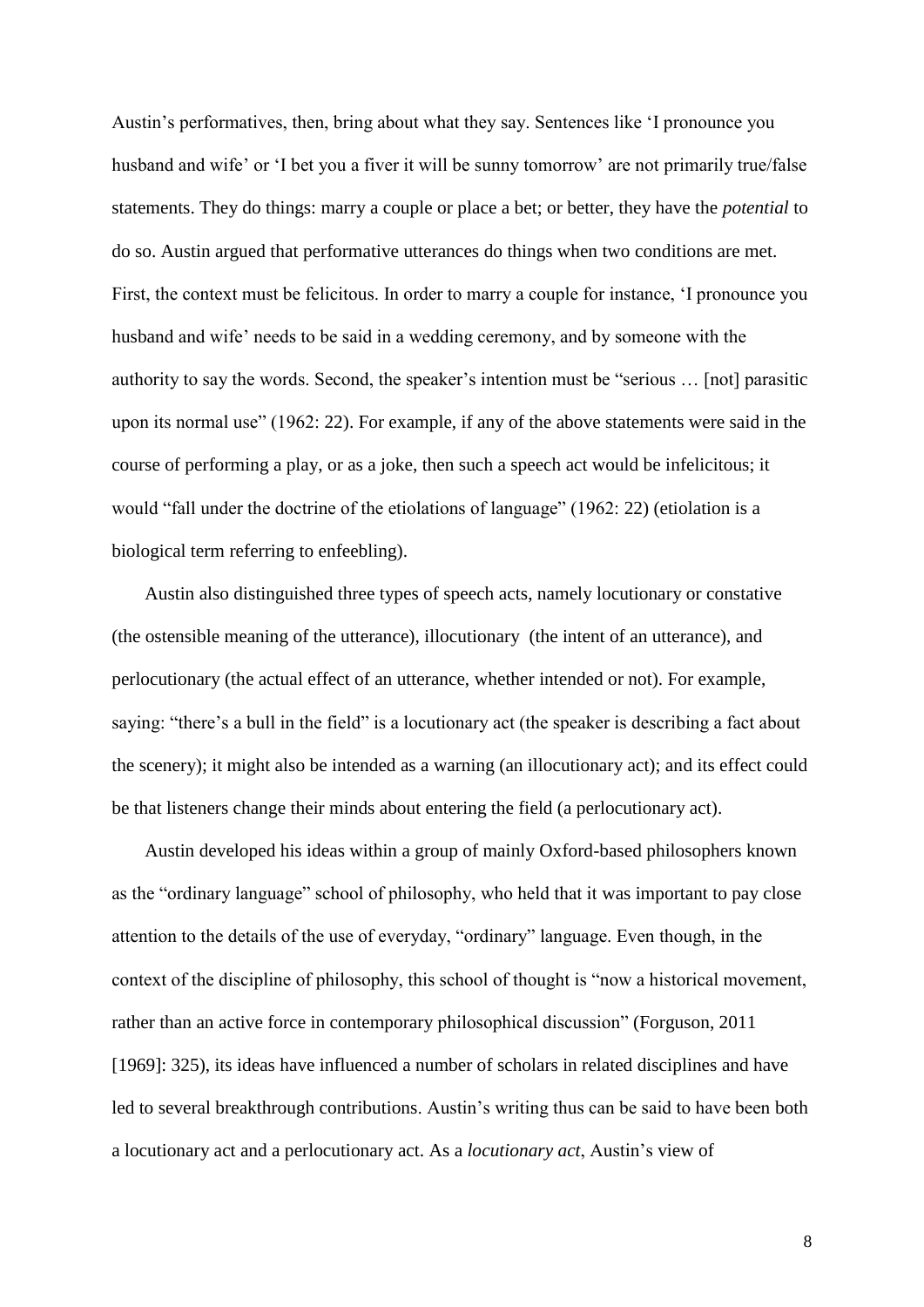performativity challenged his contemporary philosophers, who focused exclusively on semantics and the meaning of linguistic expressions (e.g., logical philosophy of Carnap, works of Russell). By pointing to their neglect of the actual uses of such expressions in ordinary social contexts, Austin and the philosophers of the ordinary school of language have radically challenged the way philosophers study language, and have opened the whole field of linguistic pragmatics.

As a *perlocutionary act*, Austin's writing has reshaped the mindsets of generations of philosophers and his works still occupy a prominent position in the theory of language, a field in which it still sparked controversies about the interpretation of "literal meaning" (see: Crary, 2002 vs. Hansen, 2012). Austin's ideas have then "migrated" across social sciences where they provoked radical contributions and a series of new conceptualizations of performativity (Denis, 2006). Subsequently, these radically new ideas about performativity have migrated to the field of OMT. OMT scholars' interest in the performative is related, we suggested above, to the wider "linguistic turn" (Rorty, 1967) in OMT, resonating well with the idea that "that the method *most useful* to philosophy is the observation and study of the ordinary uses of language" (Parker Ryan, 2010: 123; italics in original).

#### *Performativity as searching for efficiency (Lyotard)*

The 'performance' of a company is a widely used metaphor referring to its efficiency or profitability. This seems similar to Austin's deployment of his neologism performative, leading Lyotard (1984 [1979]) to write in a footnote of *The Postmodern Condition*:

The term *performative* has taken on a precise meaning in language theory since Austin. Later in this book, the concept will reappear in association with the term *performativity* (in particular, of a system) in the new current sense of efficiency measured according to an input/output ratio. The two meanings are not far apart. Austin's performative realizes the optimal performance. (1984: 88n; italics in original)

In re-using Austin's concept, Lyotard moved away from Austin's preoccupation –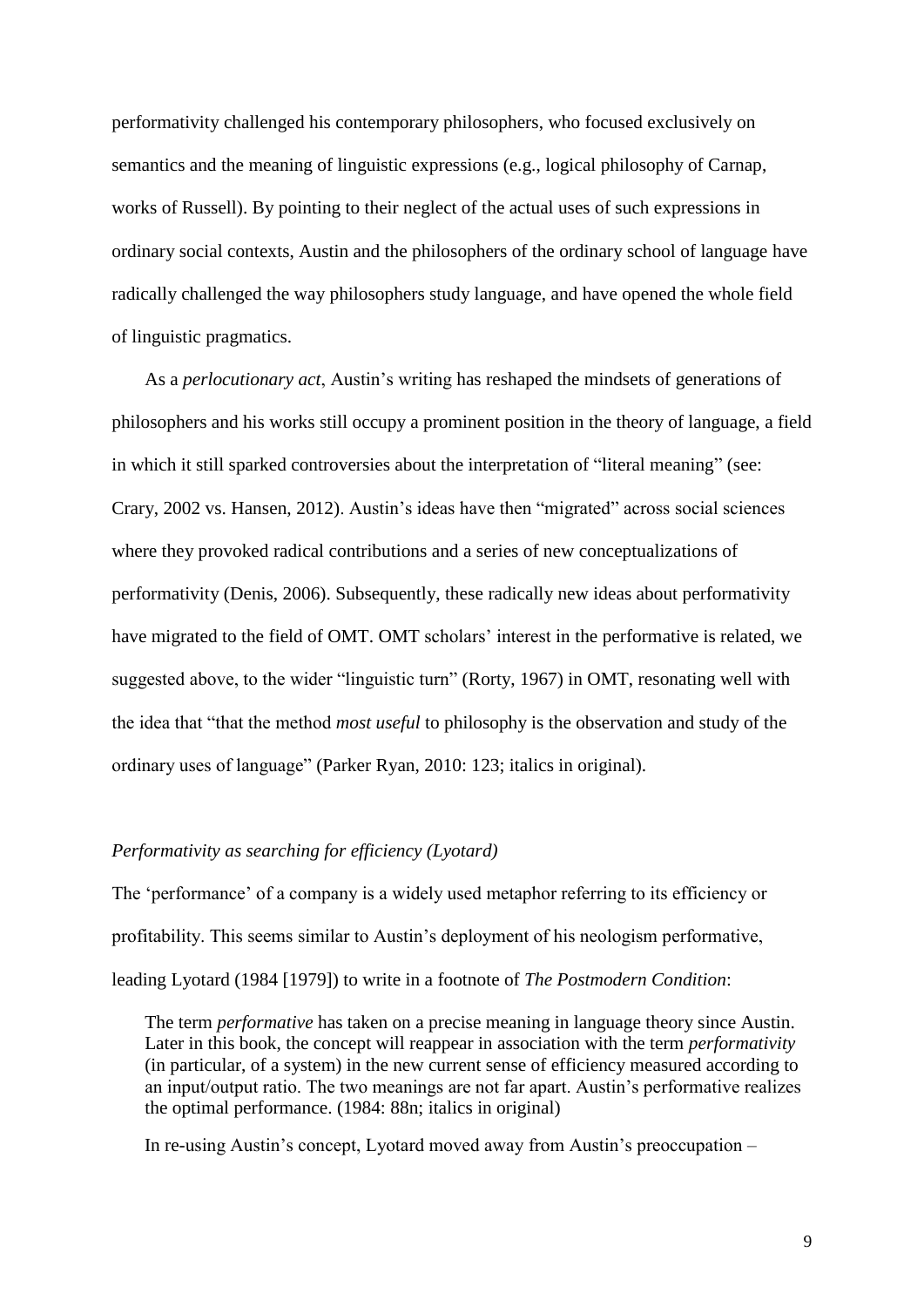questions of language proper – to questions of organized systems. He sought to problematize part of what he identifies as the postmodern condition, that is, the taken for grantedness of 'performance', here defined as efficiency. For Lyotard, "a generalized spirit of performativity … [is represented by an] equation between wealth, efficiency and the truth" (1984: 45). As Jones (2003: 512) argues: "While performativity merely asks of knowledge, 'what is it worth?', Lyotard turns the logic of performativity back onto itself and asks 'What is your 'what is it worth' worth?'" (1984: 54). Lyotard's point is to show how "the imperative ... [for knowledge to focus on] performance improvement" (1984: 45) is not given in the natural order of things but is a contestable ideological stance. Thus, Lyotard's central message in problematizing performativity is not that we should entirely avoid contributing to the efficiency of systems. Rather, it is that we should be suspicious of the effects that the overriding importance attached to efficiency in the postmodern condition might have – especially for education. As Marshall (1999) argues, following Lyotard, education:

"[…] is no longer concerned with the pursuit of ideals such as personal autonomy or emancipation, but with the means, techniques or skills that contribute to the efficient operation of the state in the world market and contribute to maintaining the internal cohesion and legitimation of the state." (p. 309)

#### *Performativity as constituting the self through citation (Derrida, Bulter)*

In 1979, Jacques Derrida engaged directly with Austin in his essay, "Signature, Event Context."<sup>4</sup> In Derrida's reading, Austin argued that the "force" (1962: 100) of a performative (i.e. its ability to do things) is provided primarily by the authentic intentions of the speaker, usually allied to the context in which speech is uttered. But Derrida made clear that for him the force of a performative is not intention, but citation; that is, iterability or citation underlies any 'successful' performative:

Could a performative utterance succeed if its formulation did not repeat a 'coded' or iterable utterance, or in other words, if the formula I pronounce in order to open a meeting, launch a ship or a marriage were not identifiable as conforming with an iterable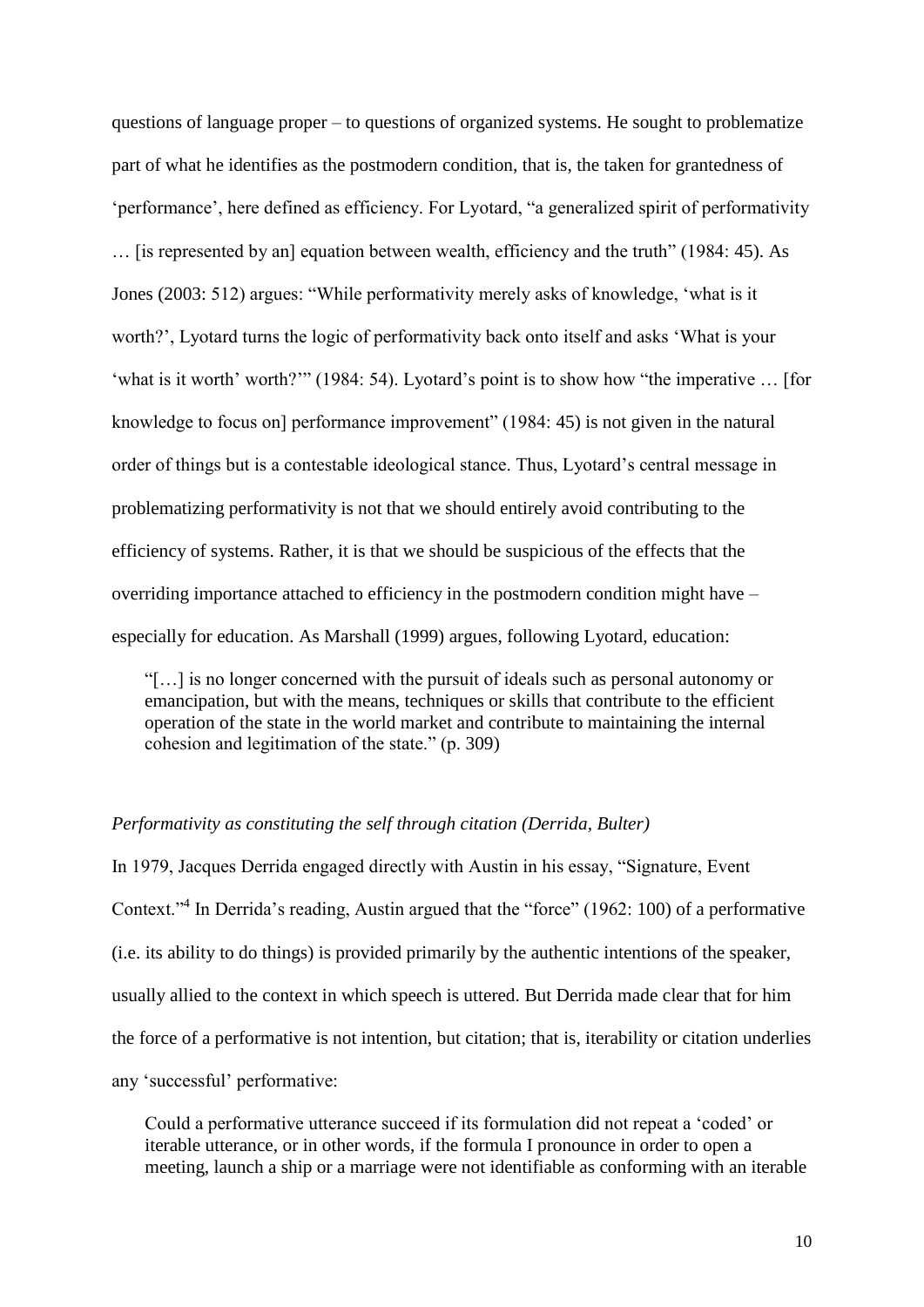model, if it were not then identifiable in some sort of way as a 'citation'. (Derrida, 1979: 191-2; italics in original)

Thus, in Derrida's reading, Austin's neat distinction between felicitous and infelicitous performatives breaks down. One cannot exclude writing a play, making a joke, etc., from successful performatives because no such thing as a fully serious performative (i.e. an entirely non-citational) utterance is identifiable. Further, Derrida argued that citation is prior to intention; indeed, it is a condition of possibility for intention to operate. For example, one cannot intend to get married unless there is already a marriage ceremony in existence. Furthermore, the marriage ceremony can only be performative if (like a play) it cites earlier examples of marriage ceremonies. For Derrida, then, the marriage ceremony is not (and cannot be) a fully serious performative (in Austin's terms). This, in a nutshell, is the reason why, for Derrida, performative statements must be citational in order to enable intention and thus to do things in the world. However, paradoxically, while Derrida fully deconstructed Austin's work on performative utterances, this deconstruction was central to his later work. As Miller observes:

The performative is an essential aspect of Derrida's ideas about the secret, literature, friendship, hospitality, perjury, decision, sovereignty, politics, responsibility, justice, death, temporality, religion and so on. … The performative is seen as a response to a demand made on me by 'the wholly other' … a response that, far from depending on preexisting rules or laws, on a pre-existing ego, I, or self, on pre-existing circumstances or 'context' creates the self, the context, and new rules or laws in the act of its enunciation. (Miller, 2009: 152)

Judith Butler's thesis on performativity has many affinities with Derrida's. Indeed Derrida's analysis of Kafka's "Before the Law" first led her to ponder how gender might be "an expectation that ends up producing the very phenomenon that it anticipated" (Butler, 1999a: xiv). Influenced by a number of theorists, notably Foucault, Althusser, Freud and Lacan, her development of the theory that gender is performatively constituted takes Derrida into the material realm. She explores how even the flesh of the body is performatively constituted: "'the body' is itself a construction, as are the myriad 'bodies' that constitute the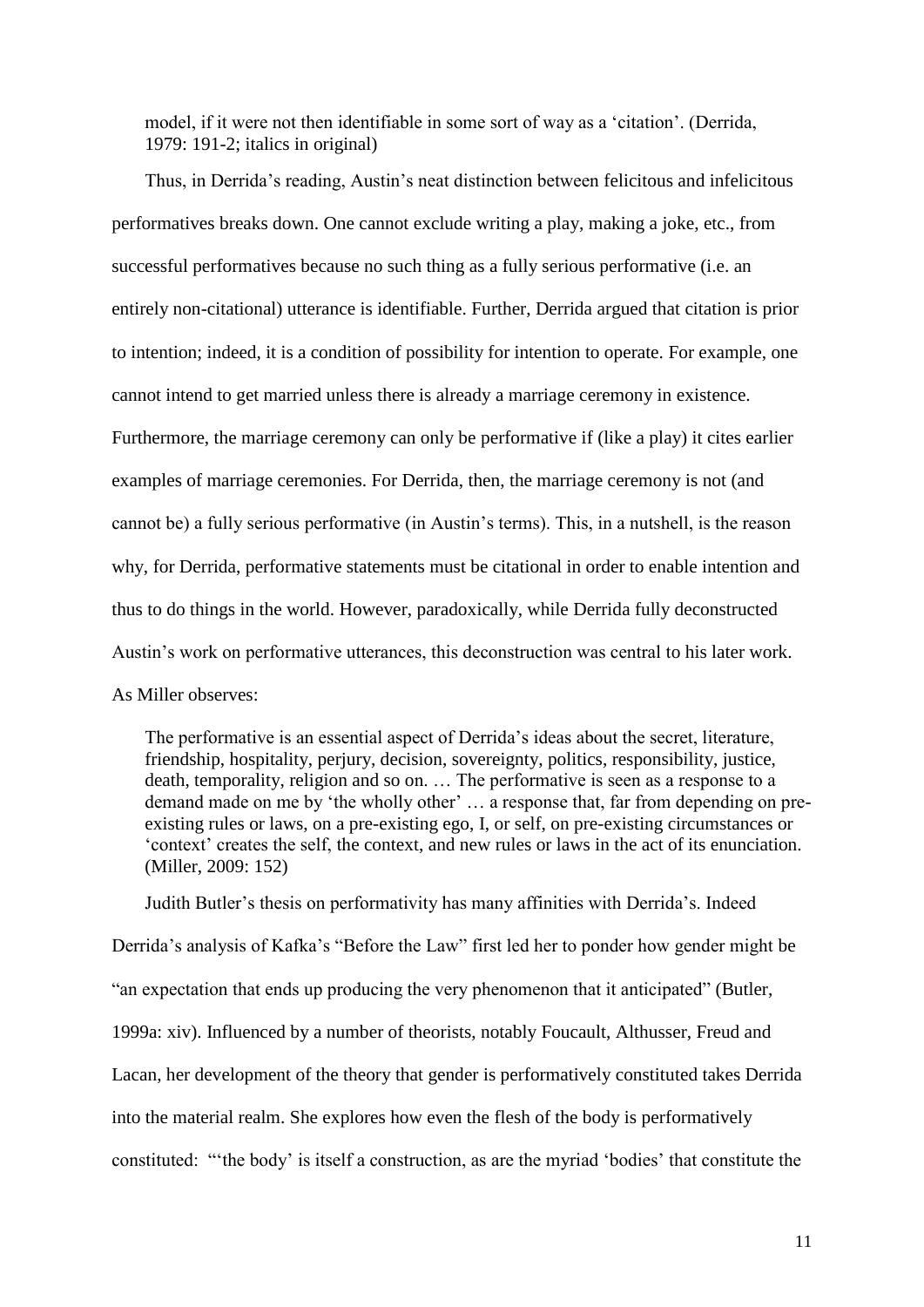domain of gendered subjects" (1990: 8). *Bodies that Matter* (1993), a book-length exploration of that statement, analyses how the materiality of bodies cannot be approached except through discourses, so discourse shapes how we conceive of and constitute bodies.<sup>5</sup>

Butler's development of the performativity concept is achieved through exploring how sex and gender are constituted. "Within the inherited discourse of the metaphysics of substance" she writes "gender proves to be performative – that is, constituting the identity it is purported to be" (1990: 24). This performative accomplishment is achieved through a "repeated stylization of the body", i.e., through a myriad of acts undertaken within "a highly rigid regulatory frame" that "congeal over time to produce the appearance of substance, of a natural sort of being" (1990: 33). Hence, rather than being born or socialised into gender, we become male or female through performatively constituting those identities. Performativity here refers to micro-movements of the body: each tiny, repeated act occurs within a set of meanings that facilitate constitution of gendered bodies. These meanings pre-exist us: born into them we learn how to move within them to "constitute the illusion of an abiding gendered self" (1990: 140). Derrida's iterability within language is akin to this iterability within the material, where "the reiterative power of discourse ... produce[s] the phenomena that it regulates and constrains" (1993: 3). So Derrida's argument that citation is prior to intention is echoed in Butler's argument that there is no gender prior to its citation: no male or female pre-exists the discursive, material practices which bring about their masculinity or femininity:

Subjected to gender, but subjectivated by gender, the 'I' neither precedes nor follows the process of this gendering but emerges only within and as the matrix of gender relations themselves. (Butler, 1993: 7)

Butler has recently argued that if gender as a "a metaphysical substance that precedes its expression" is "critically upended" by performativity, then so must be "the economy" which only "becomes singular and monolithic by virtue of the convergence of certain kinds of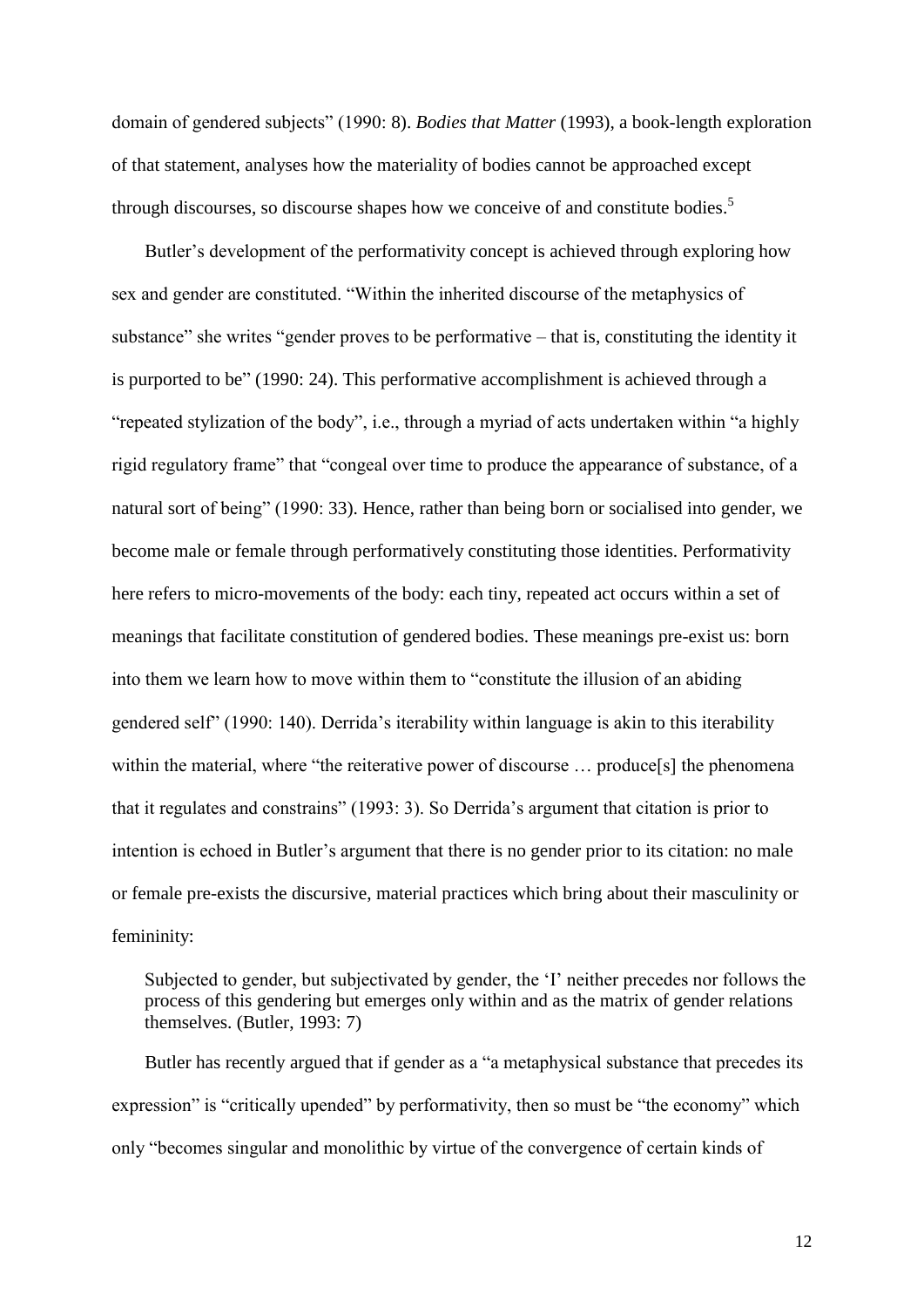processes and practices that produce the 'effect' of the knowable and unified economy" (Butler, 2010: 147). This offers the possibility of understanding organizations, management and work as 'knowable effects' produced by converging processes and practices that performatively constitute the 'effect' of organizations.

#### *Performativity as bringing theory into being (Callon, Latour, MacKenzie)*

Another foundational perspective is found in the work of Science, Technology and Society (STS) sociologists inspired by Actor-Network Theory, such as Callon (1998), Latour (1996), or MacKenzie (2007). These authors took seriously Austin's idea that some statements are performative, and applied it to scientific statements that are not "outside the world(s) to which they refer" – but are "actively engaged in the constitution of the reality that they describe" (Callon, 2007: 318; see also Hacking 1983).

The idea of studying the performative role of scientific statements (or theories, or models) originated in Latour (1996) and was developed by Michel Callon in an edited book, *The Laws of the Markets* (1998)*.* Callon (1998) argues that economic markets are embedded in *economics*. He advanced the "performativity of economics thesis" according to which "economics, broadly defined, performs, shapes and formats the economy, rather than observing how it functions" (Callon, 1998: 2).<sup>6</sup> With this thesis, Callon invites sociologists to reconsider their discourse on economics – which has often consisted in criticizing economics for its lack of realism – and to study the performative effects of economics: economic models are key ingredients of economic activities (Fourcade, 2007). Callon (1998) laid the ground for a body of works considering the multiple processes whereby economic variables, formulae, or tools (e.g. statistics [Didier, 2007]), shape the economy. MacKenzie and Millo (2003) offer a striking empirical illustration of Callon's thesis by showing how the Black-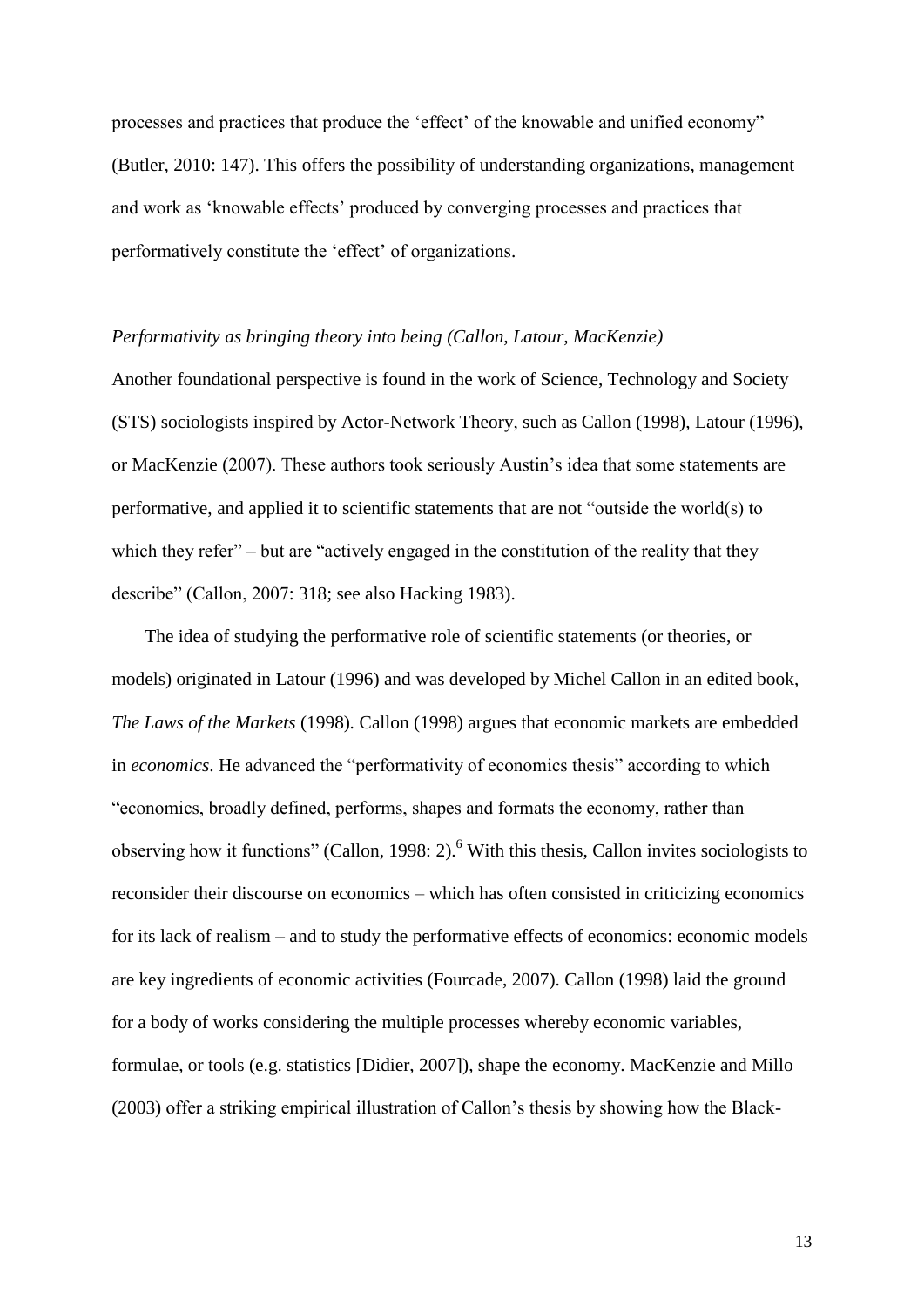Scholes' formula, which originally had a low predictive power, shaped traders' practice and thus became able to predict options' prices on derivative markets.<sup>7</sup>

MacKenzie (2007) further distinguished between types of performativity: "generic performativity" corresponds to the actual use of an economic concept, while "effective performativity" corresponds to the "cases in which the use of economics 'makes a difference': for example economic processes in which economics is drawn upon are different from those from which it is absent". A third type of performativity, called Barnesian performativity (after Barnes, 1983), is the strongest because:

...an effect of the use in practice of an aspect of economics is to make economic processes more like their depiction by economics. (MacKenzie, 2007: 56)

In a consolidative review essay, Callon (2007) developed his thesis further by engaging critically with Austin's ideas and building on a critique of representation inspired by STS works (Hacking, 1983; Pickering, 1995), and propositions from ANT (Latour, 1996, 2005). He integrated Merton's (1948) concept of self-fulfilling prophecy, the Butlerian and Goffmanian legacies in the works of Mol (2002) and prior texts on performativity to define what he calls *performation*:

We can agree to call *performation* the process whereby sociotechnical arrangements are enacted, to constitute so many ecological niches within and between which statements and models circulate and are true or at least enjoy a high degree of verisimilitude. This constantly renewed process of performation encompasses expression, self-fulfilling prophecies, prescription, and performance. (Callon, 2007: 330)

#### *Performativity as sociomateriality mattering (Barad)*

Our next foundational perspective on performativity is that of Karen Barad (Barad, 2003, 2007), a feminist theorist with a PhD in theoretical physics. Barad's conceptualization of performativity derives from Butler, Latour and, more broadly, the STS field. Barad (2003) moves beyond purely linguistic or discursive approaches to performativity to affirm what is, for her, the profound materiality of performativity: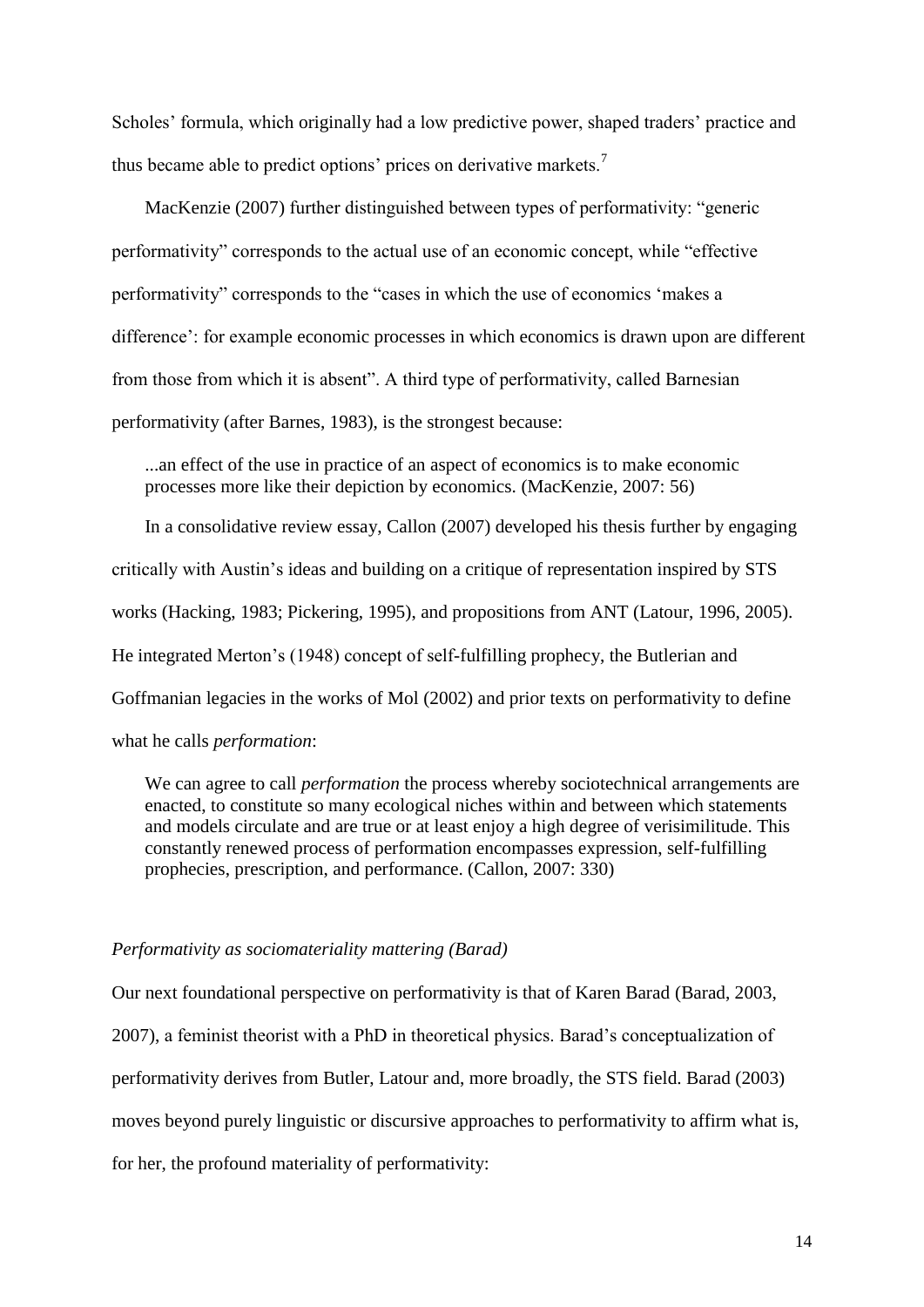A *performative* understanding of discursive practices challenges the representationalist belief in the power of words to represent pre-existing things. Performativity, properly construed, is not an invitation to turn everything (including material bodies) into words; on the contrary, performativity is precisely a contestation of the excessive power granted to language to determine what is real. Hence, in ironic contrast to the misconception that would equate performativity with a form of linguistic monism that takes language to be the stuff of reality, performativity is actually a contestation of the unexamined habits of mind that grant language and other forms of representation more power in determining our ontologies than they deserve. (Barad, 2003: 802)

Barad's work can be regarded as a critical extension of Butler's. It has strong similarities with ANT but her more radical stance on materiality – derived from quantum physics – considers the intimate entanglement of non-human and human elements that are *both* made of matter. Hence, separation between humans and non-humans is radically challenged; their micro-entanglements need studying so as to understand the constitution of meaning. She

focuses attention on the flow of practice:

A "posthumanist" notion of performativity—[is] one that incorporates important material and discursive, social and scientific, human and nonhuman, and natural and cultural factors. Such a posthumanist account calls into question the givenness of the differential categories of "human" and "nonhuman," examining the practices through which these differential boundaries are stabilized and destabilized. (Barad, 2003: 808)

Barad (2003, 2007) provides a new vocabulary to describe how actors, objects and

meanings are dynamically brought into being through the continuous flow of practice.

Concepts such as "agential cuts" and "intra-objects" suggest that agents realize "cuts" to

delineate objects and humans and constitute specific entities. The constant shaping of

boundaries that distinguish between material and social, and implications for constituting

meaning, become the main locus of analysis.

In sum, foundational perspectives on performativity analyse the dynamic moves and circular processes whereby presentation, language and bodies of knowledge co-constitute the realities they ostensibly describe. They demonstrate the power of Austin's insights for generating radically innovative theories in multiple domains of research and thus illustrate the 'magic' social property of performativity (Bourdieu, 1991; Butler, 1999b).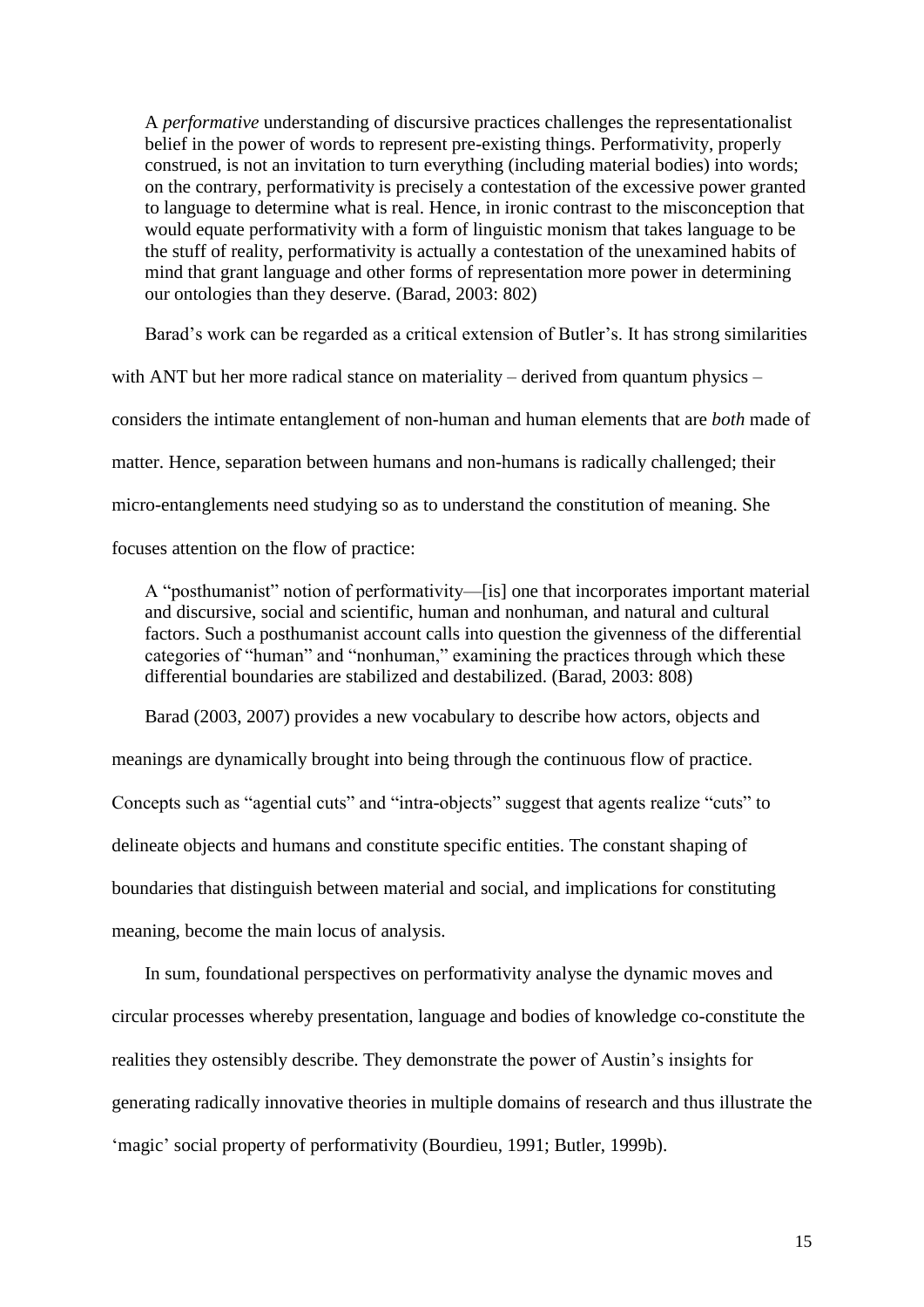Performativity has indeed emerged from our review as a highly generative concept that has greatly inspired social scientists and stimulated theory building in various disciplines. Importantly, these new performativity conceptualizations have radically challenged dominant ways of thinking in their respective disciplinary field. For instance, Butler's performativity view on gender was an important influence on the rise to 'queer theory' which had a massive impact within and beyond gender studies; Callon's performativity of the economics thesis has enabled the development of an approach to the social studies of markets which was singled out by Fourcade (2007) as distinct from the dominant institutional, structural and political paradigms. All these "migrations of performativity" (Denis, 2006: 2) are radically creative reappropriations of performativity that have constituted new sub-disciplines or renewed the theoretical landscape of their field.

In relation to OMT, these foundational approaches all have the status of "radical travelling theories" (Oswick et al., 2011: 322), i.e., they are "general" theories that are "produced outside of the discipline and, as such, are not specifically designed for consumption by an OMT audience". Such theories are typical candidates for import in OMT as they are perceived as "fresh, appealing, and seductive ways of exploring organizational phenomena" (p. 323) but they are also likely to be "de-radicalized" and bounded to "narrow applications" when used in the field. This raises questions as to whether these performativity concepts can keep their radical potential when OMT scholars import them: How have OMT scholars used these foundational conceptualizations? Have they benefited from the claimed 'magic' properties of this concept?

#### **How OMT scholars borrow foundational perspectives on performativity**

We analyse firstly OMT studies that have engaged in one-way borrowing of the five aforementioned foundational perspectives in order to shed light on organizational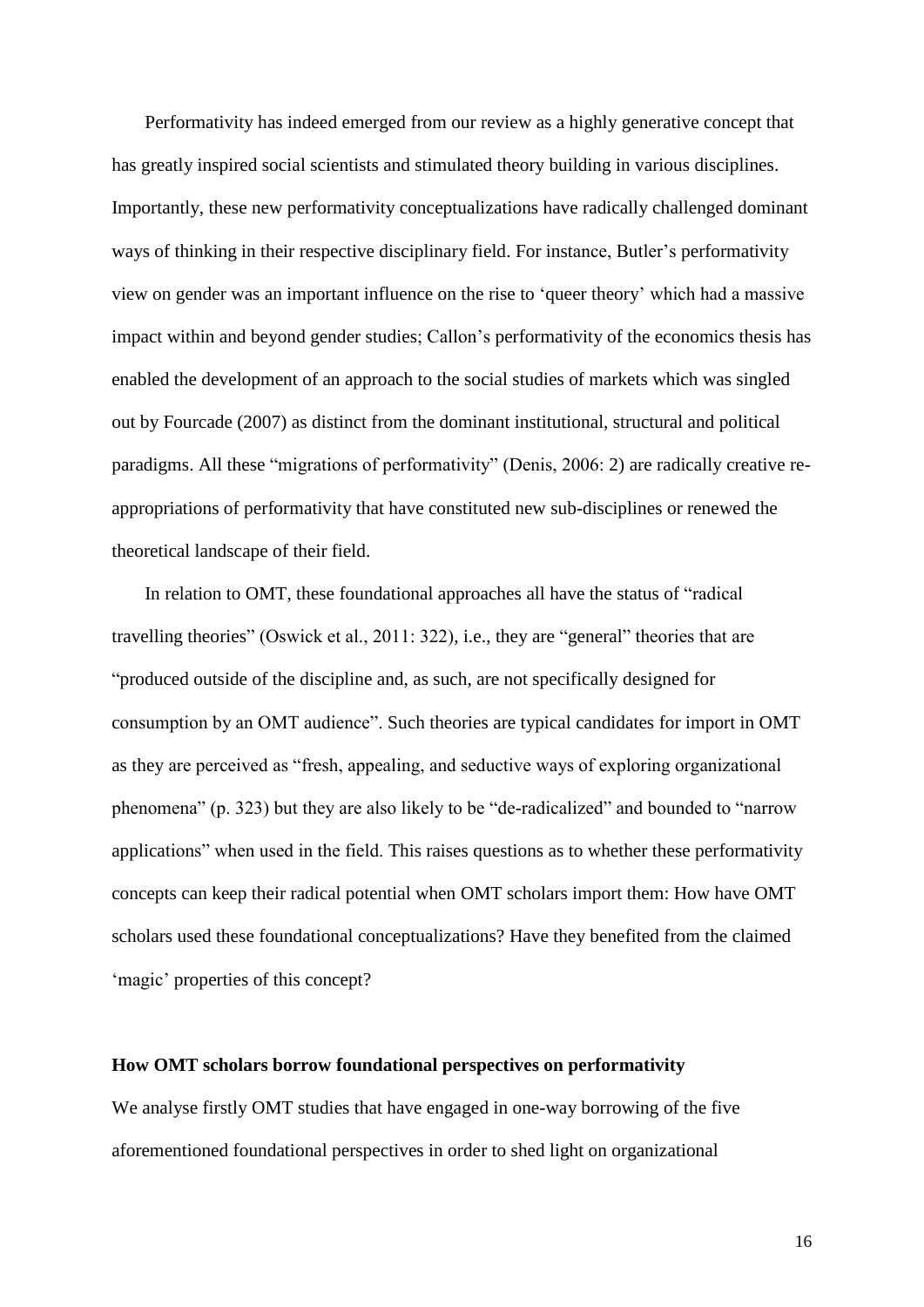phenomena. This type of borrowing, which reflects the consumption of foreign theories by OMT scholars, is the dominant type of borrowing in OMT in general (Oswick et al., 2011) and we found it is also the dominant type of borrowing in the performativity case. Table 2 presents exemplary OMT papers from this stream. We discuss them in turn and analyse how OMT scholars have used – and sometimes misused – these foundational perspectives; and whether they have harnessed the performativity concept capacity to stimulate theory building in the OMT context.

> -------------------------------------------- INSERT TABLE 2 ABOUT HERE --------------------------------------------

#### *Mobilizing* '*performativity as doing things with words'*

Austin's thesis has had a massive impact in OMT research, in particular through story-telling studies (Boje, 1995) and the work of Fairclough (2013) on critical discourse analysis. While studies directly inspired by Austin, and studies relying on story-telling theories or critical discourse methods all share an interest in language (or discourse), and its performative effects, it is important to distinguish between them. Story-telling theorists explore how actors *make sense* of their world (Boje, 1995), whereas those influenced by Austin focus more on how language constitutes that world. The difference between critical discourse analysis studies and Austin's performative is more subtle, and best understood by distinguishing between social constructionism and poststructuralism.

Studies inspired by critical discourse analysis are often associated with a social constructionist approach (e.g., Vaara, Sorsa, & Pälli, 2010) that loses some of Austin's insights. For instance, Hardy, Palmer and Phillips (2000) use a critical discourse method within a social constructionist epistemology in which, to cite Fairclough (in [Hardy et al., 2000:1235]) "the discursive constitution of society does not emanate from a free play of ideas in people's heads but from a social practice which is firmly rooted in and oriented to real,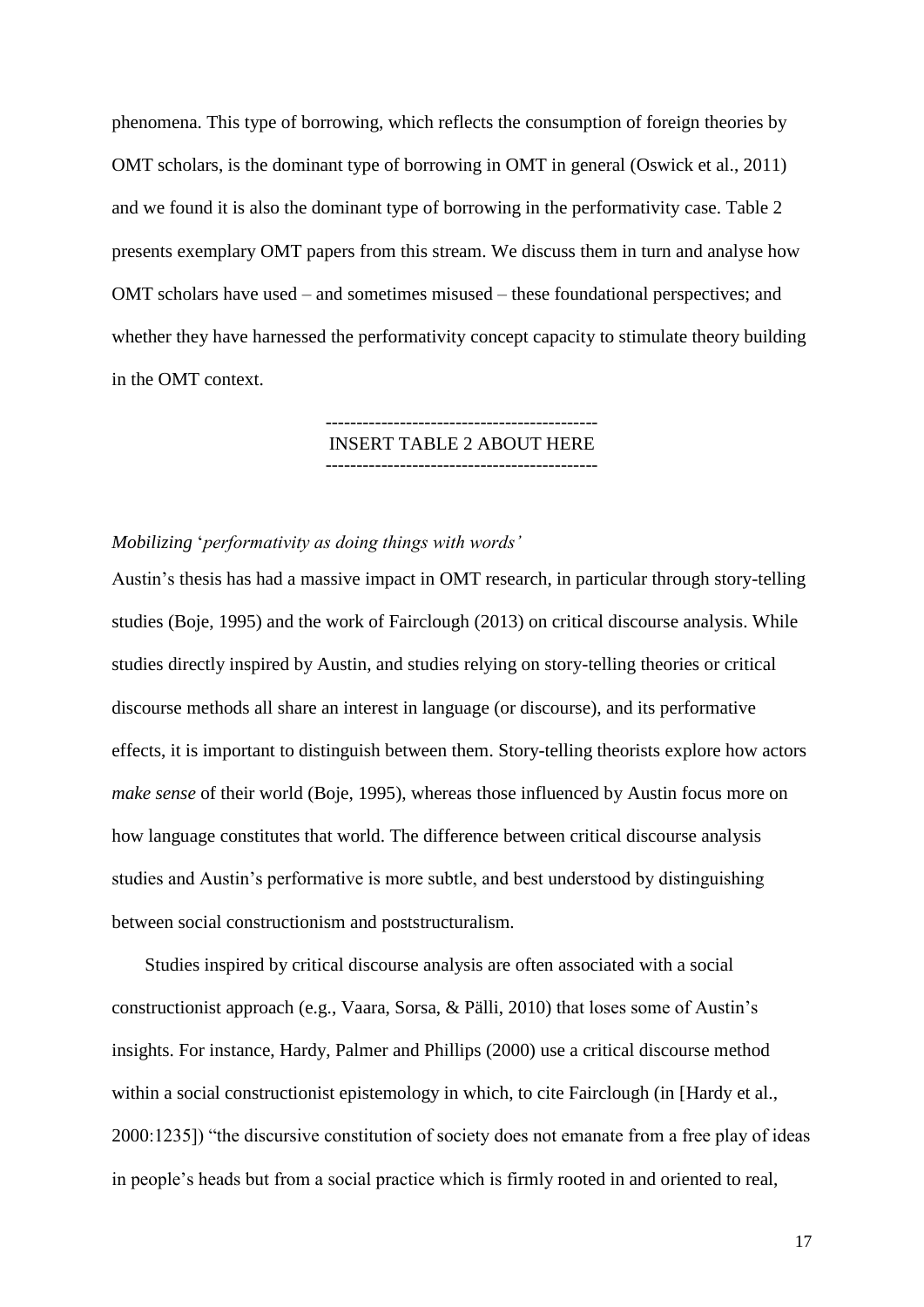material social structures". That is, it is through language or discourse that subjects come to interpret a pre-existing material world. A poststructuralist approach rejects the possibility of any such 'real, material social structures', and explores how discourse constitutes structures that have the appearance of 'reality'. Where Hardy et al. (2000) regard discourse as a 'strategic resource,' a performative approach explores how their arguments constitute such a possibility.

Although numerous works on peformativity refer to Austin, there are relatively few studies in OMT that draw directly and solely on Austin's work, or that of his student, Searle. Ford and Ford's (1995) is one of the few. They use Austin's insights into the multiple dimensions of speech acts to illuminate the role played by various conversations in intentional change in organizations. Another noticeable example is Kornberger and Clegg's (2011) paper that relies directly on Austin's approach to discuss how the "discourse of strategy" acts performatively in the context of New Public Management. These authors develop understanding that "strategizing is an activity that *does* something" (p. 138). Specifically, they investigate the case of the *Sydney 2030* strategy by showing how strategy discourse altered actors' power positions by giving voice to some and silencing others.

#### *Mobilizing 'performativity as searching for efficiency'*

Lyotard's arguments were picked up early in OMT by Cooper and Burrell (1988) who note how performativity often "takes precedence over thought itself in the social mind" (p. 96). This critique proved particularly significant in reflections upon the management of universities. For Parker and Jary (1995), the McDonaldisation of the academy is, in part, due to elevating Lyotard's version of performativity over more traditional university values, while for Cowen (1996), Lyotard's critique "highlight[s] the reconstruction of university systems around 'performativity' in an increasingly competitive international economic world" (p.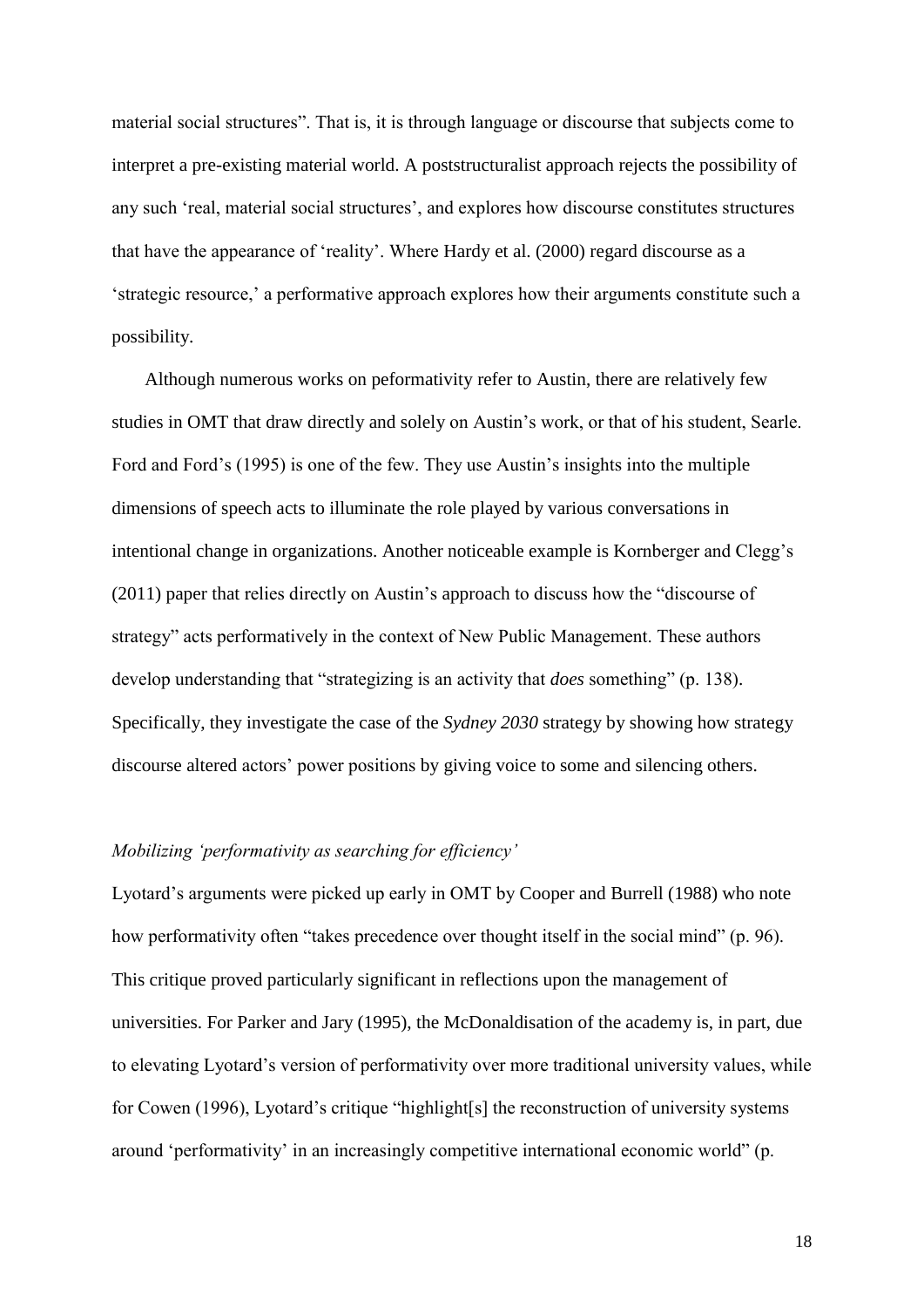245). Similarly, Dey and Steyaert (2007) argue that current crises in management education reflect a lack of passion arising from understanding performativity as mere efficiency.

The influence of Lyotard's ideas in OMT is also visible in the work of CMS scholars, especially since Fournier and Grey (2000), who follow Lyotard, by suggesting that a characteristic of CMS research is its anti-performative stance:

A performative intent (Lyotard, 1984), here, means the intent to develop and celebrate knowledge which contributes to the production of maximum output for minimum input; it involves inscribing knowledge within means-ends calculation. Non-critical management study is governed by the principle of performativity which serves to subordinate knowledge and truth to the production of efficiency … CMS [on the other hand is anti-performative in that it] questions the alignment between knowledge, truth and efficiency (Fournier & Grey, 2000: 17).

There is no direct invocation of Austin's work in Fournier and Grey's paper or in other,

mostly CMS, publications, which adopt Lyotard's definition of performativity. Many

subsequent CMS studies have emphasised the 'anti-performative' stance of Fournier and

Grey (2000, p. 7) and are actively hostile towards the assumption that 'performativity' is of

supreme and overriding importance in organizational life. However, Spicer et al (2009) have

challenged CMS's anti-performative stance by championing 'critical performativity' – a

debate we turn to below. Finally, some scholars, including Ball (2003), have relied on

Lyotard's notion of performativity to make the point that 'performativity' (as efficiency) can

be a resource in the construction of the self:

Performativity ... is a new mode of state regulation which makes it possible to govern in an 'advanced liberal' way. It requires individual practitioners to organize themselves as a response to targets, indicators and evaluations. To set aside personal beliefs and commitments and live an existence of calculation. The new performative worker is a promiscuous self, an enterprising self, with a passion for excellence. For some, this is an opportunity to make a success of themselves, for others it portends inner conflicts, inauthenticity and resistance. It is also suggested that performativity produces opacity rather than transparency as individuals and organizations take ever greater care in the construction and maintenance of fabrications. (Ball, 2003: 215)

Ball's arguments gesture towards the next major way that performativity is read in  $OMT - as$ 

how the self is constituted.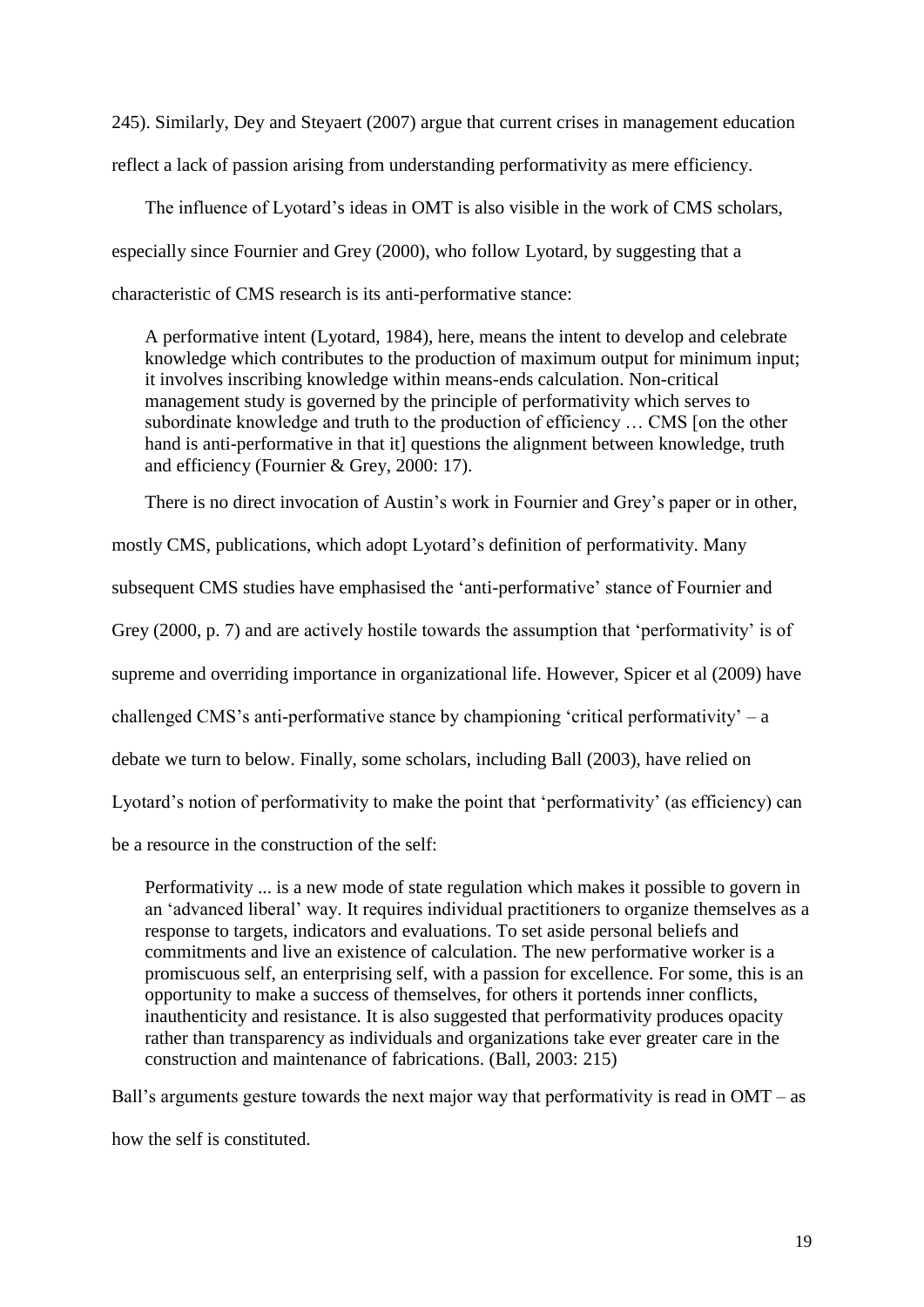#### *Mobilizing 'performativity as constituting the self through citation'*

Borgerson (2005) passionately advocated the adoption of a Butlerian framework within OMT, arguing that, through Butler's concepts, the range of questions we can ask about organizations expands and the field of political action broadens. However, few of the numerous OMT works that reference Butler actually engage with her work. In those that do, two main approaches are identifiable: performative accomplishment of firstly, genders and sexualities, and, secondly, of identities.

Exemplary of the first is Tyler and Cohen's (2010) analysis of organizational "spaces that matter", in which they use Butler's thesis to explore how (female) gender is materialized within organizational power relations. Their empirical study illuminates how women use office space and artefacts to constitute a gendered identity that conforms with organizational gender norms of the "normal" woman who is "acceptable in organizational terms" (p. 192), because she is materialized within the narrow confines of the heteronormative matrix. They thus challenge a still-dominant approach within OMT that presumes gender identities are given and immutable and which, as Rittenhofer and Gatrell (2012) observe, constitute the norms within which gender is performatively constituted. These authors' Butlerian framework challenges dominant notions of gender, opposing fixity with instability, traits with social norms, teleology with fracture, and homogeneity with declassification. OMT queer theorists draw on Butler's work more broadly, indicating the importance of her work for 'working at the site of ontology' of business schools (Ozturk & Rumens, 2014: 513). Parker's (2001) seminal advocacy of queer theory for OMT identifies the potential in Butler's work for "queering theory itself" (p. 37), i.e., disrupting the power of the academy to constitute organizational 'reality', opening possibilities for exploring the performative work of organizational theory. Rumens (2010) uses both Foucault and Butler to explore new ways of 'performing masculinity' through analysing workplace friendships between gay men, while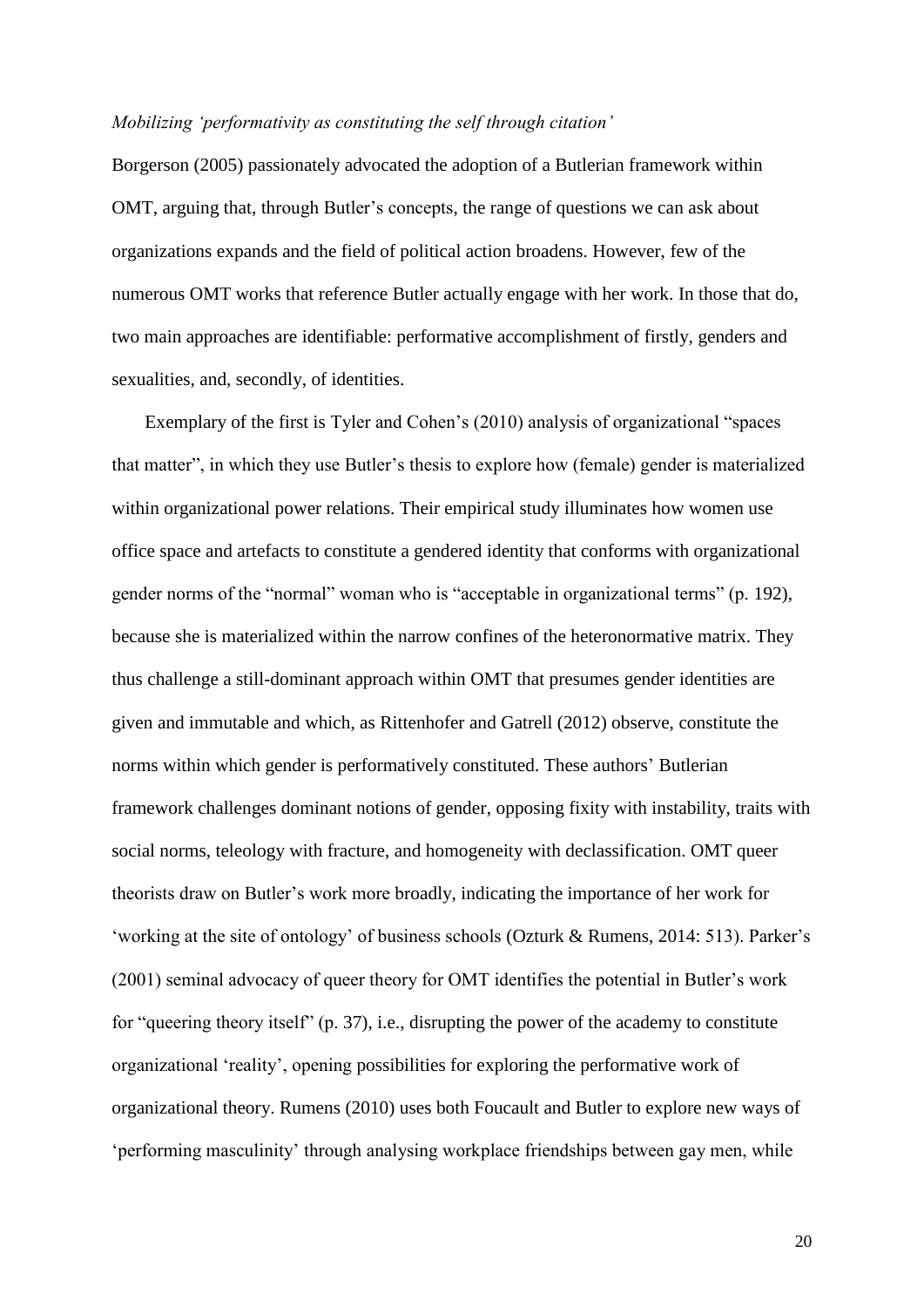Harding et al.(2011) explore how leadership's unsaid/unsayable performatively constitutes 'the follower'. This category of Butlerian analysis therefore challenges ontologies of, within and through organizations.

Another category explores the performative constitution of identities and problematizes overly-reductionist theories. Hodgson's (2005) paper is perhaps seminal. He argues that the fruitfulness of a Butlerian perspective lies in its insights into processes of subjection, organizational power relations, and into how identities are both attractive and repellent, sought and resisted, passionately attached to or passively rejected. Kenny's (2010) analysis of passionate attachment to workplace identities builds on this; she shows how a discourse of 'ethical living' imposes behavioural norms that discipline the performatively constituted organizational self. Those who failed to conform, for example by eating 'junk food', become the excluded 'outsider'. Harding's (2003) analysis of management textbooks' constitution of the normative framework which subjects and subjectifies managers similarly points to the instability of and unexpected turns in the constitution of identities. She argues that textbooks locate the performatively constituted manager in an unstable, controlled and controlling subject position. Researchers using Butlerian interpretations of performativity therefore develop identity theory through analysing complexities, subtleties and contradictions in formations of identities and selves.

Accordingly, OMT theorists who have engaged more deeply with Butler's work are challenging ontological assumptions about the organizational self, its gender, sexuality, professional identity, relationships, and so on.

#### *Mobilizing 'performativity as bringing theory into being'*

OMT scholars have mobilized Callon's conceptualization of performativity in several ways. Some briefly refer to Callon's work when discussing the impact of economic language on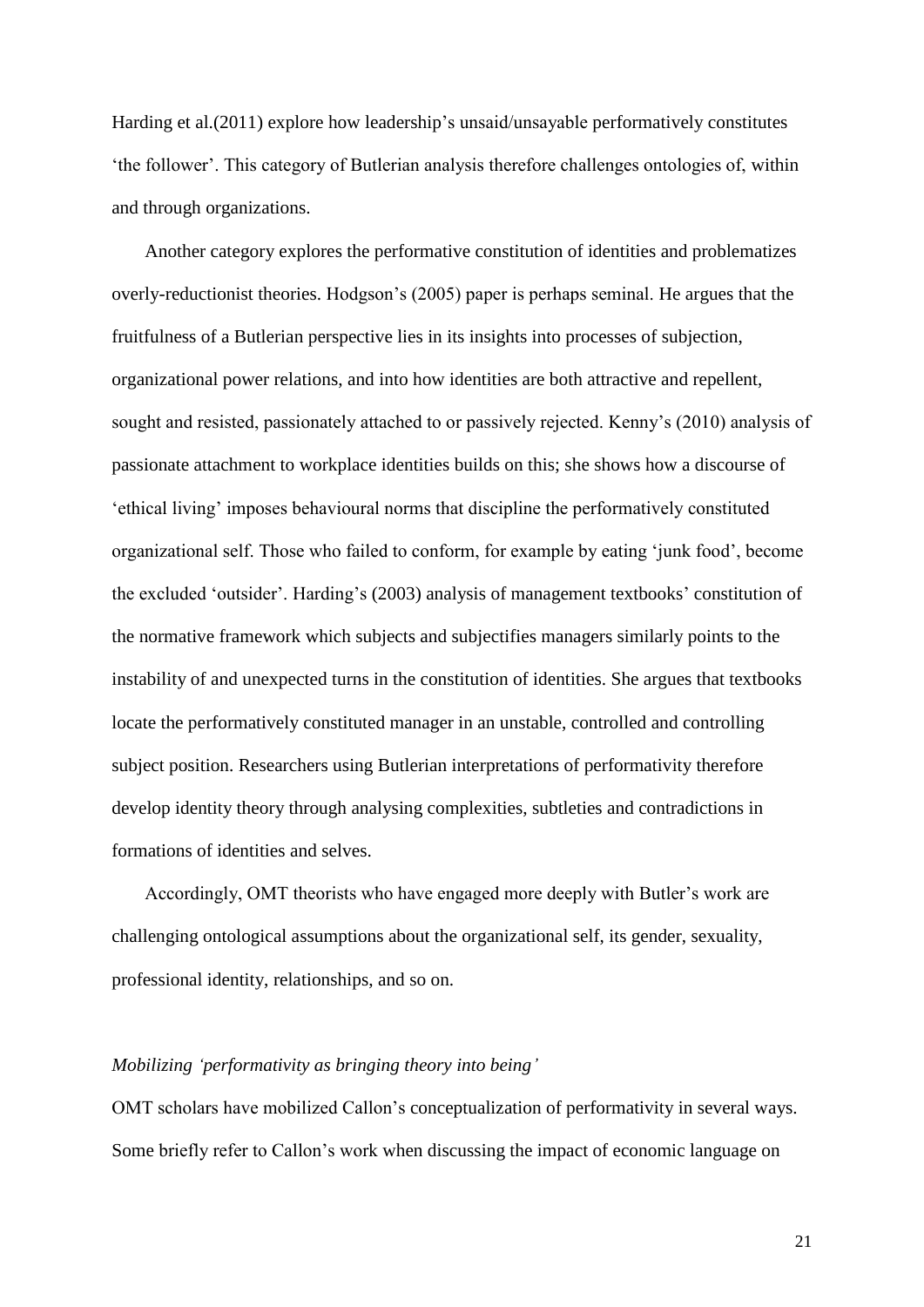organizational functioning and the influence of management research on practice. Ferraro, Pfeffer, and Sutton (2005) for instance, build on the notions of performativity and selffulfilling prophecies to show how economics has won the "battle for theoretical hegemonia in academia and society as a whole" (p. 10).

Other scholars engage more directly with Callon's thesis to show how theories (from economics, finance, but also other disciplines) influence organizational practices (e.g., Beunza, Hardie, & MacKenzie, 2006). Cabantous and Gond (2011) advance the concept of "performative praxis" – i.e., sets of activities enable theories to become social reality – and offer a framework that explains how theories can be instantiated in practice. These authors argue that knowledge (theories) and practice are intrinsically linked and conceptualize a set of mechanisms that bridge dynamically actors, tools and theory. They illustrate "performative praxis" using the case of rational decision-making. Organizational actors perform rational choice theory when they rely on tools, such as decision trees or various kinds of optimization software (e.g. budget planning). These tools embed rational choice theory assumptions, and in extending actors' cognitive capacity facilitate their becoming calculative *"homo oeconomicus*" (Cabantous, Gond, & Johnson-Cramer, 2010).

If the first OMT scholars who have mobilized Callon's work have focused on the performative power of economics, recent work has also looked at the performative role of *organization theories* themselves in the constitution of organizational phenomena. D'Adderio and Pollock (2014) study the performative effect of modularity theory and demonstrate how to leverage Callon's thesis in OMT. Such work invites scholars to develop more reflexive understanding of how their teaching and consultancy influence practices.

*Mobilizing 'performativity as sociomateriality mattering'*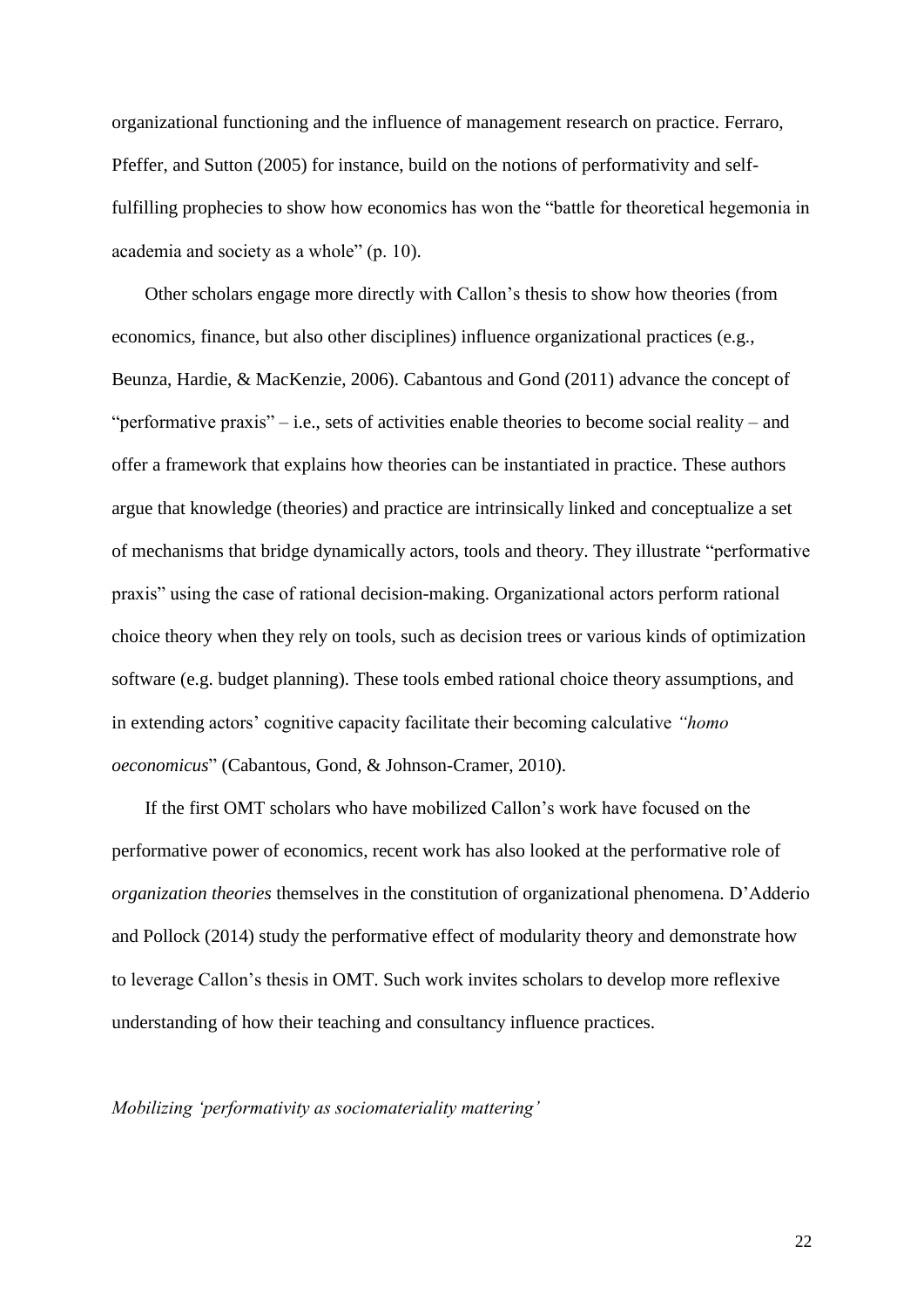Organizational scholars' long-standing borrowing from ANT to develop a 'performative' understanding of organizational phenomena (Czarniawska, 2004) is being rejuvenated through engagement with Barad's explorations of "sociomateriality" (Orlikowski, 2007; Orlikowski & Scott, 2008) or "materiality" (Leonardi, 2011). Few empirical works have mobilized Barad's concepts, but Nyberg's (2009) ethnographic analysis of a call centre shows how a dysfunctional computer system can generate 'non-existent' entities (e.g., insured drivers who do not have a driving licence) that influence actors' interactions and practice such that roles and meanings co-emerge through 'intra-actions' (Barad, 2003, 2007). Orlikowski and Scott (2014) also put Barad's concepts to work in analysing how evaluation practices are transformed by moving on-line. Online reviews produced by internauts become 'material-discursive' products that demultiply criteria, shake the authority of officially established experts, democratize access to and reshape practices of evaluation, notably by constituting anonymity through specific entanglements of matter and meaning. In contrast, authors such as Leonardi (2011) use the concept of performativity to oppose 'material agency' to 'human agency' (Kautz & Jensen, 2013: 21).

Assuming fully Barard's (2003) assumptions is empirically and ontologically challenging, as it is difficult not to assume tacitly the separation of human from non-human (Kautz & Jensen, 2013). This contradicts Barad's (2003) emphasis on the "ontological inseparability" of subjects and objects where performativity "is understood as the iterative intra-activity within a phenomenon" (Kautz & Jensen, 2013: 25). Relying on Barad's ideas also requires mobilizing her specific vocabulary, which may lead OMT scholars to develop the use of "jargon monoxide" in organizational analysis (Sutton, 2010).

In sum, the dominant pattern of borrowing is that of simple borrowing: a large amount of OMT studies have simply imported one foundational perspective on performativity to stimulate new empirical developments in OMT. This type of borrowing has allowed OMT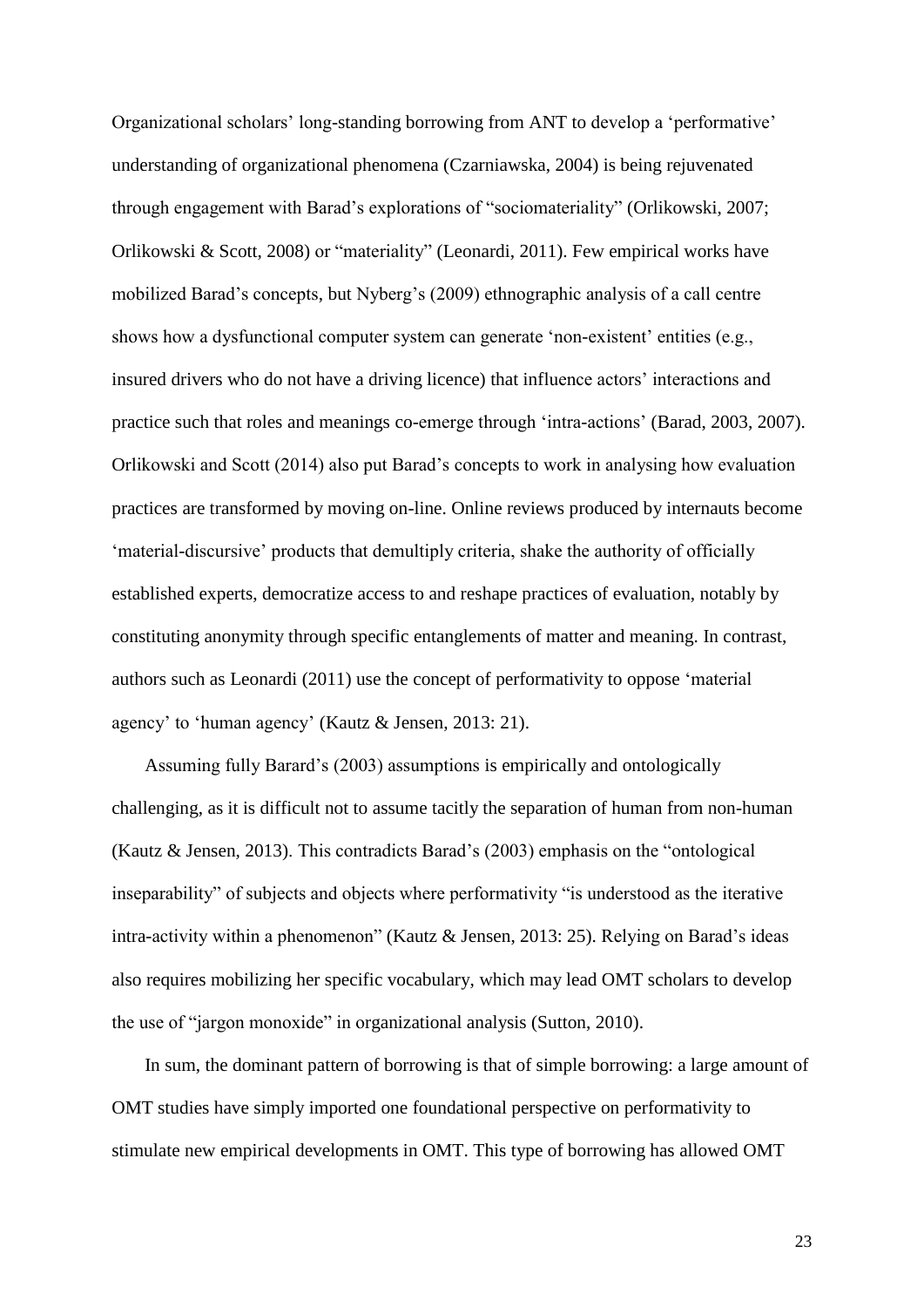scholars to reconsider the dynamics whereby language, knowledge, gender, theories or material entities contribute to 'perform' or 'bring into being' organizational actors and organizations; and has contributed to complete the migration of the performativity concept to a new field.

However, in adopting such a type of borrowing, OMT scholars have not fully exploited the radical potential of the foundational perspectives on performativity. This is especially noticeable in performativity's most recent mobilizations in OMT. OMT scholars who have imported Barad or Callon's conceptualization have followed a one-way process of borrowing that does not have the power to generate new theoretical insights into performativity. Contrary to thinkers such as Butler, Derrida, or Callon, who have been able to offer new perspectives by elaborating on Austin's ideas, OMT scholars who have developed theory by simply domesticating one of the foundational perspectives on performativity have not fully benefited from the heuristic reach and generative properties of the performativity concept.

#### **How OMT scholars engage in creative re-appropriation of performativity perspectives**

Hopefully, some OMT studies have engaged in more creative re-appropriations of the foundational perspectives on performativity, and have contributed to generate new organizational perspectives on performativity. Table 3 summarizes three of these OMT perspectives on performativity.

> -------------------------------------------- INSERT TABLE 3 ABOUT HERE --------------------------------------------

#### *Performativity as constitutive organizational communication*

A growing stream of research in OMT elaborates on Austin's linguistic roots (1962), Searle's (1969) notion of speech-act, and insights from ANT (Latour, 1987) to develop understanding of organizations as performatively constituted through communicative events. Labelled the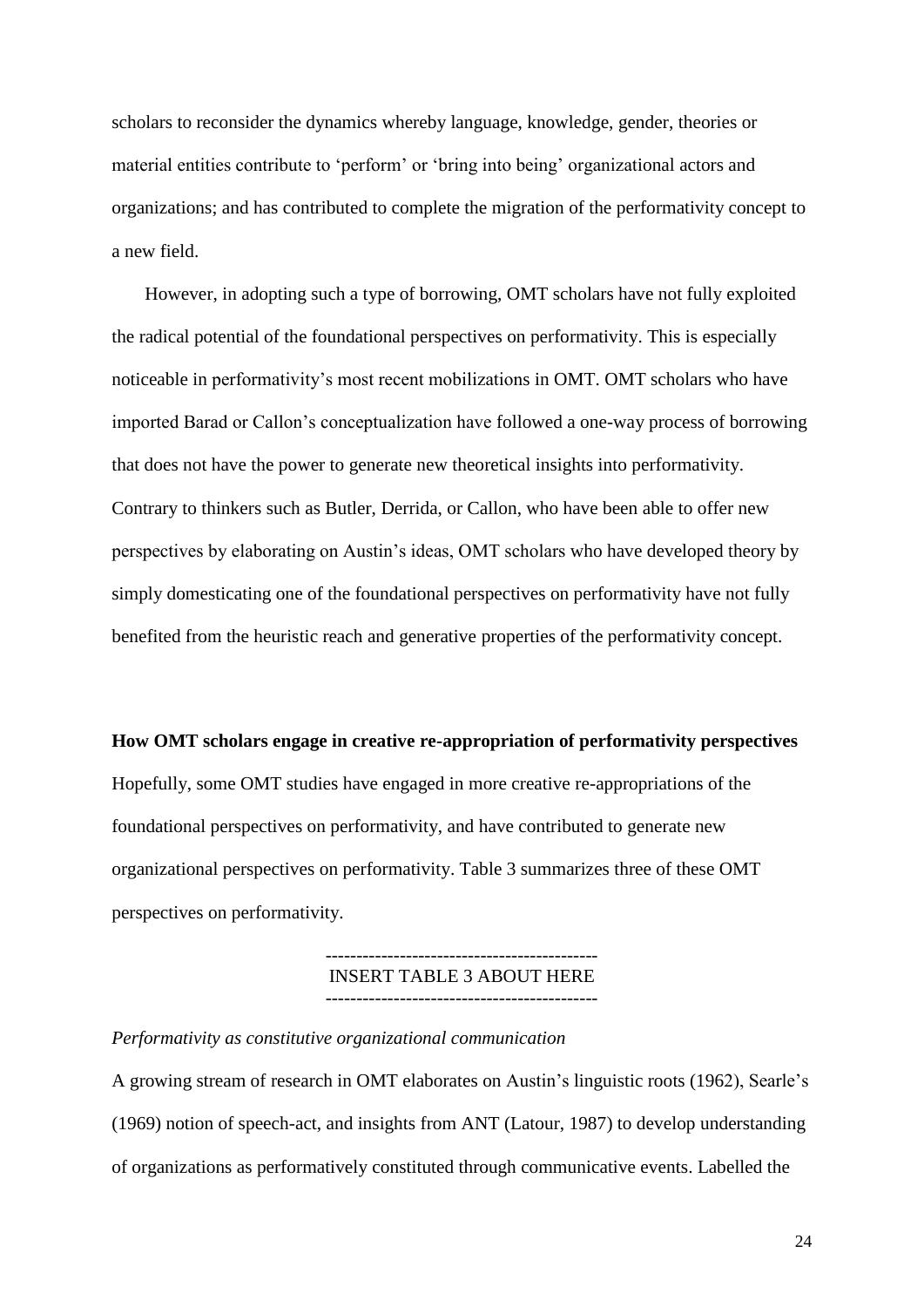'Montréal School', or the 'Communicative Constitution of Organization' (CCO; Ashcraft, Kuhn, & Cooren, 2009; Taylor & Van Every, 2000), this research builds on Taylor's (1993) pioneering work to offer an interpretation of performativity that departs from a purely discursive interpretation and recognizes material dimensions in the constitution of organizations through communication and language.

CCO works study the performativity of communication (Cooren, Kuhn, Cornelissen, & Clark, 2011) and focuses on processes of *conversation,* whereby organization is accomplished in situ, and of *textualizati*on, in which organizations become stabilized as recognizable actors through textual representations (Taylor, 2011; Taylor & Van Every, 2000). For CCO scholars, organizations are performed through the constitution of networks of communicative practices; they are literally "talked into existence" (Weick, Sutcliffe, & Obstfeld, 2005: 409). CCO studies thus highlight how communications, on their own and through their materiality, shape the stabilization and repetition of organizational activities. They do so by revealing: "the active contribution of texts (especially documents) to organizational processes: that is, on the ways that texts, such as reports, contracts, memos, signs, or work orders, *perform something*" (Cooren, 2004: 374).

A special issue of *Organization Studies* edited by Cooren et al. in 2011 shows that CCO scholars contribute to organizational domains including strategy-as-practice, organizational identity, sensemaking and clandestine organizations. Stohl and Stohl (2011) for instance, challenge the need for CCO scholars to assume some form of transparency about organizational members' communication, using the case of al Qaeda, an organization that avoids inter-member communications. However, Schoeneborn and Scherer (2012) respond that such clandestine organizations illustrate the value of the CCO perspective because these organizations could not exist without communicative acts of third parties, such as the media, that make their actions highly visible. Al Qaeda will exist as long as "there is a flow of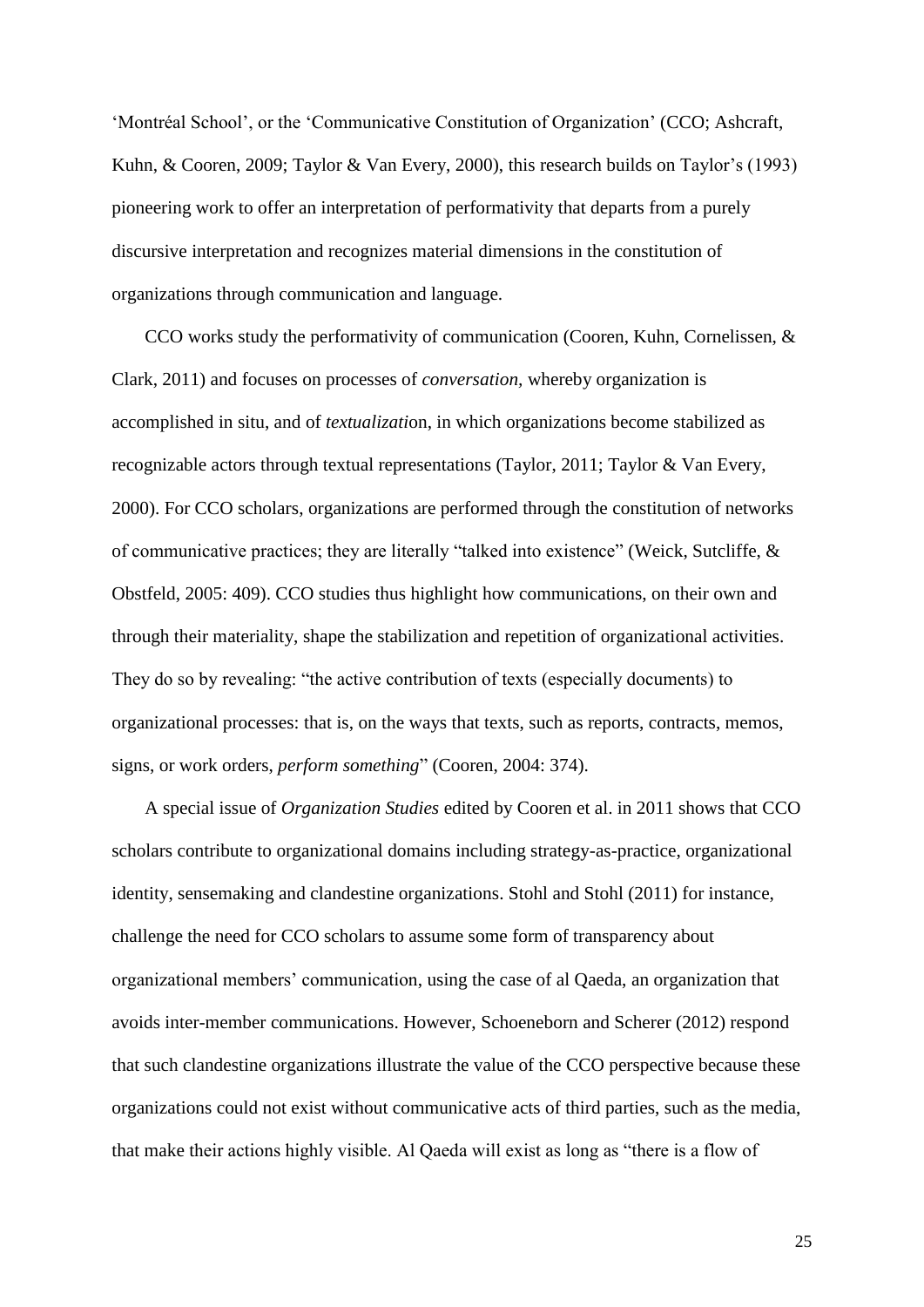communication that continues to enact its existence" (p. 969), so its inhibition requires interrupting communications that constitute its existence.

Christensen et al. (2013), show how the CCO perspective challenges the notion of organizational hypocrisy in the domain of corporate social responsibility by suggesting that gaps between action and talk are a necessary condition for raising aspiration and inspiration. They suggest that responsible practices become enacted because they have been firstly 'talked-into-existence'.

Even though the CCO perspective remains somewhat 'bounded' by its relatively narrow focus on "communicative events" (Cooren et al., 2011:1153), it demonstrates how to advance organizational analysis, notably through a performative theory of organizational sociogenesis that challenges the distinction between organizing and organization. By blending Austin and Searle's ideas with ANT, CCO scholars are moving OMT towards post-structural and anti-structural paradigms (Hassard & Cox, 2013). In this sense, the CCO perspective offers an interesting attempt at moving beyond a one-way process of borrowing of the performativity concept and has the potential to add to the source domains of performativity.

#### *Performativity as the expression of routine*

Martha Feldman's theory of routines (Feldman, 2000; Feldman & Pentland, 2003), and work it has inspired (D'Adderio, 2008; Labatut, Aggeri, & Girard, 2012), is another original conceptualization of performativity developed within the OMT community. Feldman's (2000) theory renews OMT's explanations of routines by explaining how routines, usually said to promote stability, are also a source of continuous changes. Building on Bourdieu (1977), Giddens (1984), Latour (1986), and specifically (but not explicitly) on the 'relational epistemology' of ANT (Hassard & Cox, 2013), Feldman re-conceptualises the ontology of routines and overcomes opposition between structure and agency (Friesl & Larty, 2013). This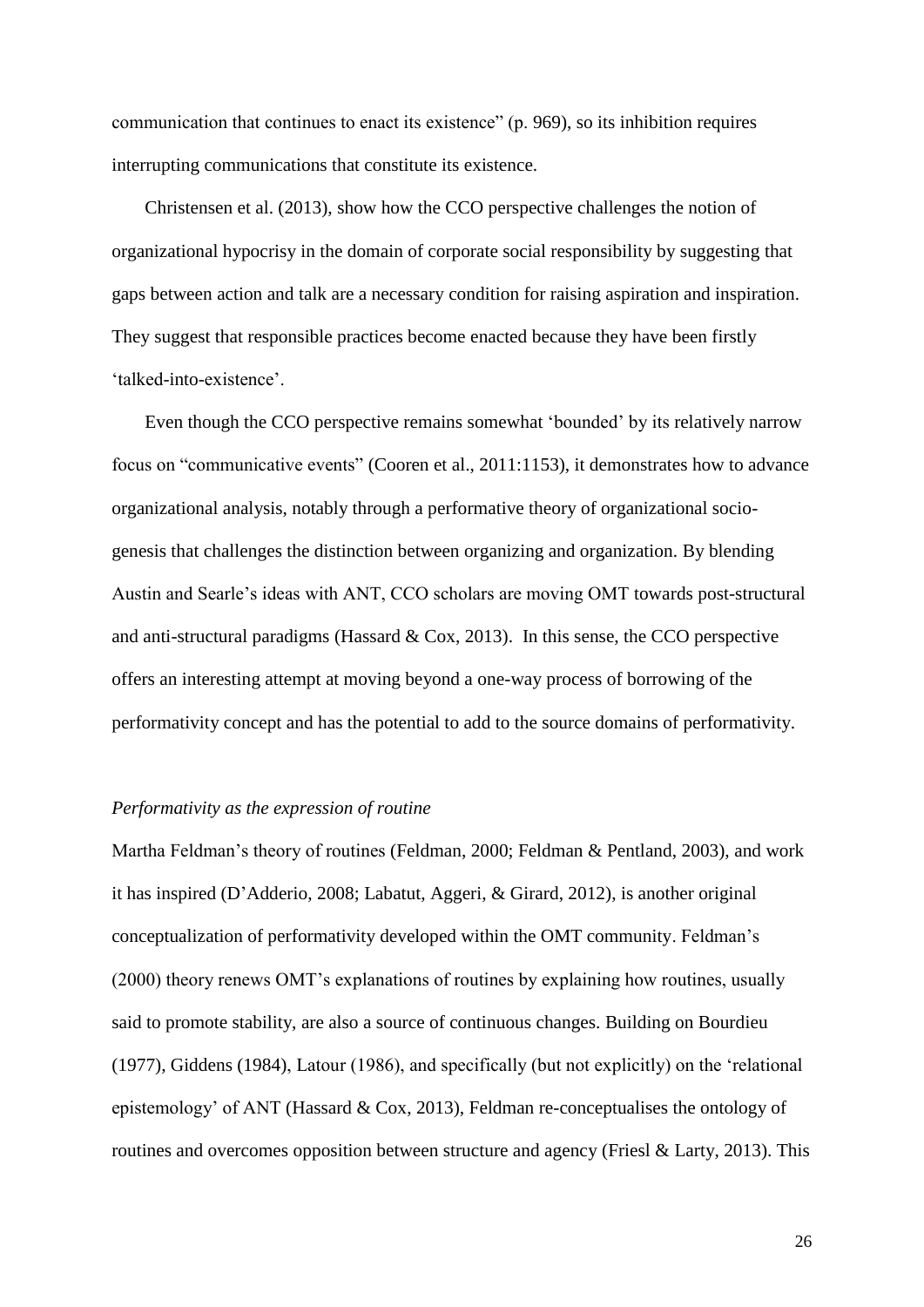theory considers that two aspects constitute routines: the 'ostensive' captures the abstract idea of the routine, the routine 'in principle' or its 'structure' (Feldman & Pentland, 2003: 94); and the 'performative' that refers to the routine 'in practice' and "embodies the specific actions, by specific people, at specific times and places, which bring the routine to life" (Feldman  $\&$ Pentland, 2003: 94).

Feldman's (2000) illustration involves hiring routines in an organization providing students' accommodation. On the one hand, the hiring routine has standard and stable features– e.g., "[p]eople submit applications, they are screened and interviewed, they are given letters of rejection or job offers" (p. 612). On the other hand, the accomplishment by actors of the standardized elements of the routines is subject to evolution and change:

... at the beginning of my observations, an applicant for a job in this organization would have to submit applications to every residence hall he or she wanted to work in, would go through a separate screening and interviewing process in each hall, and may receive multiple rejections and/or offers. During the observation period, the routine was changed so that applicants submit only one application, are screened in a centralized process, then interviewed in each of the halls they are interested in working for. They receive only one offer of a job at the end of the process. (Feldman, 2000: 612)

ANT's 'relational ontology' (Law, 2008) is visible in Feldman's theory which insists on the idea that the performative and ostensive aspects of routines are in continuous recursive interaction: the ostensive dimension guides the performance of specific occurrences while the performance of the routine enacts the routine's ostensive aspect. Yet, Feldman's initial use of the adjective "performative" – and its subsequent use in the many studies that build on her theory of routines (Brown & Lewis, 2011; Howard-Grenville, 2005; Zbaracki & Bergen, 2010) – remain largely disconnected from the ANT perspective on performativity developed by Callon (1998).<sup>8</sup> There is nothing in Feldman's work that invites OMT scholars to study the sources of the ostensive aspect of the routine, even though such study could reveal how the 'principle' of some routines is modelled after theories, so that the accomplishment of these routines contribute to performing specific bodies of knowledge.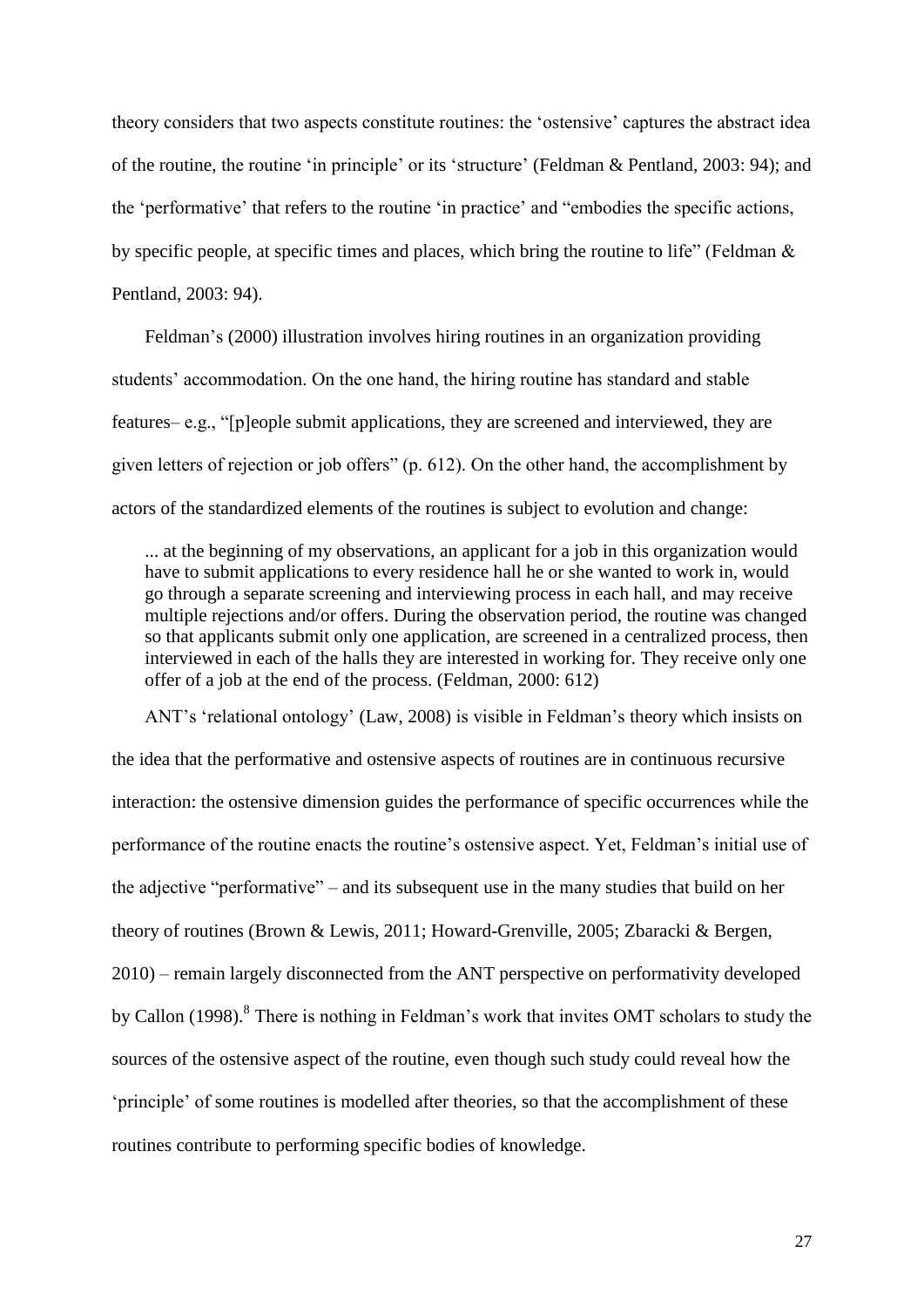This is precisely the line of enquiry adopted in D'Adderio's (2008) blending of Feldman's and Callon's approaches. D'Adderio reworked Feldman's dichotomy between ostensive and performative to distinguish *routines-as-representations* from *routines-asexpressions*, and theorized the iterative cycles of "framing" and "overflowing" (Callon, 1998: 244-269) whereby artefacts, formal rules and agency interact. In doing so, D'Adderio (2008) built on MacKenzie (2007) to theorize modes of performativity of routines that reflect the capacity of *routines-as-representations* to constitute, through actors' performance and interaction with artefacts, the idealized representations of organizational functioning they integrate. Labatut et al. (2012) similarly draw on both Feldman and an ANT-inspired perspective on performativity to explain the disciplinary role of technology in routines' changes. These studies make explicit the ANT roots of the study of routines.

These promising recent works indicate how further empirical studies could help understand the multiple connections between the representations of routines that inform their design and the overflowing-framing cycles whereby organizational routines are performed. Although these studies apply the performativity concept to a relatively narrow domain, they are an interesting case of creative theory-building through the blending of distinct approaches to performativity successively imported in OMT.

#### *Performativity as 'making critical theory influential'*

Spicer et al.'s (2009) recent conceptualization of "critical performativity" – allied with subsequent papers that similarly promote critical performativity (Alvesson  $\&$  Spicer, 2012; Wickert & Schaefer, 2014) – has stimulated heated debates in OMT. The notion of 'critical performativity' is a critique of the anti-performative stance held by critical management scholars after Lyotard's definition of *performativity as efficiency* (Fournier & Grey, 2000; Grey & Willmott, 2005). In advancing critical performativity as a possible new unifying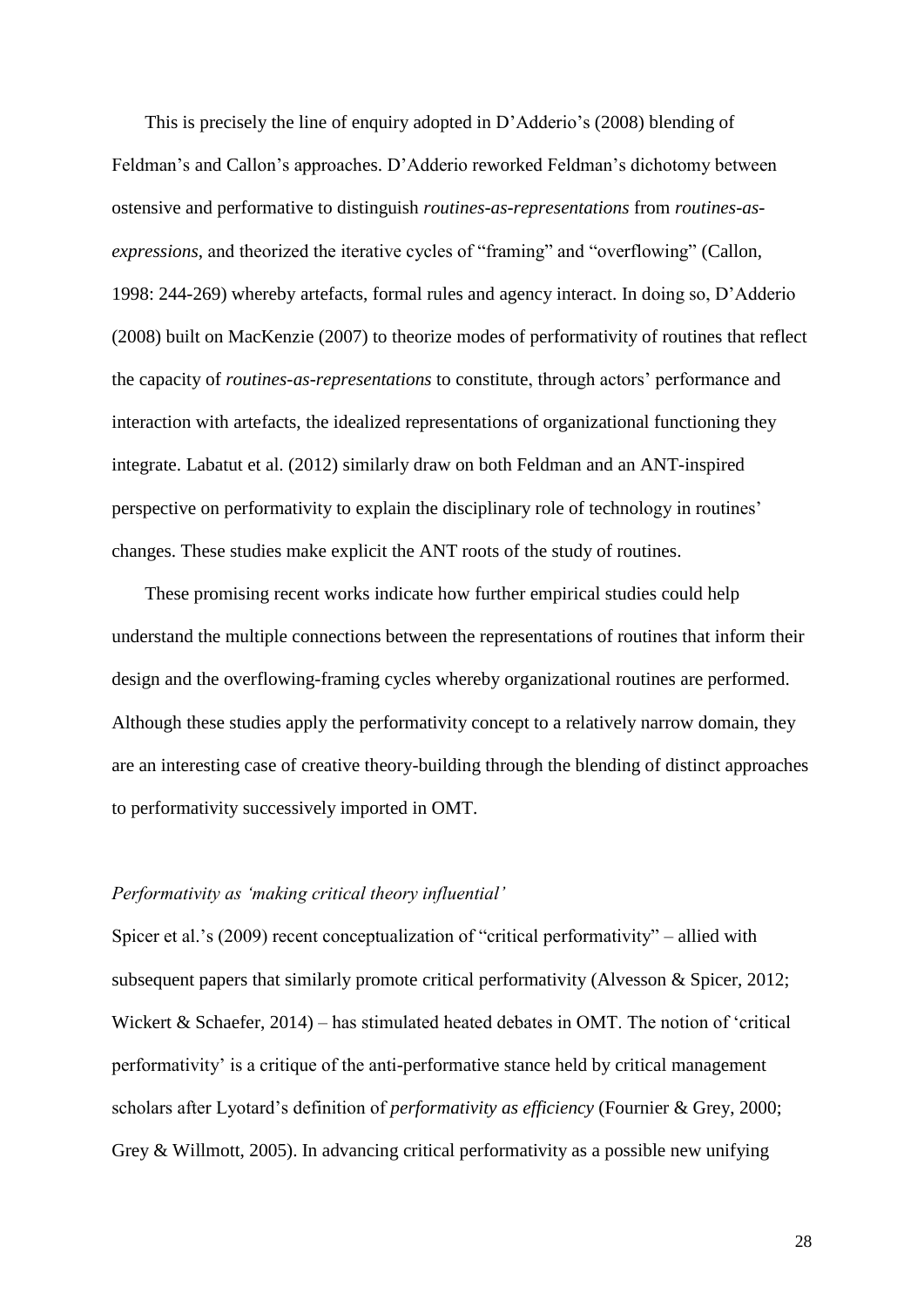paradigm for CMS, Spicer et al. (2009) aim to develop an "affirmative", "engaged" and "pragmatic" approach to CMS that, deployed in the public sphere, would "constructively" influence managerial practice. Hence, this approach to performativity is first and foremost about making critical theory influential  $-$  a "progressive understanding of performativity" as Wickert and Schaefer (2015: 107) put it. This version of performativity therefore reflects both a willingness on the part of critical scholars to reduce their cynical distance from their object of analysis, and a renewed appetite for political or ethical engagement (McKinlay, 2010a, b).

But this effort to break CMS out of abstruse theory and into the realm of social practice relies implicitly on maintaining a double notion of performativity, that is, gesturing towards the conventional interests of managers in making organizations "perform" (the Lyotardian approach), while also remaining critical (i.e. sufficiently academic to be published in a scholarly journal). As Alvesson and Spicer (2012) put it:

The concept of critical performativity … aims to combine intellectual stimulation through radical questioning with an ambition to use discourse in such a way that has an impact, both in terms of emancipatory effect and practical organizational work" (p. 376).

To elaborate the concept of critical performativity, Spicer et al. (2009) and Wickert and Schaefer (2015) refer both to Lyotard and Austin, but rely mainly on Butler's theorization of performativity as citation to address some limitations of the use of performativity as efficiency:

Approaching performativity as possibly subversive mobilizations and citations of previous performances, instead of as an overarching concern for efficiency... (Spicer et al., 2009: 544)

They theorize the dimensions of a performative approach to CMS, including an "ethics of care", the "normative" dimension of managerial practice and the "potentialities" of organizations, illustrating each with possible subversive interventions that could be used to advance critical ideas in the workplace.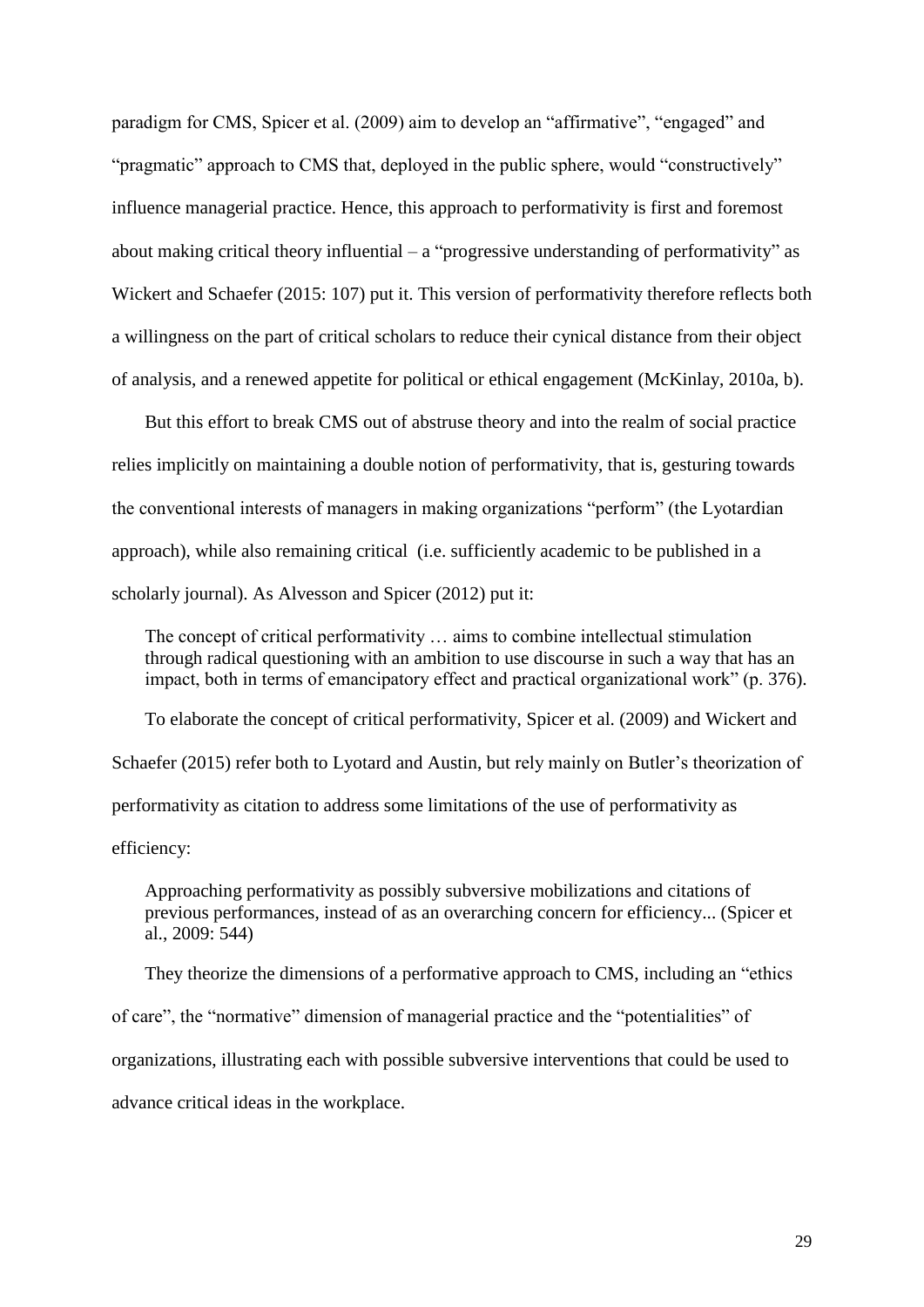Despite their reliance on Butler's conceptualization of performativity that insists on its material dimension, most of the interventions or tactics in this critical performativity approach remain discursive: that is, they aim at reshaping managerial discourse to make it fit CMS's emancipatory ideals. Their attempt at "shifting our understanding of what performativity means" (2009: 538) is open to criticism for misrepresenting the theorists they invoke. What Spicer et al. (2009) see as a "more fruitful way of conceiving of performativity [one which] draws on the work of J.L. Austin and Judith Butler" (2009: 538) is not a mere "shift in understanding of what performativity means" (2009: 538). Indeed, as we have shown Austinian and Butlerian performativity is very different from Lyotardian performativity – it is not in any sense a shift in, nor a development or critique. Such theoretical confusion leads to further problems. For example, it seems to us simply to be straightforwardly misguided to use Austin, as Spicer et al. (2009) appear to do, to make arguments such as: "instead of fighting against performativity, CMS should seek to become *more* performative" (Spicer et al., 2009: 554, emphasis in the original). As McKinlay points out, "following Austin, one can be no more 'anti' performative than one can be 'against' verbs or give only qualified approval to nouns" (2010b: 138-139). So although we might applaud these attempts to take CMS into organizations, we are concerned that their proposals are weakened by the sorts of confusion this paper seeks to address.

In sum, this second stream of OMT works on performativity has strong potential for organizational analysis, as it moves beyond the mobilization of foundational perspectives to develop new conceptualizations of performativity, in the generative spirit of performativity's foundational works. In this regard, these "creative re-appropriations" have the potential to address the limitations inherent to one-way borrowing strategy for theory-building (Oswick et al., 2011). These three organizational approaches to performativity can potentially add to the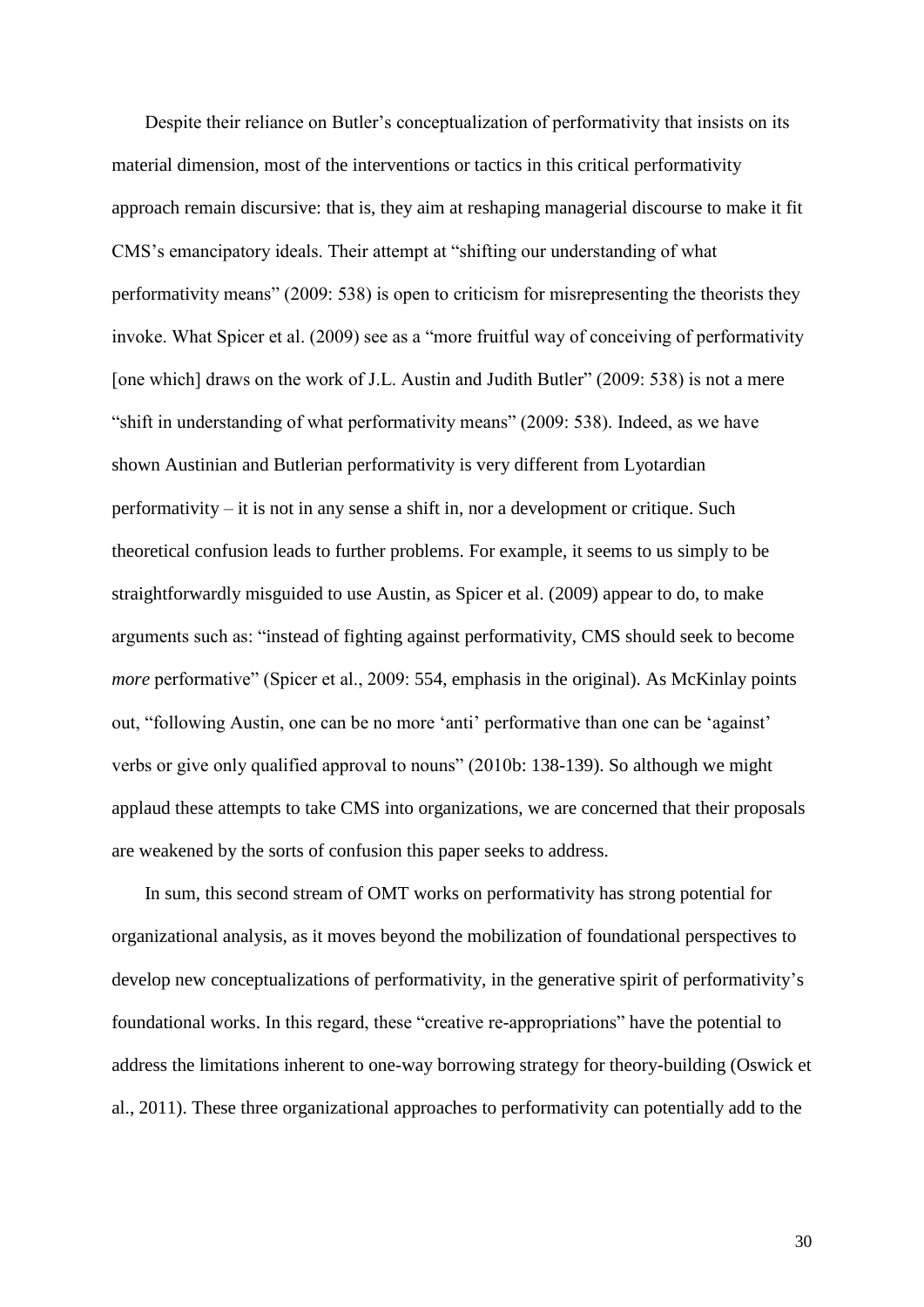performativity conversation, helping to construct a two-way bridge between OMT studies and social sciences works on performativity.

However, some conceptualizations (e.g., critical performativity) may rely too much on the "magic" property of performativity and thus lost touch with important aspects of the solid conceptual roots provided by the foundational works on performativity.

#### **Towards a research agenda on performativity for organizational scholars**

Our review suggests that OMT scholars have either borrowed foundational perspectives on performativity to develop new empirical analyses without necessarily capitalizing on the generative property of Austin's ideas, or they have worked in alignment with the generative spirit of performativity to develop new concepts, but have sometimes insufficiently grounded their approach in thoughtful engagement with foundational works.

We now reflexively analyse our critical review, and discuss its main implications for maintaining the power of performativity to generate theory while grounding OMT conceptualizations of performativity in solid foundational perspectives. We suggest avenues of research that explore: How is performativity performed in OMT? What can we learn from OMT work on performativity about how organizations and organizing are performed? Is it possible that our review and our flexible taxonomy can contribute to performing a 'performativity turn' in OMT?

#### *Reconsidering how performativity is performed*

In distinguishing between five foundational works and their on-way borrowing or creative reappropriations in OMT, our review has identified a variety of uses, under-uses, misuses, and sometimes abuses, of the performativity concept. In so doing, it has evaluated whether OMT scholars have added to the performativity debate. In relation to the pattern of import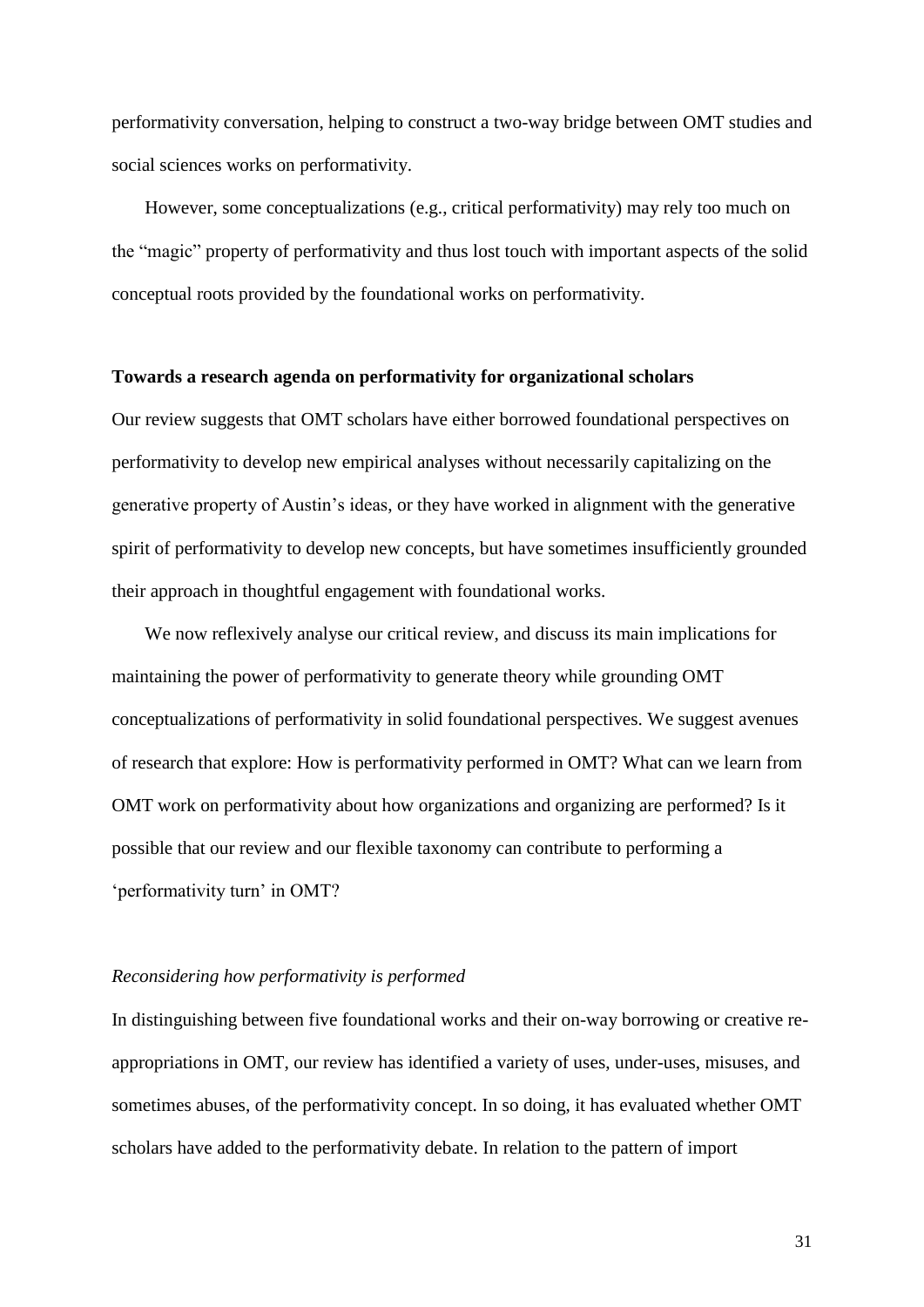strategies of the performativity concepts in OMT, our review points to the un-balance towards one-way borrowing and a relative lack of creative re-appropriation. This un-balance, which is common in the OMT field, limits the capacity of OMT scholars to contribute to the domains they borrowed from (Oswick et al., 2011). We conservatively focused on OMT papers that sincerely engaged with foundational works on performativity, but identified important debates that point to discrepancies between the ontological claims in these papers and their empirical treatment of performativity, in particular in works mobilizing performativity's interpretation by Barad, Butler and Callon.

Most current conceptualizations of performativity inspired by ANT insist on blurring the borders between human and non-human entities, and assume a non-representational view on the phenomena investigated. They adopt a relational ontology in which entities cannot be assumed to pre-exist but are brought into being through discursive-material practices (Law, 2008; Muniesa, 2014). Our review showed that assuming the methodological and epistemological implications of such ontological stances proved challenging for OMT scholars. While we recognize that conceptual translation is always a form of treason, we invite OMT scholars interested in performativity to engage more carefully with the foundational perspective on which they rely, so as to avoid conceptual slippage and ensure greater fidelity to ontological and epistemological assumptions.

Our review also suggests that some creative re-appropriations of performativity may be deemed over-selective—if not abusive—in that in picking only one element of a performativity conceptualization they overlook numerous ontological implications. The interpretation of early works from Butler by critical performativity scholars and the cherrypicking of the ostensive-performative tension from Latour's works by organizational routines scholars offer two telling illustrations. More positively, these 'abuses' of the performativity concept act as 'Trojan horses' that create conditions for situating the newly established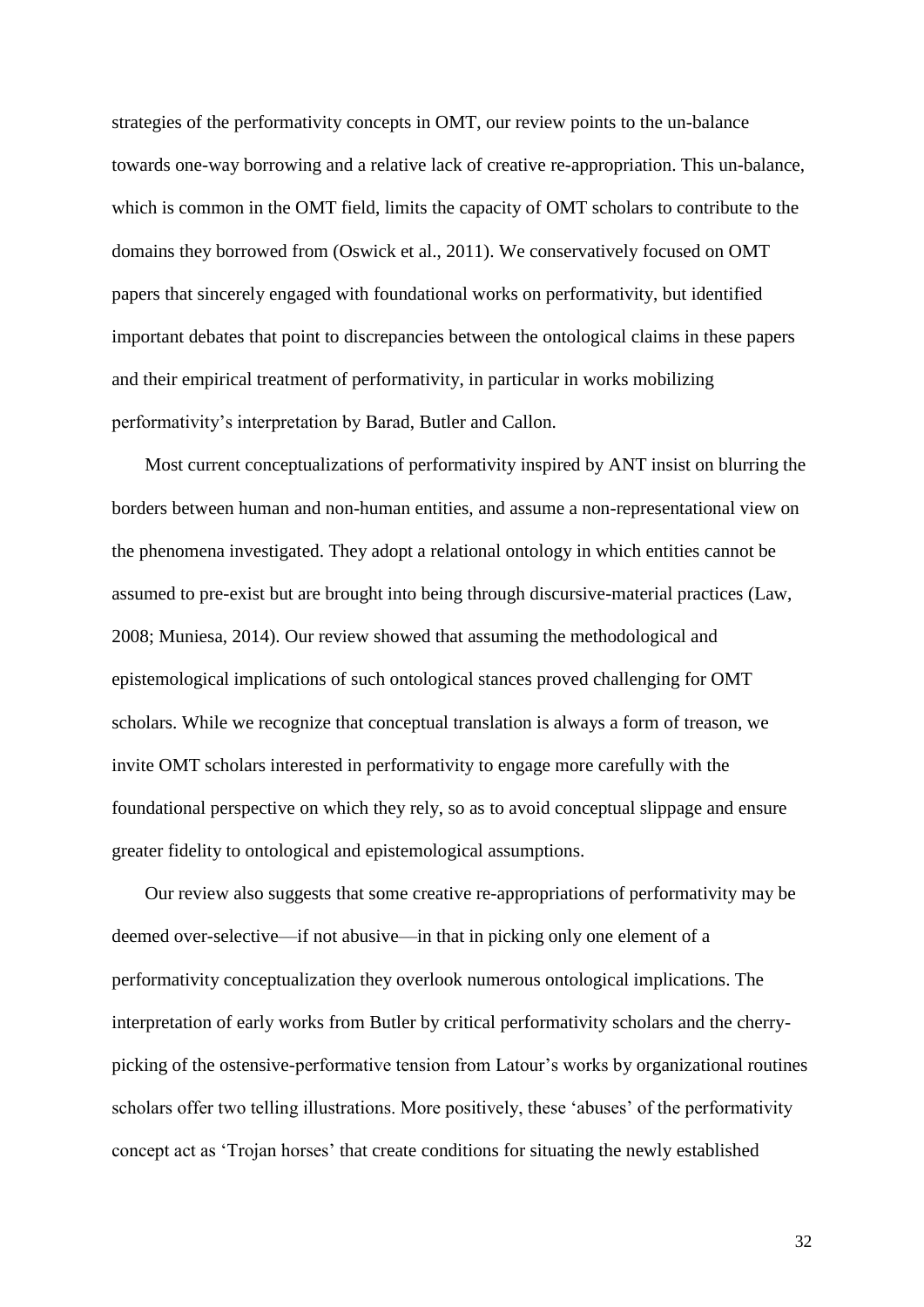organizational construct (e.g., critical performativity, performative routine) in its foundational work. For instance, D'Adderio (2008) *de facto* realigns Feldman and Pentland's (2003) insights about routines with Callon's (1998) thesis on *performativity as bringing theory into being*. In the same vein, Wright (2014) highlighted how the approach of *performativity as constitutive communication* clarifies the material embodiment of routines and complements Feldman's conceptualization.

In relation to how performativity is performed, our review also shows the under-uses of foundational works in OMT. We highlighted a tendency to import the subject/objects about which specific conceptualizations of performativity have been developed. CMS works that have made the most of Lyotard (1984 [1979]) tend to focus on universities; studies inspired by Callon (1998) primarily document the performative effects of economics; Butlerian studies of organization mainly focus on gender and identity; and works using Barad (2003) typically investigate IT problems in organizations. Yet, Lyotard's performativity of knowledge thesis matters to many organizations beyond universities; multiple bodies of knowledge beyond economics may shape organizational life; Butler's view on performativity may inform research on other objects than gender and identity; and Barad's ontological assumptions can help revisit how any 'types of matter' matter within and across organizations. There is nothing wrong with sticking to the world associated with original performativity concepts, but it limits the potential of what they can offer within OMT.

Such under-uses are especially striking in the case of Callon and Barad's conceptualizations of performativity, and point to directions for future research. For instance, Callon's theory has potential to reinvigorate the long-standing debate on the usefulness of management research (Mesny & Mailhot, 2012; Shrivastava & Mitroff, 1984); this would benefit from a more thorough engagement with ANT and STS work that challenges representational theories of knowledge (Hacking, 1983) and analyse knowledge as a set of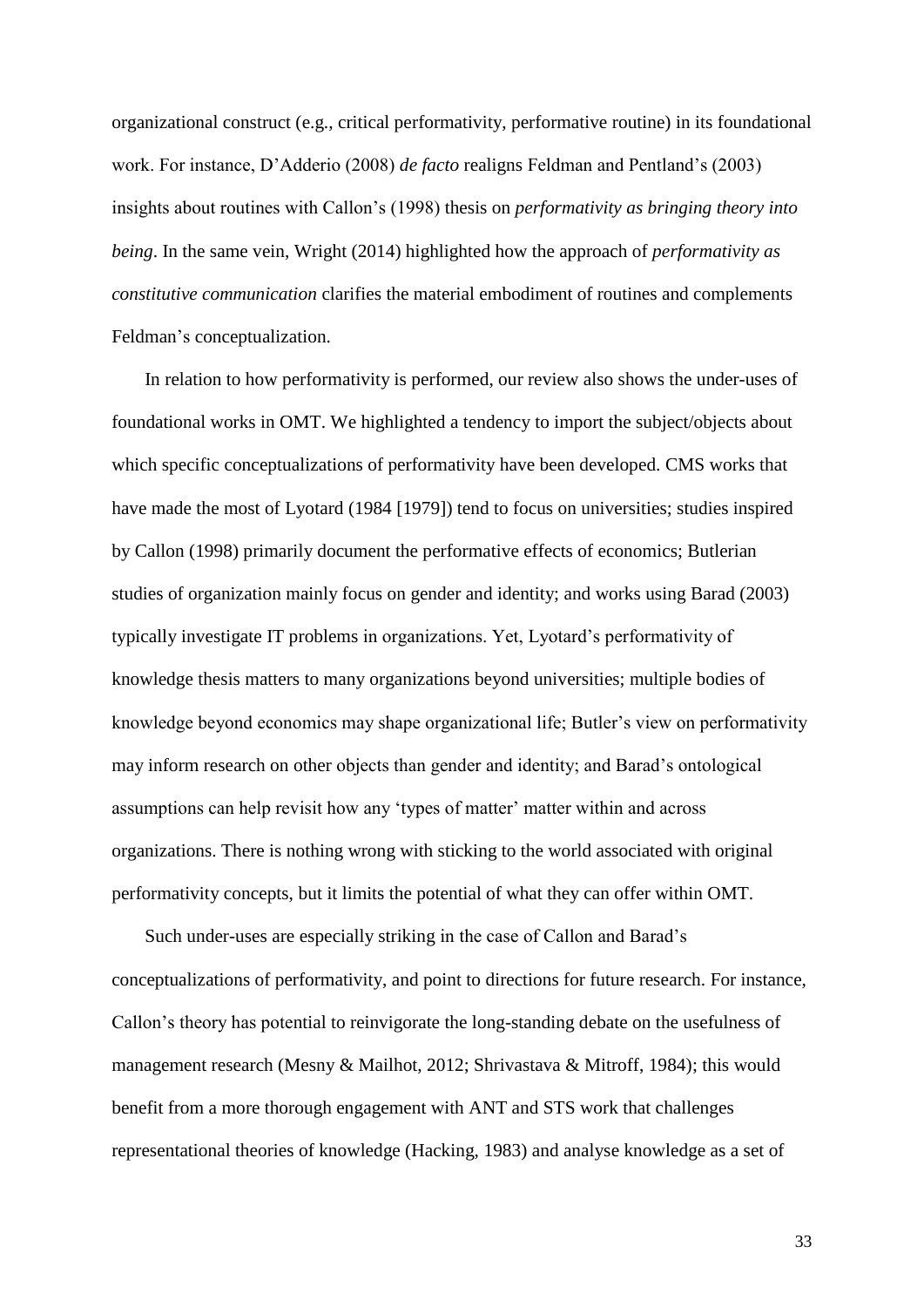sociomaterial practices (Latour, 1987; Pickering, 1995). Future studies could also document further "performative struggles" (Callon, 2007) in organizations, as it is likely that various theories, embedded in tools or routines, strive to be enacted in organizations (D'Adderio & Pollock, 2014). Arguably, multiple theories co-exist and compete to shape actors' praxis, but how these competing representations are dynamically instantiated remains largely overlooked. Considering these dynamics could extend OMT's use of Callon's thesis to understanding organizing and organizations within performativity processes. In so doing, OMT scholars could study how organizations are sites and outcomes of performative struggles, and more generally, organizing as a vehicle for theory performation. A first step in this direction is Gheman et al. (2013) approach to organizations as contexts within which specific values are 'performed into being' through actors' practices.

In the case of Barad's interpretation of performativity, future studies need not focus on IT systems but could explore political and power issues inherent in the redesign and negotiation of socio/material boundaries within and across organizations. Such research would be in line with Keevers et al.'s (2012) study of how Results-Based Accountability shapes the enactment of social justice and participatory practices at locally based community organizations in the US.

#### *Performing organization/organizing performativity*

In showing that only three perspectives on performativity have emerged from organizational analysis through blending, in comparison with five borrowed foundational conceptualizations, our review also shows a relative deficit in OMT-based performativity works. In this regard, and in contrast with what happened in other social sciences, OMT scholars have not (yet) fully exploited the radical heuristic potential of performativity for theory-building. Too few OMT scholars have sought to generatively use performativity, even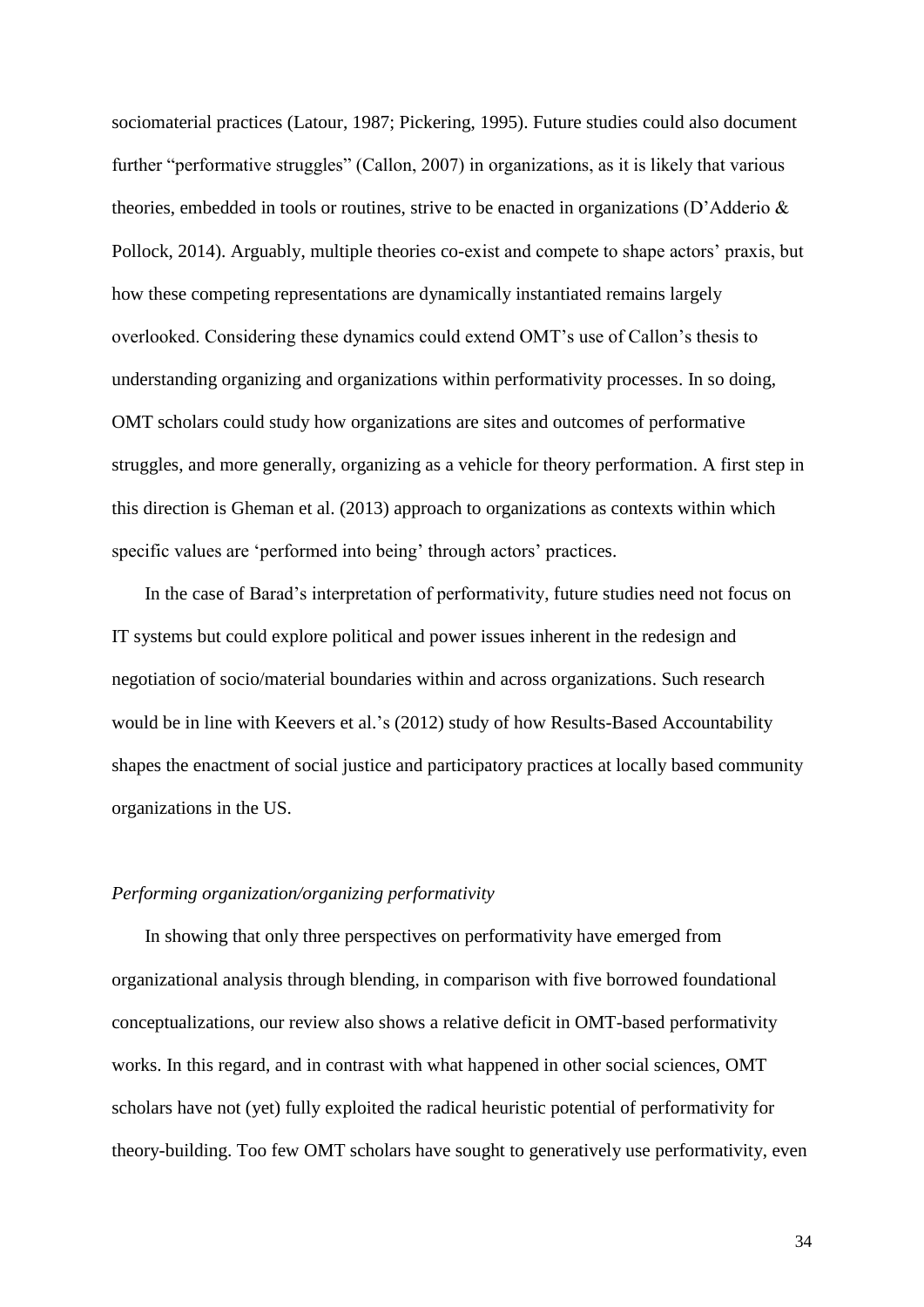though such approaches could lead them to develop original perspectives through highlighting, for instance, organizations as sites for performativity struggles or the importance of organizations for performativity mechanisms.

The stream of studies on performativity as constitutive communication is the only approach that has engaged with analysing how organizations are performed into being (Cooren et al., 2011), suggesting the value of overcoming the distinction between organizing and organization and advancing a non-representative view on communicative flows constituting organizations. Adopting a similar organizational perspective while mobilizing other foundational works could contribute to advancing understanding of organizations and organizing. Paradoxically, some perspectives that may be more distant from foundational works (e.g., *performativity as the expression of routines* or *as making theory influential*) and hence, potentially the more 'abusive' of performativity—could be the ones with the greater potential for developing the specific contribution of organizational elements to broader performativity processes. For example, these perspectives could specify the roles of routines or academics (together with their theories) in the dynamic constitution of organizations and organizing. Yet, such research agendas could be delivered only if these approaches assume more fully the ontological assumptions inherent to the performativity concepts they mobilize.

This situation calls for a more systematic engagement of OMT scholars with foundational performativity perspectives, in order to move performativity studies in OMT from a catalogue of borrowings to creative *and theoretically grounded* reappropriations of the performativity concept through conceptual blending. Following this view, we would encourage future work starting from the perspective of foundational works in OMT to (re)consider whether they accurately or sensibly perform these perspectives. OMT scholars interested in performativity could also think about how they contribute to the *performing of*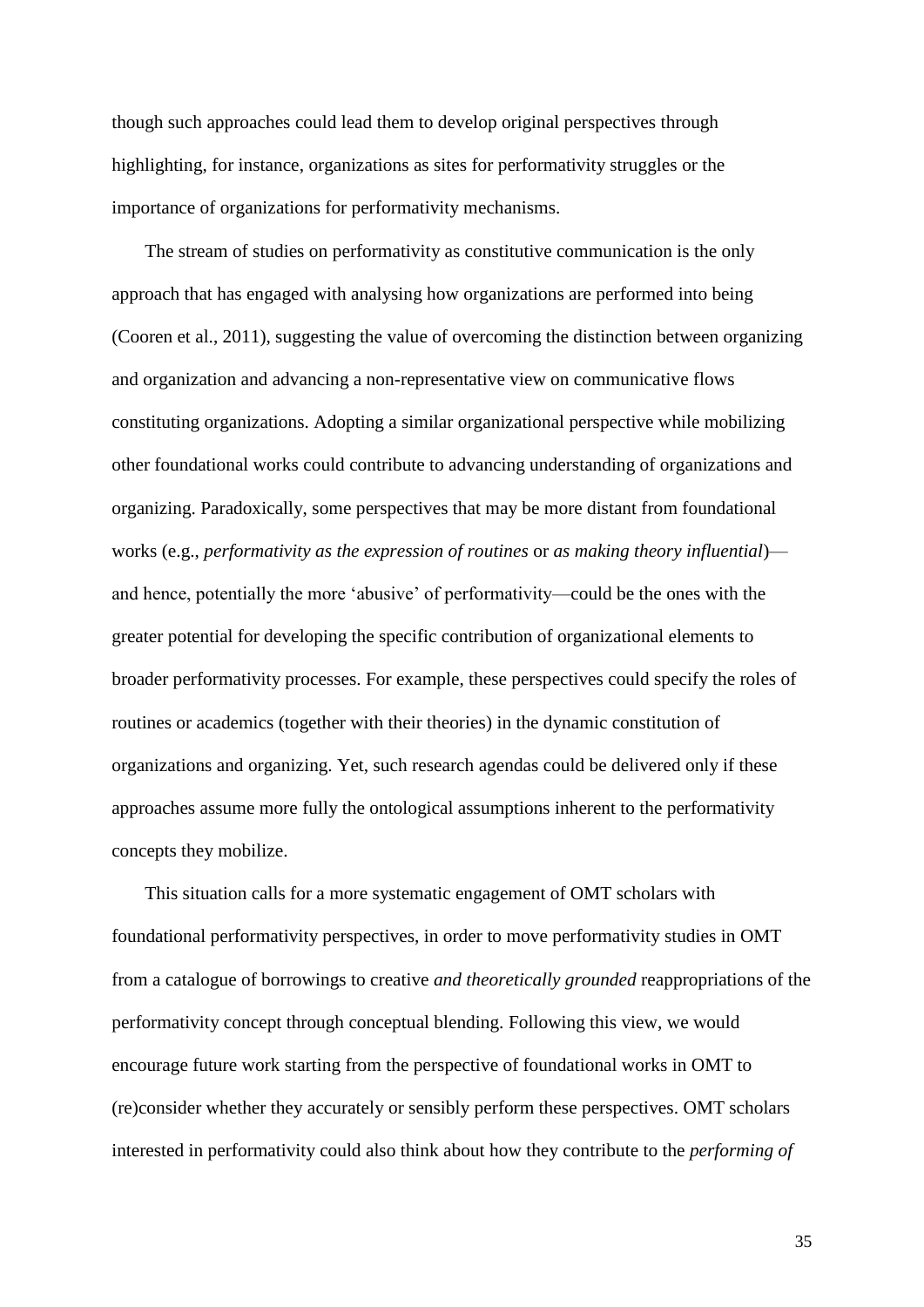*organizations* (i.e. how organizations are constituted into being) and/or the *organizing that underlies performativity* (i.e. how performativity is organized) by focusing their analysis on organizations or organizing. Here, OMT scholars have the potential to add value to current conversations on performativity in the social sciences by conceptualizing the properly organizational or organized dimensions involved yet often overlooked by foundational performativity works.

#### *Performing the performative turn in organization studies*

In offering a flexible classification that captures the diversity of the uses of performativity in OMT, this critical review itself can 'bring into being' ('performatively' constitute) an organizational field of study on performativity, and, we hope, enhance the conditions for the emergence of a 'performative turn' in OMT. Although our goal was not to taxonomise performativity studies, organizing a literature review necessarily involves 're-presenting' this literature in ways that may contribute to performing it. As Tables 2 and 3 show, our review of performativity studies in OMT suggests that scholars often operate in silos, largely ignoring the multiple definitions of this concept and debates taking place in neighbouring subdisciplines. The heated ontological debates in information theory about how to use Barad's (2003) approach remain largely unheard by scholars discussing the performativity of critical theory, even though considerations about materiality matter to political and power issues.

Juxtaposing eight perspectives on performativity has by itself important implications for future organizational studies of performativity. First, it shows that OMT knowledge of performativity is relatively fragmented, with scholars operating in one subfield engaging in little dialogue with other conceptualizations, even though they may be highly relevant to their agenda. For instance, the recent study of cooperative incubators in Brazil by Leca, Gond, and Barin-Cruz (2014) shows how the conceptualization of *performativity as making critical*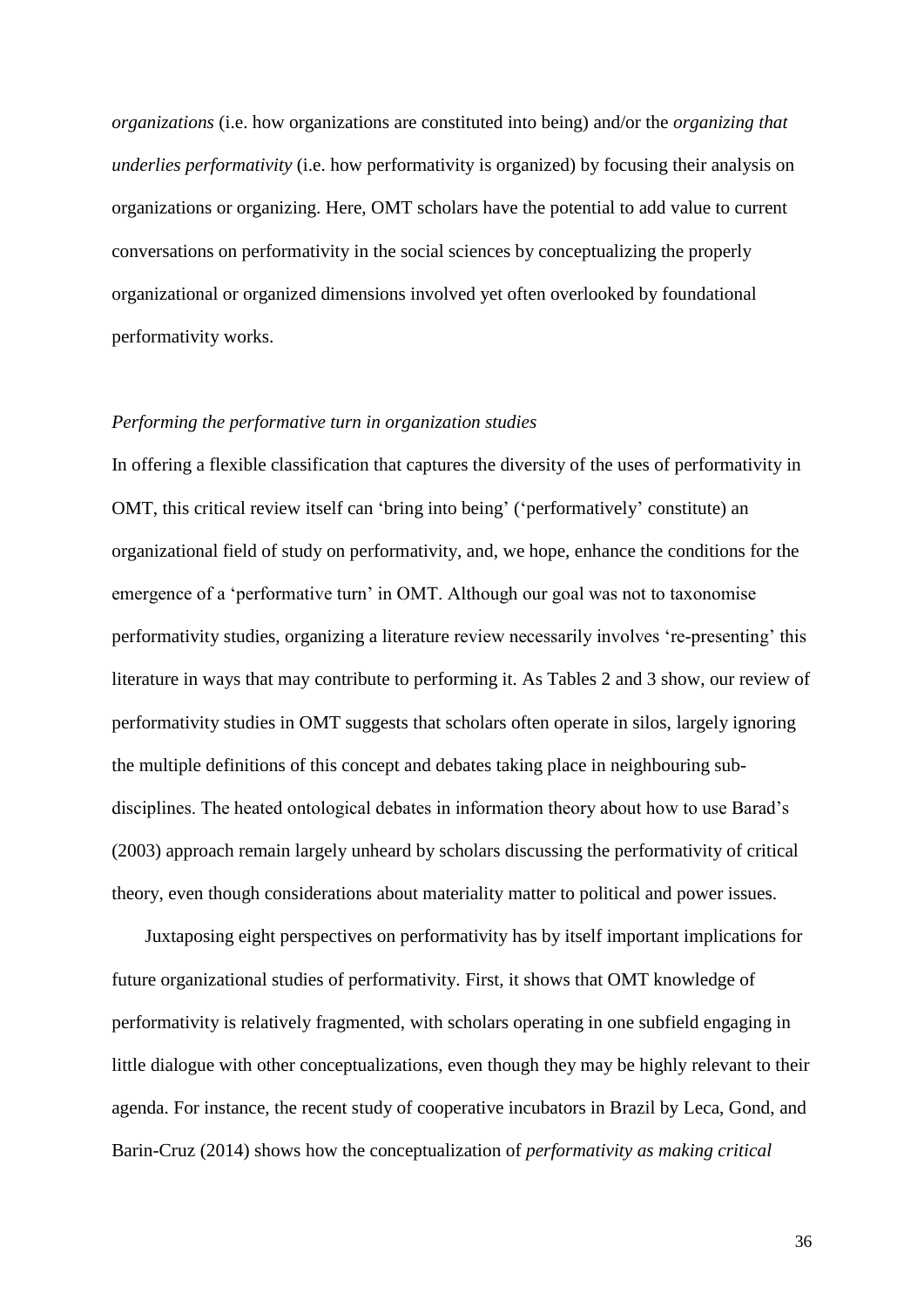*theory influential* could be advanced through using *performativity as bringing theory into being* that recognises the role of materiality and theory in critical performativity. Future studies could aim at reconsidering the debates from one domain by taking stock of debates and advances from other performativity perspectives. Such works could stimulate exchange and cross-fertilization across these multiple perspectives.

Second, this juxtaposition also highlights the potential of performativity as a concept to develop transversal conversations across multiple fields of OMT. Future organizational studies of performativity could embrace the complexity of organizational phenomena by recognizing the gendered, citational, sociomaterial, nonrepresentational, self-referential, communicatively constituted, and routinized aspects of organizational functioning. Such work could also theorize further the mechanisms underlying each of these eight approaches to performativity and develop theoretical platforms to bridge them and identify their boundary conditions. For instance, Guérard et al. (2013) have illustrated how multiple approaches to performativity can inform new developments about the concept of performance in strategy.

Finally, by reminding OMT scholars about the assumptions underlying foundational works on performativity, and through facilitating the emergence of conversations between multiple perspectives, we hope our review will help in developing a performativity turn in OMT, and will demonstrate the value of adopting an organizational perspective to advance the conceptualization of performativity in the social sciences.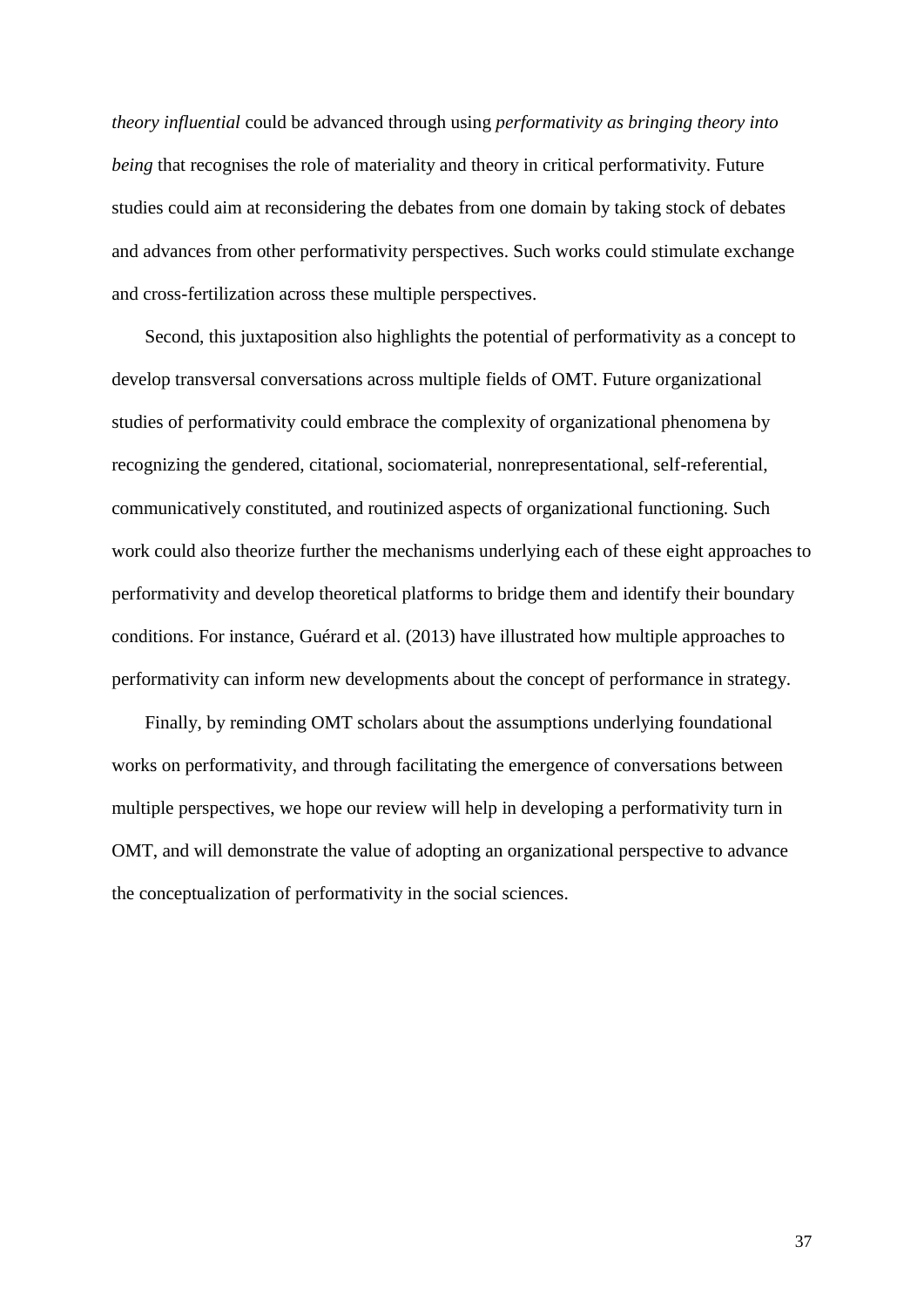#### **References**

- Alvesson, M., & Spicer, A. 2012. Critical leadership studies: the case for critical performativity. *Human Relations*, 65(3): 367-390.
- Archer, M. S. 1995. *Realist Social Theory: The Morphogenetic Approach*. Cambridge, UK: Cambridge University Press.
- Ashcraft, K. L., Kuhn, T. R., & Cooren, F. 2009. Constitutional amendments: "Materializing" organizational communication. In J. P. Walsh, & A. P. Brief (Eds.), *The academy of management annals* Vol. 3: 1-64. London: Routledge.
- Austin, J. L. 1962. *How to Do Things with Words*. Oxford, England: Oxford University Press.
- Ball, S. 2003. The teacher's soul and the terrors of performativity. *Journal of Education Policy*, 18(2): 215-228.
- Barad, K. 2003. Posthumanist performativity: Toward an understanding of how matter comes to matter. *Signs: Journal of Women in Culture and Society*, 28(3): 801-831.
- Barad, K. 2007. *Meeting the Universe Halfway: Quantum Physics and the Entanglement of Matter and Meaning*. Duke University Press.
- Barnes, B. 1983. Social life as bootstrapped induction. *Sociology*, 17(4): 524-545.
- Bazerman, M. 2005. Conducting influential research: The need for prescriptive implications. *Academy of Management Review*, 30(1): 25-31.
- Beunza, D., Hardie, I., & MacKenzie, D. 2006. A price is a social thing: Towards a material sociology of arbitrage. *Organization Studies* 27(5): 721-745.
- Boje, D., M. 1995. Stories of the storytelling organization: A postmodern analysis of Disney at "Tamara-Land". *Academy of Management Journal*, 38(4): 997-1035.
- Borgerson, J. 2005. Judith Butler: On organizing subjectivities. *Sociological Review*, 53(S1): 63-79.
- Bourdieu, P. 1977. *Outline of a Theory of Practice*. Cambridge, UK: Cambridge University Press.
- Bourdieu, P. 1991. *Language and Symbolic Action*. Cambridge, MA: Harvard University Press.
- Boxenbaum, E., & Rouleau, L. 2011. New knowledge products as bricolage: Metaphors and scripts in organizational theory. *Academy of Management Review*, 36(2): 272-296.
- Brown, A. D., & Lewis, M. A. 2011. Identities, discipline and routines. *Organization Studies*, 32(7): 871-895.
- Butler, J. 1990. *Gender Trouble: Feminism and the Subversion of Identity*. New York: Routledge.
- Butler, J. 1993. *Bodies That Matter*. New York: Routledge.
- Butler, J. 1997. *Excitable Speech. A Politics of the Performative*. New York: Routledge.
- Butler, J. 1999a. *Gender Trouble: Feminism and the Subversion of Identity.* (2nd ed.). New York and London: Routledge.
- Butler, J. 1999b. Perfomativity's social magic. In: R. Shusterman (ed.). *Bourdieu: A Critical Reader*, Oxford: Wiley-Blackwell, pp. 113-128
- Butler, J. 2010. Performative agency. *Journal of Cultural Economy*, 3(2): 147-161.
- Cabantous, L., & Gond, J.-P. 2011. Rational decision-making as a 'performative praxis': Explaining rationality's eternel retour. *Organization Science*, 22(3): 573-586.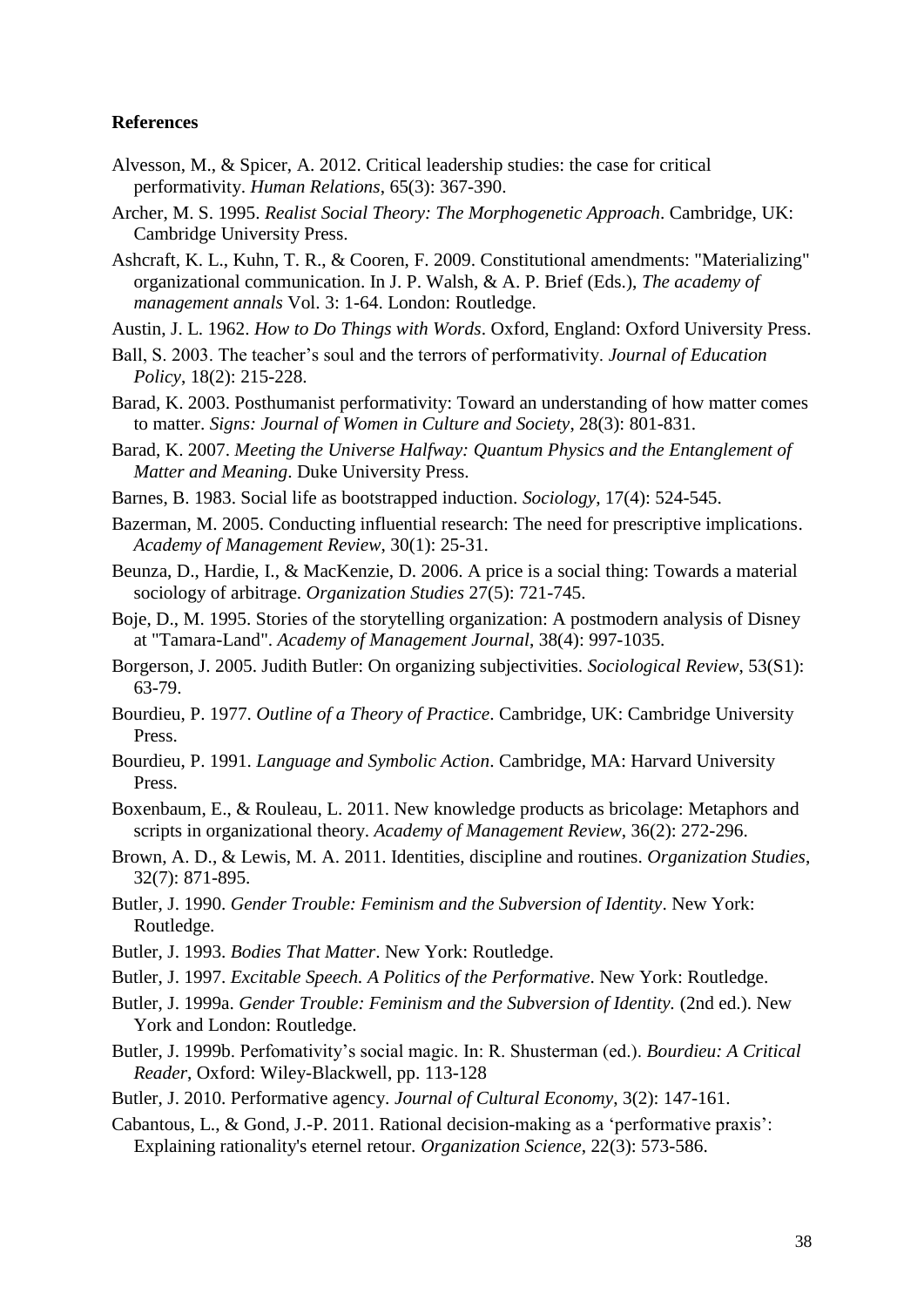Cabantous, L., Gond, J.-P., & Johnson-Cramer, M. 2010. Decision theory as practice: Crafting rationality in organization. *Organization Studies*, 31(11): 1531-1566.

Callon, M. 1998. *The Laws of the Markets*. Oxford, UK: Blackwell Publishers.

- Callon, M. 2007. What does it mean to say that economics is performative? In D. MacKenzie, F. Muniesa, & L. Siu (Eds.), *Do economists make markets? On the performativity of economics*. Princeton University Press.
- Callon, M., & Latour, B. 1981. Unscrewing the big Leviathan: how actors macro-structure reality and how sociologists help them to do so. In K. Knorr, & A. Cicourel (Eds.), *Adances in Social Theory and Methodology*: 277-303: London: Routledge.
- Callon, M., & Muniesa, F. 2005. Economic markets as calculative collective devices. *Organization Studies*, 26(8): 1229-1250.
- Christensen, L. T., Morsing, M., & Thyssen, O. 2013. CSR as aspirational talk. *Organization*, 10(3): 372-393.
- Cooper, R., & Burrell, G. 1998. Modernism, postmodernism and organizational analysis: An introduction. *Organization Studies*, 9(1): 91-112.
- Cooren, F. 2004. Textual agency: How texts do things in organizational settings. *Organization*, 11(3): 373-393.
- Cooren, F., Kuhn, T., Cornelissen, J. P., & Clark, T. 2011. Communication, organizing and organization: An overview and introduction to the special issue. *Organization Studies*, 32(9): 1149-1170.
- Corvellec, H. 2003. Narratives of organizational performances. In B. Czarniawka, & P. Gagliardi (Eds.), *Narratives We Organize By*: 115-134. Amsterdam: John Benjamins.
- Cowen, R. 1996. Performativity, post-modernity and the university. *Comparative Education*, 32(2): 245-258.
- Crary, A. 2002. The happy truth? J. L. Austin's *How to Do Things with Words*. *Inquiry: An Interdisciplinary Journal of Philosophy*, 45(1): 59-80.
- Czarniawska, B. 2004. On time, space, and action nets. *Organization*, 11(6): 773-791.
- Czarniawka, B., & Gagliardi, P. (Eds.). 2003. *Narratives we Organize By*. Amsterdam: John Benjamins.
- D'Adderio, L. 2008. The performativity of routines: Theorising the influence of artefacts and distributed agencies on routines dynamics. *Research Policy*, 37(5): 769-789.
- D'Adderio, L., & Pollock, N. 2014. Performing modularity: Competing rules, performative struggles and the effect of organizational theories on the organization. *Organization Studies*, forthcoming.
- Darr, A., & Pinch, T. 2013. Performing sales: Material scripts and the social organization of obligation. *Organization Studies*, 34(11): 1601-1621.
- Denis, J. 2006. Preface: les nouveaux visages de la performativité. *Études de Communication*, 29 : 8-24.
- Derrida, J. 1979. Signature Event Context. *Glyph*, 1: 172-197.
- Dey, P., & Steyaert, C. 2007. The troubadours of knowledge: Passion and invention in management education. *Organization*, 14(3): 437-461.
- Didier, E. 2007. Do statistics 'perform' the economomy? . In D. MacKenzie, F. Muniesa, & L. Siu (Eds.), *Do Economists Make Markets? On the Performativity of Economics*: 276-310. Princeton University Press.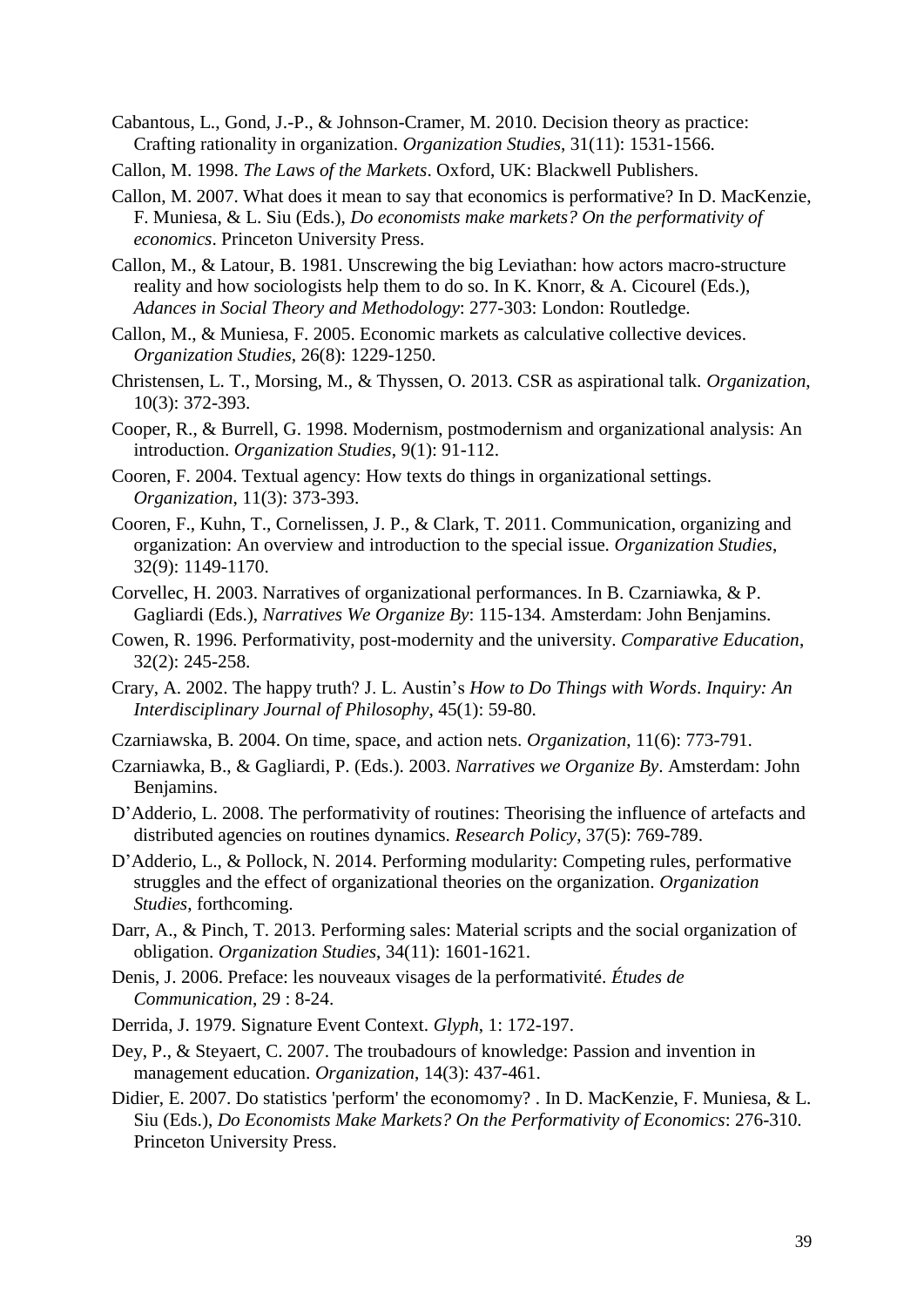- Diedrich, A., Eriksson-Zetterquist, U., Ewertsson, L., Hagberg, J., Hallin, A., Lavén, F., Lindberg, K., Raviola, E., Rindzeviciute, E., & Walter, L. 2013. Exploring the performativity turn in management studies, *GRI-rapport 2013:2*: Gothenburg Research Institute.
- Fairclough, N. 2013. *Critical discourse analysis: The critical study of language*. (2nd Edition ed.): Routledge.
- Feldman, M. S. 2000. Organizational routines as a source of continuous change. *Organization Science*, 11(6): 611-629.
- Feldman, M. S., & Pentland, B. T. 2003. Reconceptualizing organizational routines as a source of flexibility and change. *Administrative Science Quarterly*, 48(1): 94-118.
- Ferraro, F., Pfeffer, J., & Sutton, R. I. 2005. Economic language and assumptions: How theories can become self-fulfilling. *Academy of Management Review*, 30(1): 8-24.
- Forguson, L.W. 2011 [1969]. Has Ayer vindicated the sense-datum theory? *In KT Fan (Ed.), Symposium on JL Austin*: 309-341. Abingdon: Routledge.
- Fotaki, M. 2011. The sublime object of desire (for knowledge): Sexuality at work in business and management schools in England. British Journal of Management, 22: 42-53.
- Ford, J., & Ford, L. 1995. The role of conversations in producing intentional change in organizations. *Academy of Management Journal*, 20(3): 541-570.
- Fourcade, M. 2007. Theories of markets, theories of society. *American Behavioral Scientist*, 50(8): 1015-1034.
- Fournier, V., & Grey, C. 2000. "At the critical moment": Conditions and prospects for Critical Management Studies. *Human Relations*, 53(1): 7-32.
- Friesl, M., & Larty, J. 2013. Replication of routines in organizations: Existing literature and new perspectives. *International Journal of Management Reviews*, 15(1): 106-122.
- Gheman, J., Trevino, L. K., & Garud, R. 2013. Values work: A process study of the emergence and performance of organizational values practices. *Academy of Management Journal*, 56(1): 84-112.
- Giddens, A. 1984. *The Constitution of Society*. Cambridge, MA: Polity Press.
- Greimas, A. J., & Courtés, J. 1982 [1979]. *Semiotics and Language: An Analytical Dictionary*. Bloomington: Idiana University Press.
- Grey, C., & Willmott, H. (Eds.). 2005. *Critical Management Studies: A Reader*. Oxford, UK: Oxford University Press.
- Guérard, S., Langley, A., & Seild, D. 2013. From performance to performativity in strategy research. *M@n@gement*, 16(5): 264-276.
- Hacking, I. 1983. *Representing and Intervening: Introductory Topics in the Philosophy of Natural Science* Cambridge University Press.
- Hansen, N. 2012. J. L. Austin and literal meaning. *European Journal of Philosophy*. 22(4): 617-632.
- Harding, N. 2003. *The Social Construction of Management*. London: Routledge.
- Harding, N., Lee, H., Ford, J., & Learmonth, M. 2011. Leadership and charisma: A desire that cannot speak its name? *Human Relations*, 64(7): 927-949.
- Hardy, C., Palmer, I., & Phillips, N. 2000. Discourse as a strategic resource. *Human Relations*, 53(9): 1227-1248.
- Hassard, J., & Cox, J. W. 2013. Can sociological paradigms still inform organizational analysis? A paradigm model for post-paradigm times. *Organization Studies*, 34(11): 1701- 1728.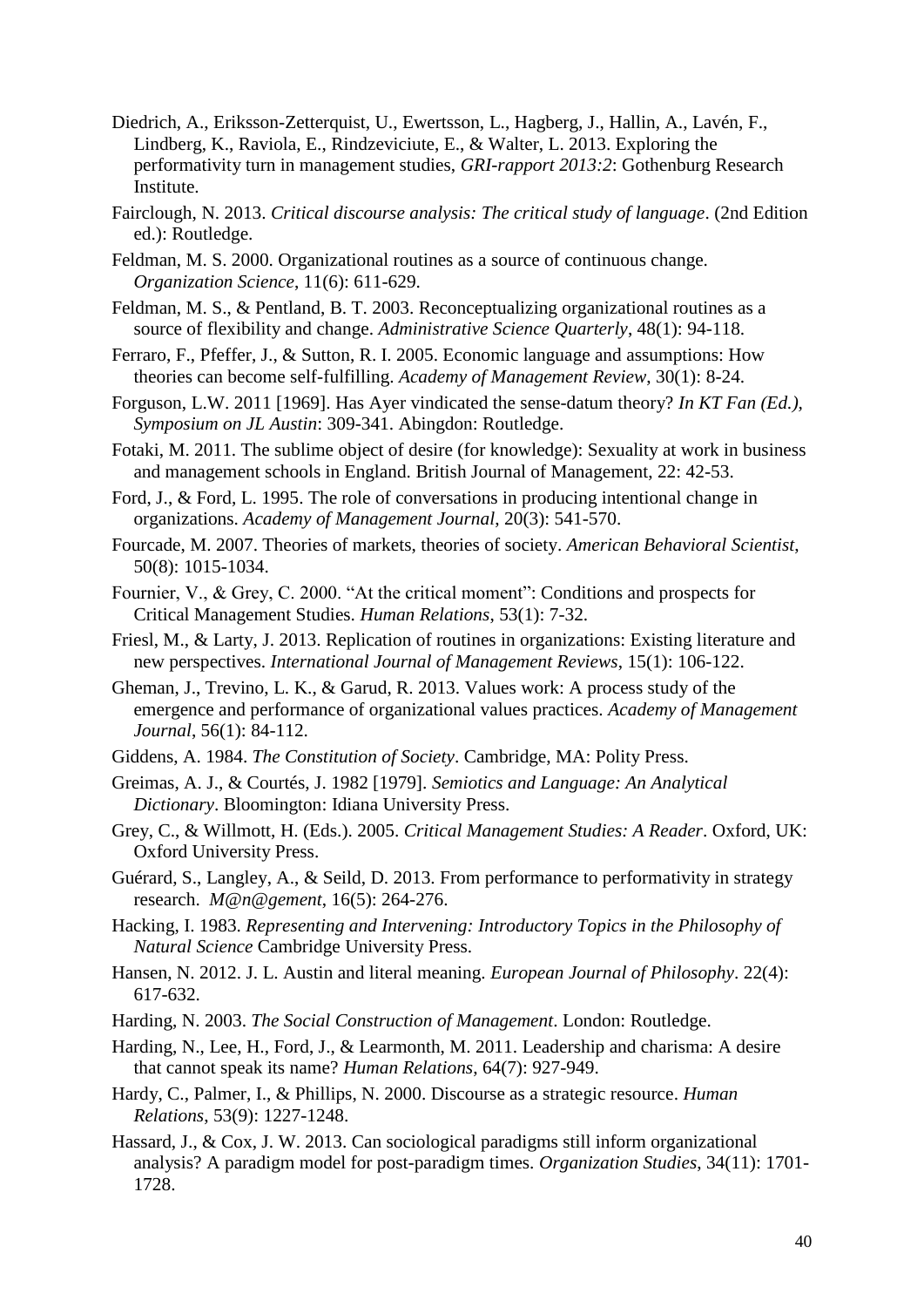- Hodgson, D. 2005. 'Putting on a professional performance': Performativity, subversion and project management. *Organization*, 12(1): 51-68.
- Howard-Grenville, J. 2005. The persistence of flexible organizational routines: The role of agency and organizational context. *Organization Science*, 16(6): 618-636.
- Jones, C. 2003. Theory after the postmodern condition. *Organization*, 10(3): 503-525.
- Kautz, K., & Jensen, T. B. 2013. Sociomateriality at the royal court of IS: A jester's monologue. *Information and Organization*, 23(1): 15-27.
- Keevers, L., Treleaven, L., Sykes, C., & Darcy, M. 2012. Made to measure: Taming practices with results-based accountability. *Organization Studies*, 33(1): 97-120.
- Kenny, K. 2010. Beyond ourselves: Passion and the dark side of identification in an ethical organization. *Human Relations*, 63(6): 857-873.
- Kornberger, M., & Clegg, S. 2011. Strategy as performative practice: The case of Sydney 2030. *Strategic Organization* 9(2): 136–162.
- Labatut, J., Aggeri, F., & Girard, N. 2012. Discipline and change: How technologies and organizational routines interact in new practice creation. *Organization Studies*, 33(1): 39- 69.
- Langley, A., Smallman, C., Tsoukas, H., & Van de Ven, A. H. 2013. Process studies of change in organization and management: Unveiling temporality, activity, and flow. *Academy of Management Journal*, 56: 1-13.
- Latour, B. 1986. The powers of association. In J. Law (Ed.), *Power, Action and Belief: A New Sociology of Knowledge?*: 264–280. London: Routledge & Kegan Paul
- Latour, B. 1987. *Science in Action: How to Follow Scientists and Engineers Through Society*. Cambridge Mass., USA. : Harvard University Press.
- Latour, B. 1996. *Que peuvent apporter l'histoire et la sociologie des sciences aux sciences de la gestion? (The use of science studies to renew a few questions of organization theory)*. Paper presented at the XIII° Journées nationales des IAE, Toulouse.
- Latour, B. 2005. *Re-assembling the Social. An Introduction to Actor-Network Theory*. Oxford, UK: Oxford University Press.
- Law, J. 2008. Actor-network theory and material semiotics In B. S. Turner (Ed.), *The New Blackwell Companion to Social Theory*: 141-158. Oxford: Blackwell.
- Learmonth, M. 2005. Doing things with words: The case of management and administration. *Public Administration*, 83: 617-637.
- Leca, B., Gond, J., & Barin-Cruz, L. 2014. Building critical performativity engines for deprived communities. The construction of popular cooperative incubators in Brazil. . *Organization*, 21(4): 683-712.
- Leonardi, P. M. 2011. When flexible routines meet flexible technologies: Affordance, constraint, and the imbrication of human and material agencies. *MIS quarterly*, 35(1): 147- 167.
- Lyotard, J.-F. 1984 [1979]. *The Postmodern Condition: A Report on Knowledge* (G. Bennington, & B. Massumi, Trans.): Manchester University Press.
- MacKenzie, D. 2006. *An Engine, Not a Camera*. MIT Press.
- MacKenzie, D. 2007. Is economics performative? Option theory and the construction of derivatives markets. In D. MacKenzie, F. Muniesa, & L. Siu (Eds.), *Do Economists Make Markets?: On the Performativity of Economics*: 54-86. Princeton University Press.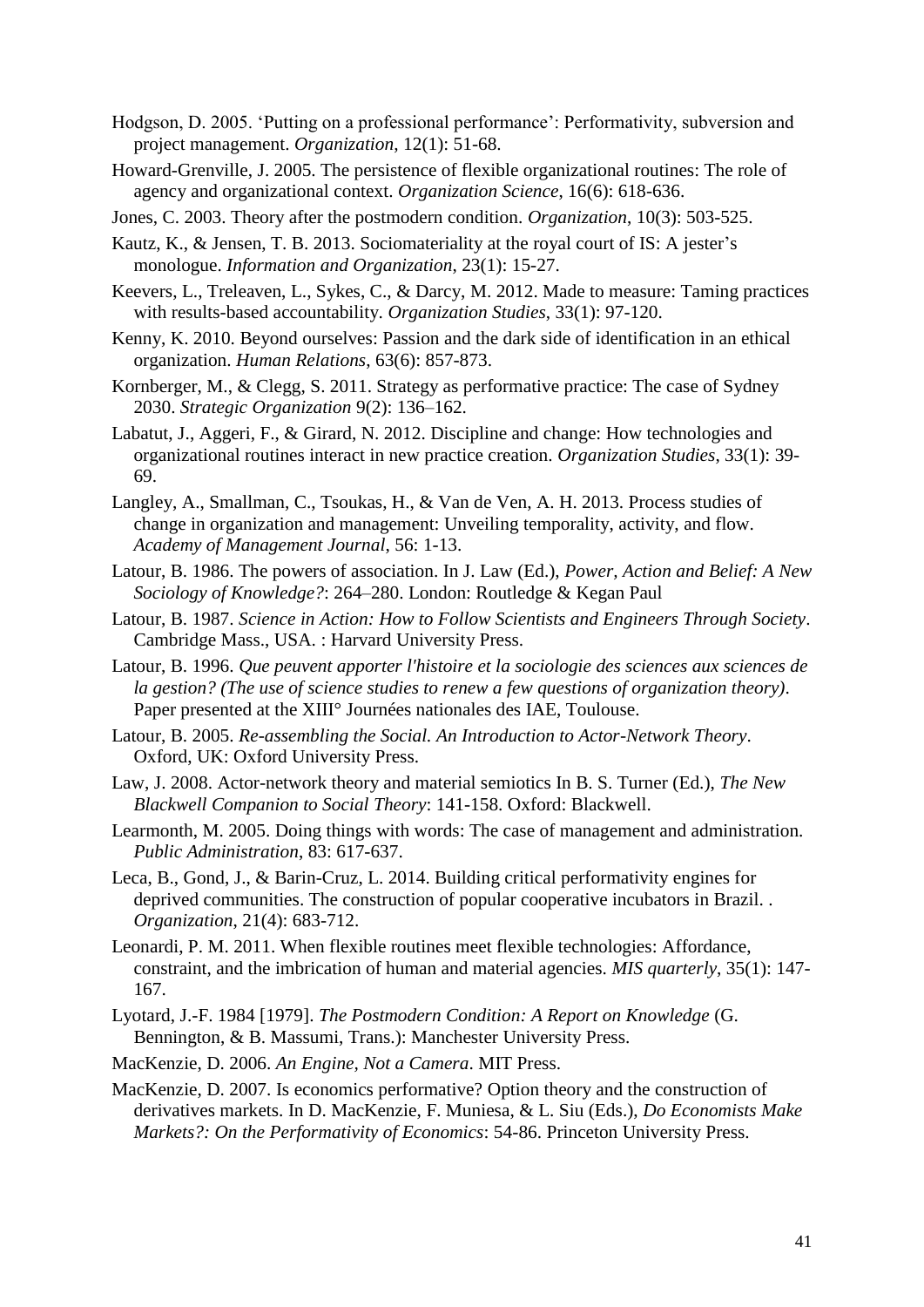- MacKenzie, D., & Millo, Y. 2003. Constructing a market, performing a theory: the historical sociology of a financial derivatives exchange. *American Review of Sociology*, 109(1): 107- 145.
- Marshall, J. D. 1999. Performativity: Lyotard and Foucault Through Searle and Austin *Studies in Philosophy and Education*, 18(5): 309-317.
- McKinlay, A. 2010a. Performativity and the politics of identity: Putting Butler to work. *Critical Perspectives on Accounting*, 21(3): 232-242.
- McKinlay, A. 2010b. Performativity: From J.L. Austin to Judith Butler. In P. Armstrong, & G. Lightfoot (Eds.), *"The Leading Journal in the Field". Destabilizing Authority in the Social Sciences of Management*: 119-142. London: MayFlyBooks.
- Merton, R. K. 1948. The self-fulfilling prophecy. *Antioch Review*, 8: 193-210.
- Mesny, A., & Mailhot, C. 2012. Control and traceability of research impact on practice: reframing the 'relevance gap' debate in management. *M@n@gement*, 15(2): 180-207.
- Miller, J. H. 2009. *For Derrida*. New York: Fordham University Press.
- Mol, A. 2002. *The Body Multiple*. Durham, NC: Duke University Press.
- Muniesa, F. 2014. *The Provoked Economy. Economic Reality and the Performative Turn*. London and New York: Routledge.
- Mutch, A. 2013. Sociomateriality taking the wrong turning? *Information and Organization*, 23(1): 28-40.
- Orlikowski, W., J. 2007. Sociomaterial practices: Exploring technology at work. *Organization Studies*, 28: 1435-1448.
- Orlikowski, W., J., & Scott, S. V. 2008. Sociomateriality: Challenging the separation of technology, work and organization. *Academy of Management Annals*, 2(1): 433-474.
- Orlikowski, W., J., & Scott, S. V. 2014. What happens when evaluation goes online? Exploring apparatuses of valuation in the travel sector. *Organization Science*, 25(3): 868- 891.
- Oswick, C., Fleming, P., & Hanlon, G. 2011. From borrowing to blending: Rethinking the processes of organizational theory building. *Academy of Management Review*, 36(2): 318– 337.
- Ozturk, M. B., & Rumens, N. 2014. Gay male academics in UK business and management schools: Negotiating heteronormativities in everyday work life. *British Journal of Management*, 25(3): 503-517.
- Parker, M. 2001. Fucking management: queer, theory and reflexivity. *Ephemera* 1(1): 36-53.
- Parker, M., & Jary, D. 1995. The mcuniversity: Organisation, management and academic subjectivity. *Organization*, 2(2): 319-338.
- Parker Ryan, S. 2010. Reconsidering ordinary language philosophy: Malcolm's (Moore's) ordinary language argument. *Essays in Philosophy*, 11(2): 123-149.
- Pentland, B. T., & Rueter, H. H. 1994. Organizational routines as grammars of action. *Administrative Science Quarterly*, 39(3): 484-510.
- Pickering, A. 1995. *The Mangle of Practice: Time, Agency, and Science*. Chicago: The University of Chicago Press.
- Rittenhofer, I., & Gatrell, C. 2012. Gender mainstreaming and employment in the European Union: A review and analysis of theoretical and policy literatures. *International Journal of Management Reviews*, 14(2): 201-216.
- Rorty, R. (Ed.). 1967. T*he Linguistic Turn,Essays in Philosophical Method*. The University of Chicago Press.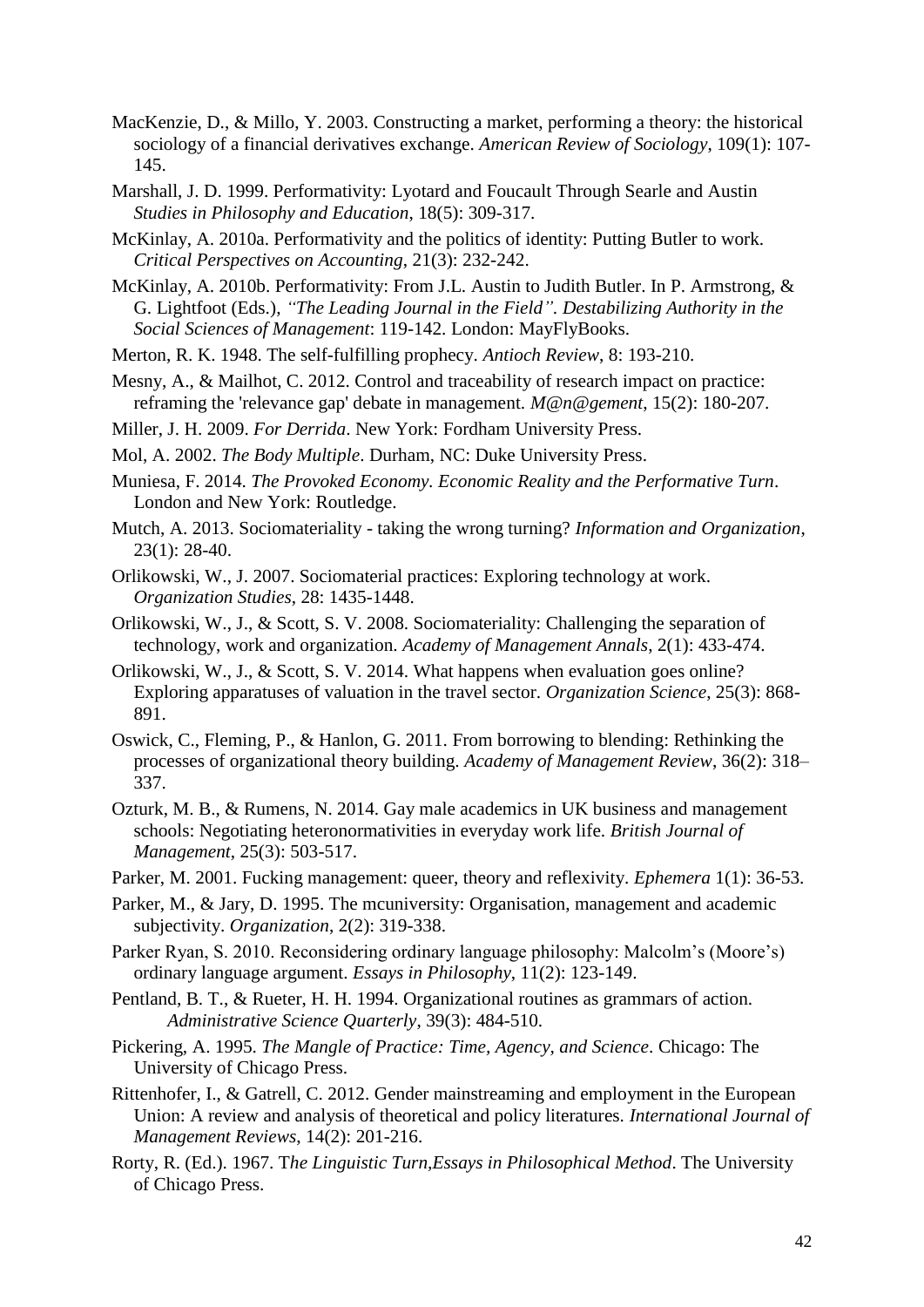- Rumens, N. 2010. Workplace friendships between men: Gay men's perpectives and experience. *Hurman Relations*, 63(10): 1541-1152.
- Schatzki, T. R. 2002. *The Site of the Social. A Philosophical Account of the Constitution of Social Life and Change*. Penn State University Press.
- Schoeneborn, D., & Scherer, A. G. 2012. Clandestine organizations, al Qaeda, and the paradox of (in)visibility: A response to Stohl and Stohl. *Organization Studies*, 33(7): 963- 971.
- Scott, S. V., & Orlikowski, W., J. 2014. Entanglements in practice: Performing anonymity through social media. *MIS Quarterly*, 38(3): 863-893.
- Searle, J. 1969. *Speech Acts: An Essay in the Philosophy of Language*. Cambridge, UK: Cambridge University Press.
- Shrivastava, P., & Mitroff, I. I. 1984. Enhancing organizational research utilization: The role of decision makers' assumptions. *Academy Management Review*, 9(1): 18-26.
- Spicer, A., Alvesson, M., & Kärreman, D. 2009. Critical performativity: The unfinished business of critical management studies. *Human Relations*, 62(4): 537-560.
- Stohl, C., & Stohl, M. 2011. Secret agencies: The communicative constitution of a clandestine organization. *Organization Studies*, 32(9): 1197-1215.
- Sutton, R.I. 2010. Sociomateriality: More academic jargon monoxyde. [web log comment]. Retrieved from [http://bobsutton.Typepad.Com/my\\_weblog/2010/10/sociomaterialitymore](http://bobsutton.typepad.com/my_weblog/2010/10/sociomaterialitymore-academic-jargon-monoxide.Html)[academic-jargon-monoxide.Html.](http://bobsutton.typepad.com/my_weblog/2010/10/sociomaterialitymore-academic-jargon-monoxide.Html)
- Taylor, J. R. 1993. *Rethinking the Theory of Organizational Communication: How to Read an Organization*. Norwood, NJ: Ablex.
- Taylor, J. R., & Van Every, E. J. 2000. *The Emergent Organization: Communication as its Site and Surface*. Mahwah, NJ: Lawrence Erlbaum Associates.
- Tyler, M., & Cohen, L. 2010. Spaces that matter: Gender performativity and organizational space. *Organization Studies*, 31(2): 175-198.
- Vaara, E., Sorsa, V., & Pälli, P. 2010. On the force potential of strategy texts: A critical discourse analysis of a strategic plan and its power effects in a city organization. *Organization*, 17(6): 685-702.
- Van De Ven, A. H., & Johnson, P. E. 2006. Knowledge for theory and practice. *Academy Management Review*, 31(4): 802-821.
- Weick, K. E., Sutcliffe, K. M., & Obstfeld, D. 2005. Organizing and the process of sensemaking. *Organization Science*, 16(4): 409-421.
- Whittington, R. 2006. Completing the practice turn in strategy research. *Organization Studies*, 26(4): 613-634.
- Wickert, C., & Schaefer, S. M. 2015. Towards a progressive understanding of performativity in critical management studies. *Human Relations*, 68(1): 107-130.
- Wright, A. 2014. Organizational routines as embodied performatives: A communication as constitutive of organization perspective. *Organization* (online first, forthcoming).
- Zbaracki, M. J., & Bergen, M. 2010. When truces collapse: A longitudinal study of priceadjustment routines. *Organization Science*, 21(5): 955-972.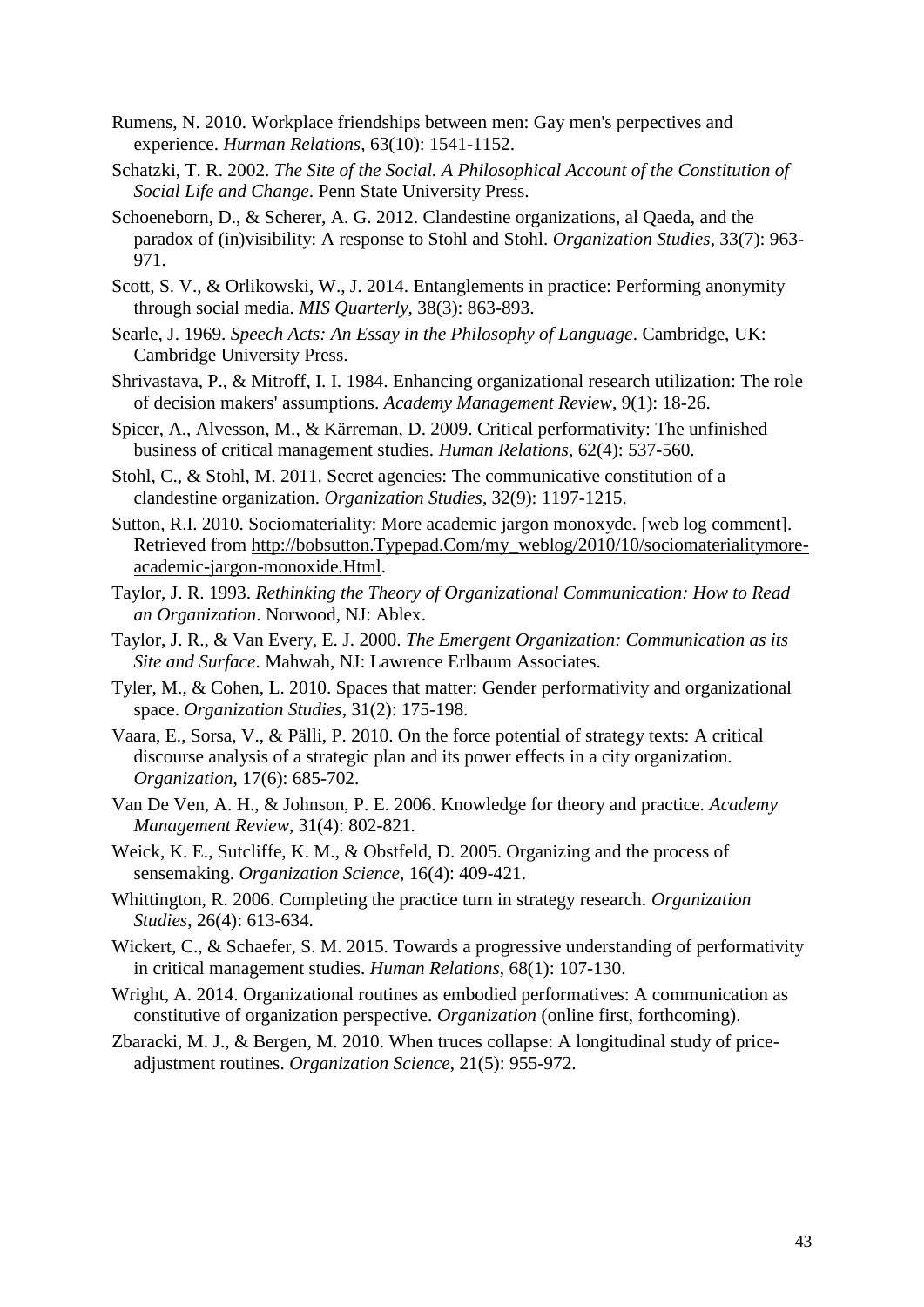

**Figure 1. Papers quoting 'performative' or 'performativity' in ten OMT journals (1984-2013)\***

\* Distribution, according to a search in EBSCO-Host (updated on 02/10/2014) of the 64 papers referring to "performativity" and 104 papers referring to "performative" in their full text and published each year in one of the ten journals that follow: *Academy of Management Journal*, *Academy of Management Review*, *Administrative Science Quarterly*, *British Journal of Management*, *Human Relations*, *International Journal of Management Reviews*, *Journal of Management*, *Journal of Management Studies*, *Organization*, *Organization Science*, *Organization Studies*.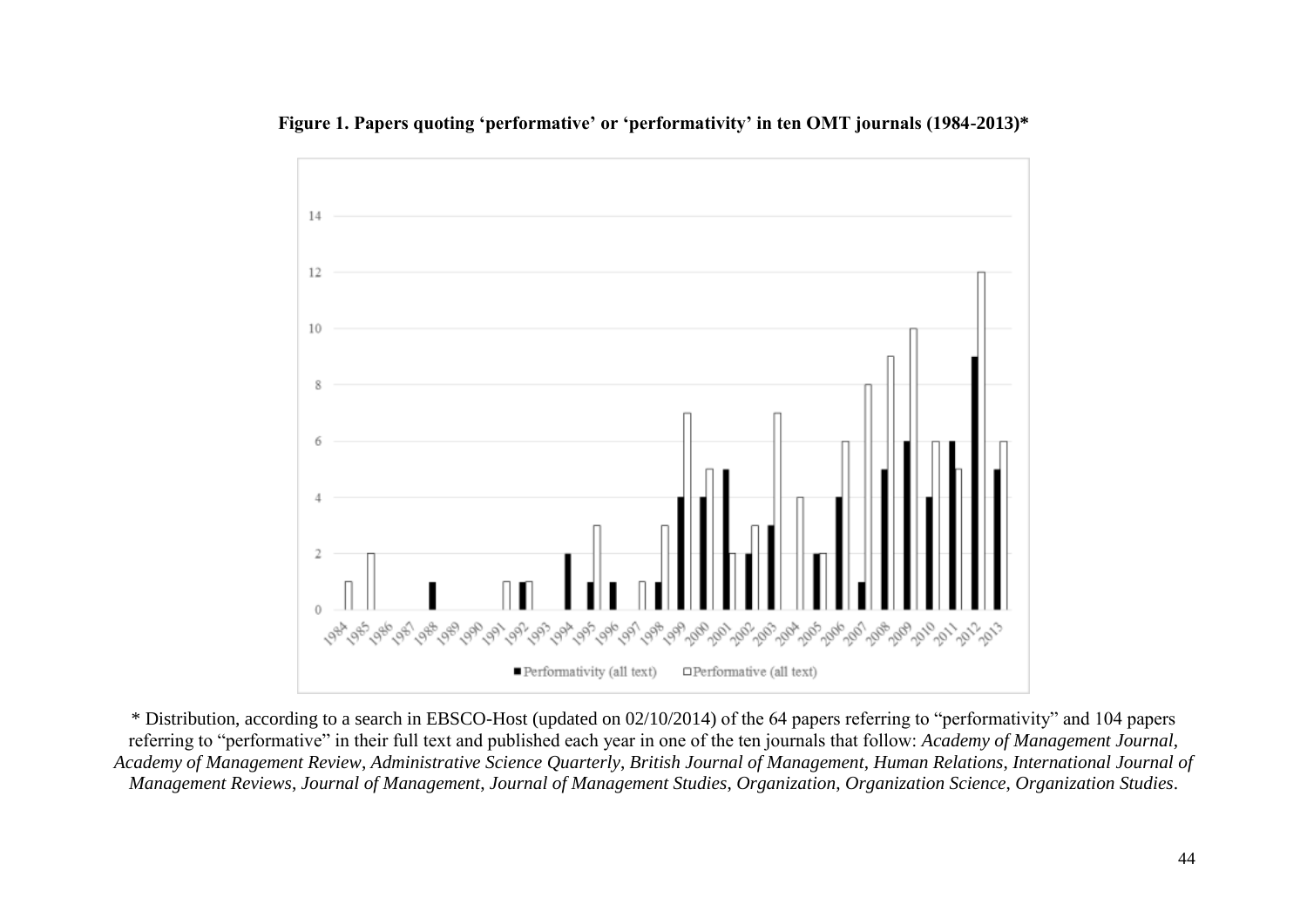| <b>Foundational</b><br>perspective                    | Foundational author(s),<br>research roots                                                                                                    | <b>Main question(s)</b>                                                     | Key concepts or thesis                                                                                                                                                     | What is<br>performed?                                        | <b>Outcomes of</b><br>performativity                                                     |
|-------------------------------------------------------|----------------------------------------------------------------------------------------------------------------------------------------------|-----------------------------------------------------------------------------|----------------------------------------------------------------------------------------------------------------------------------------------------------------------------|--------------------------------------------------------------|------------------------------------------------------------------------------------------|
| Performativity as<br>doing things with<br>words       | <b>Austin</b> (1962)<br>Searle (1969)<br>Philosophy & linguistic                                                                             | How to do things<br>with words?                                             | Processes whereby an<br>utterance does what it<br>says; speech acts;<br>typology of speech-acts                                                                            | Utterance,<br>discourse                                      | Realization of<br>actions described by<br>the performed<br>utterance                     |
| Performativity as<br>efficiency                       | Lyotard (1984/1979)<br>Philosophy & post<br>modernism                                                                                        | What characterises<br>knowledge<br>production in post-<br>modern societies? | Alignment of truth,<br>knowledge and the<br>search for efficiency in<br>post-modern societies                                                                              | Knowledge                                                    | Rationalization of<br>education systems<br>through the search<br>for performance         |
| Performativity as<br>actors' constituting<br>the self | Derrida (1979)<br>Philosophy<br>Butler (1990, 1993, 1997)<br>Gender studies                                                                  | How do actors<br>create their own<br>selves?                                | Key role of citation in the<br>constitution of actors<br>through texts                                                                                                     | Identity, gender,<br>social roles                            | Gendering<br>Enforcement of<br>political projects by<br>voicing / silencing              |
| Performativity as<br>bringing theory<br>into being    | <b>Barnes</b> (1983)<br>Pickering (1995)<br>Social Studies of Sciences<br>Callon (1998); MacKenzie<br>and Millo (2003)<br>Economic sociology | How do theories<br>shape realities?                                         | The 'performativity of<br>economics thesis';<br>influence of expert<br>bodies of knowledge                                                                                 | Expert bodies of<br>knowledge,<br>science, actor<br>networks | Scientific disciplines<br>Embodiment of<br>influential theories<br>within social reality |
| Performativity as<br>socio-materiality<br>mattering   | Barad (2003, 2007)<br>Gender studies & post-<br>humanism<br>Latour $(2005)$<br><b>Actor-Network Theory</b>                                   | How do things<br>constitute reality<br>through actors'<br>practices?        | Vocabulary to analyse<br>the constitution of<br>boundaries between<br>social and material<br>entities (intra-objects,<br>intra-action, agential<br>realism, agential cuts) | Gender, Socio-<br>material entities                          | Constitutions of<br>actors, meanings and<br>roles through socio-<br>material practices   |

# **Table 1. Foundational conceptualizations of performativity**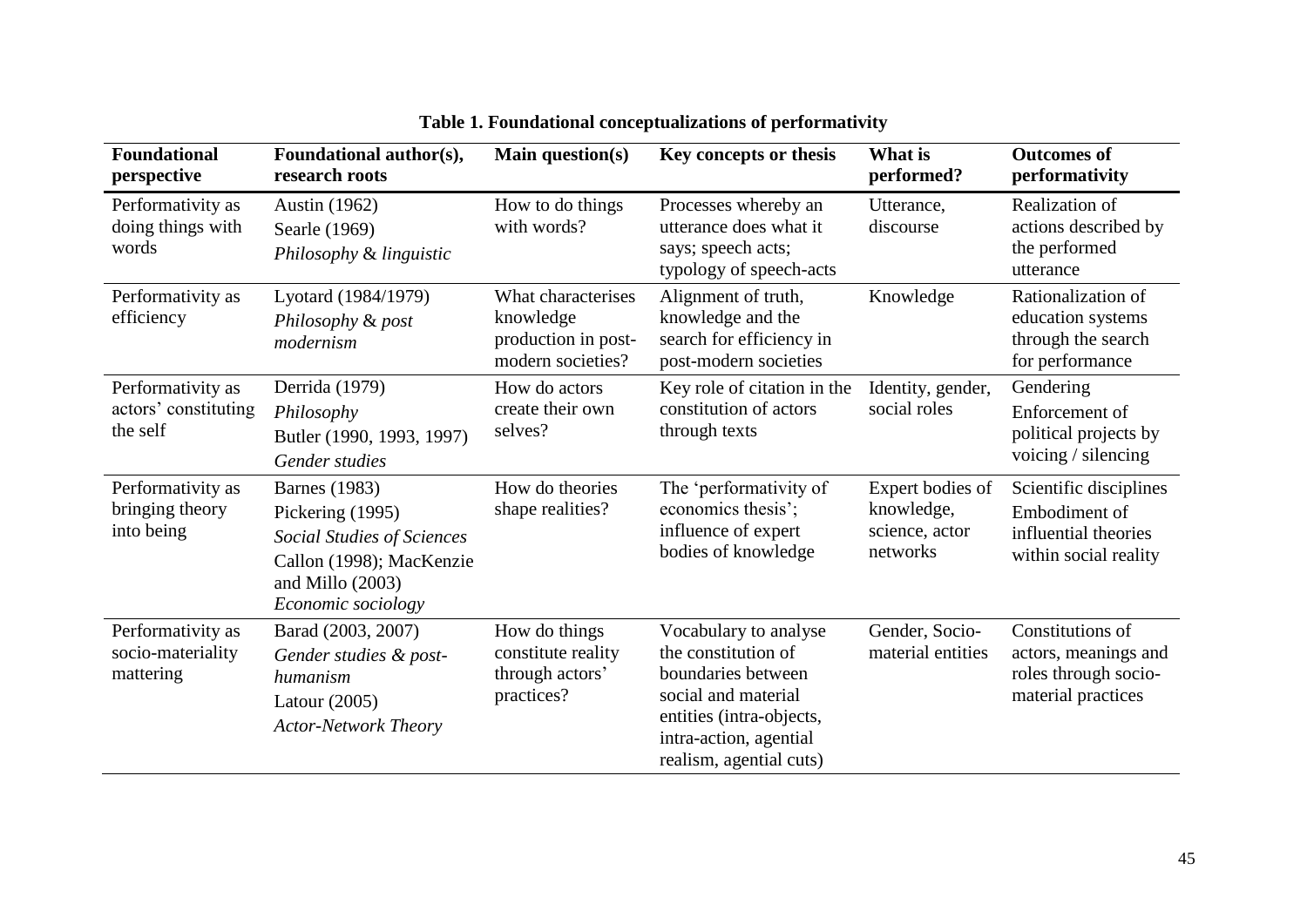| <b>Foundational</b><br><b>Perspectives</b>                                                                                                                                          | <b>Illustrative OMT papers</b><br>borrowing the perspective                                | Description of the main thesis and <i>domain of</i><br>use in OMT                                                                                                              | Main areas of concerns and/or<br>debates in OMT                                                                                                                                                       |  |
|-------------------------------------------------------------------------------------------------------------------------------------------------------------------------------------|--------------------------------------------------------------------------------------------|--------------------------------------------------------------------------------------------------------------------------------------------------------------------------------|-------------------------------------------------------------------------------------------------------------------------------------------------------------------------------------------------------|--|
| Performativity as<br>doing things with<br>words                                                                                                                                     | Ford and Ford (1995)                                                                       | Role of speech-acts and various types of<br>conversations in intentional <i>organizational</i><br>change                                                                       | Relatively little engagement with<br>Austin as a core / sole perspective<br>Lost post-structural insights from<br>Austin in the critical discourse<br>analysis re-interpretation of<br>performativity |  |
|                                                                                                                                                                                     | Kornberger and Clegg<br>(2011)                                                             | Performative role played by the <i>discourse of</i><br>strategy                                                                                                                |                                                                                                                                                                                                       |  |
| Performativity as<br>searching for<br>efficiency                                                                                                                                    | Cooper and Burrell (1988);<br>Jones (2003)                                                 | Mobilization of Lyotard's thesis and ideas to<br>advance the <i>analysis of post-modernity</i> in<br><b>OMT</b>                                                                | • Focus on educative systems as the<br>main empirical domain of<br>application                                                                                                                        |  |
|                                                                                                                                                                                     | Cowen (1996); Dey and<br>Steyaert (2007); Parker and<br>Jary (1995)                        | Critical analysis of current transformations in<br>educative systems through the notion of<br>performativity                                                                   | Tendency to conflate the non-<br>performative and anti-performative<br>stances                                                                                                                        |  |
| Fournier and Grey (2000)<br>Characterization of CMS as reconsidering the<br>alignment between truth, knowledge and the<br>search for efficiency, i.e. 'anti-performative'<br>stance |                                                                                            | Contradictions between CMS<br>scholars' 'performative' behaviours<br>in educative systems and their anti-<br>performative stance                                               |                                                                                                                                                                                                       |  |
| Performativity as<br>actors' constituting<br>the self                                                                                                                               | Borgerson (2005); Ozturk<br>and Rumens (2014); Parker<br>(2001); Tyler and Cohen<br>(2010) | Gender issues in the workplace in relation to<br>office space and artefacts<br>How masculinity is performed in the workplace<br>Need for 'queering' organization theory itself | Little works actually engage with<br>$\blacksquare$<br><b>Butler</b><br>Empirical focus on identity and<br>gender despite the broader potential                                                       |  |
|                                                                                                                                                                                     | Harding (2003); Harding et<br>al. (2011); Hodgson (2005);<br>Kenny (2010)                  | Constitution of organizational and managerial<br>roles and <i>identities</i><br>Role of <i>passion</i> in the workplace                                                        | uses of performativity through<br>citation in Derrida<br>Untapped uses of Butler's<br>assumptions to challenge and<br>question more radically ontological<br>assumptions in OMT                       |  |

# **Table 2. OMT borrowing of foundational perspectives**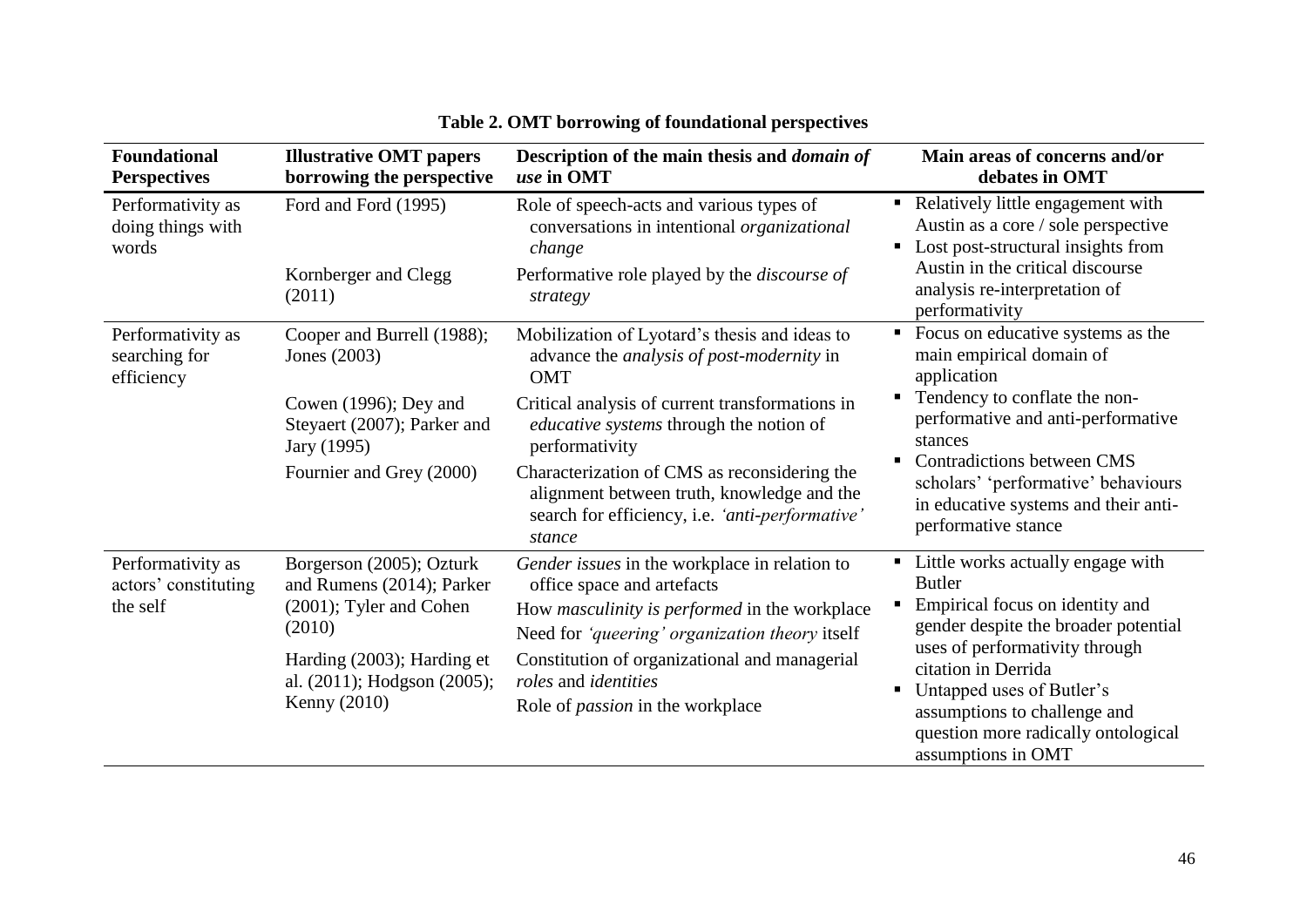| <b>Foundational</b><br><b>Perspectives</b>          | <b>Illustrative OMT papers</b><br>mobilizing the perspective                                                                                                                                                 | Description of the main thesis and domain of<br>use in OMT                                                                                                                                                                                                                                                                                                                                              | Main areas of concerns and/or<br>debates in OMT                                                                                                                                                                                                                                                                                                                       |
|-----------------------------------------------------|--------------------------------------------------------------------------------------------------------------------------------------------------------------------------------------------------------------|---------------------------------------------------------------------------------------------------------------------------------------------------------------------------------------------------------------------------------------------------------------------------------------------------------------------------------------------------------------------------------------------------------|-----------------------------------------------------------------------------------------------------------------------------------------------------------------------------------------------------------------------------------------------------------------------------------------------------------------------------------------------------------------------|
| Performativity as<br>bringing theory into<br>being  | Ferraro, Pfeffer and Sutton<br>(2005)<br><b>Cabantous and Gond</b><br>$(2011)$ ; Cabantous, Gond,<br>and Johnson-Cramer (2010)<br>D'Adderio and Pollock<br>$(2014)$ ; Gheman, Trevino,<br>and Garud $(2013)$ | Influence of economic language in<br>management<br>Performative praxis whereby theories theory<br>are instantiated within organizational context<br>can help reconsider the analysis of <i>decision</i> -<br>making<br>Analysis of <i>modularity</i> theory is performed<br>through organizational routines<br>Study of the <i>value work</i> whereby a new code of<br>conducts is performed into being | • Focus on economics and relative<br>neglected of how alternative<br>theories/body of knowledge are<br>performed<br>• Lost opportunity to reconsider<br>managerial and organizational<br>reflexivity about theory and to<br>analyse the academic-practice<br>relationships<br>• Lack of analysis of multiple theories<br>struggle to be performed in<br>organizations |
| Performativity as<br>socio-materiality<br>mattering | Keevers et al. $(2012)$ ;<br>Leonardi (2010); Nyberg<br>(2009); Orlikowski and<br>Scott (2014)                                                                                                               | Influence of discursive-material entities<br>produced by <i>information technology</i> on<br>actors' practices; Shifts in <i>practices of</i><br><i>valuation</i> and evaluation (accounting)                                                                                                                                                                                                           | • Difficulty to assume empirically<br>Barad's radical ontological<br>assumptions<br>• Focus on IT as the core empirical<br>domain                                                                                                                                                                                                                                     |

### **Table 2. OMT borrowing of foundational perspectives (Continued)**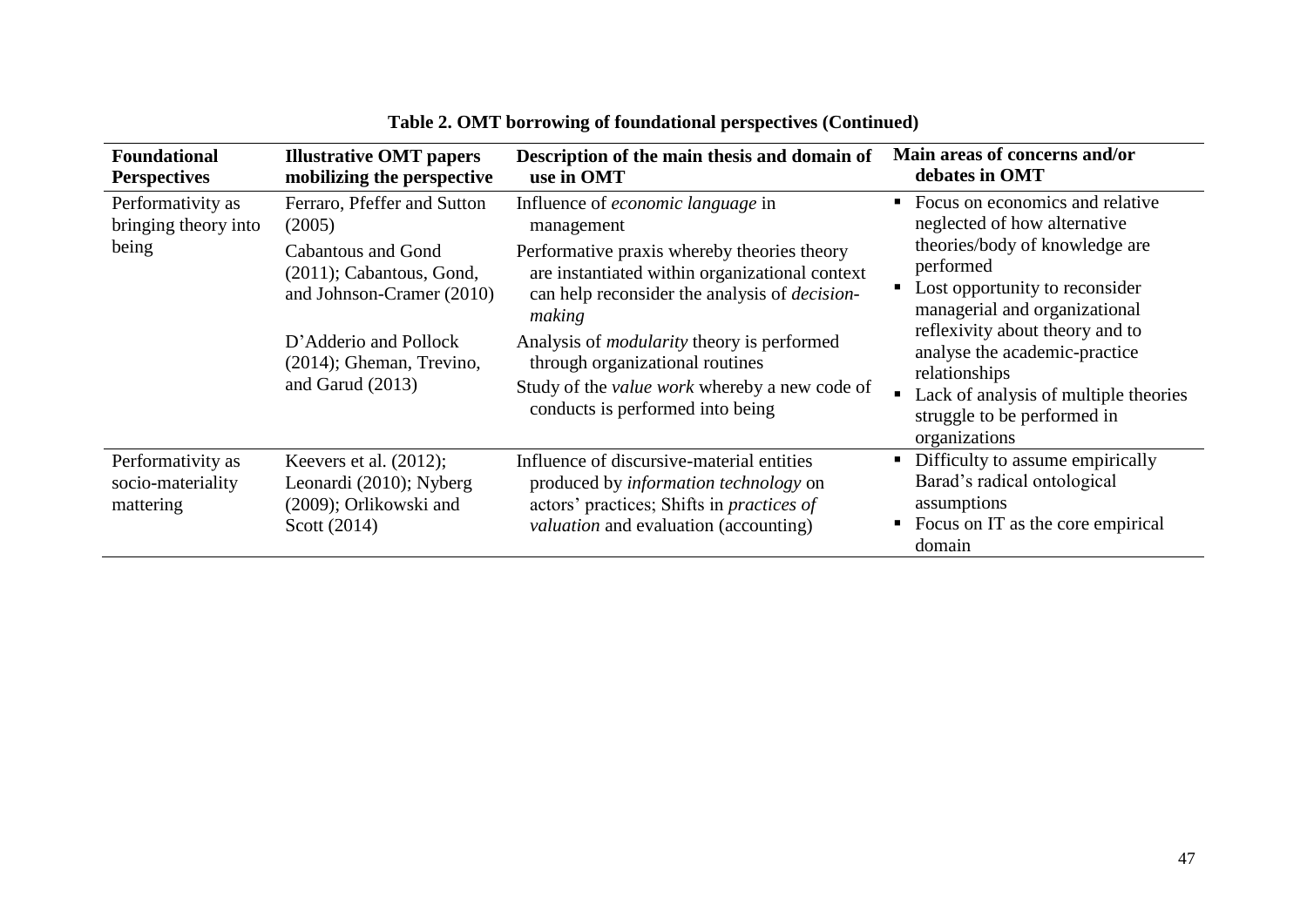| Organizational<br>perspectives<br>Seminal<br>publications                                              | Underlying<br>foundational<br>perspectives                  | <b>Illustrative papers in</b><br><b>OMT</b>                 | Description of the main thesis and <i>domain</i> of<br>use in OMT                                                                                                                                                                                                            | Main areas of concerns<br>and/or debates in OMT                                                                                                                                  |
|--------------------------------------------------------------------------------------------------------|-------------------------------------------------------------|-------------------------------------------------------------|------------------------------------------------------------------------------------------------------------------------------------------------------------------------------------------------------------------------------------------------------------------------------|----------------------------------------------------------------------------------------------------------------------------------------------------------------------------------|
| Performativity<br>as constitutive<br>communication<br>Ashcraft, Kuhn,                                  | Performativity<br>as doing things<br>with words<br>(Austin) | Cooren (2004)                                               | Mobilize Searle's notion of speech act to show<br>the <i>power</i> (and agency) of texts in<br>organizations, and to reconsider the<br>constitution of organizations                                                                                                         | Clear and sincere<br>$\blacksquare$<br>anchoring in Austin and<br>Searle approaches<br>Aims at redefining<br>ш                                                                   |
| and Cooren<br>(2009)<br>Taylor (1993)<br>Taylor and Van                                                | Actor-Network<br><i>Theory</i><br>(Latour, 1986)            | Stohl and Stohl (2011)<br>Schoeneborn and Scherer<br>(2012) | Extends CCO approach to analyze how<br>clandestine and terror organizations are<br>constituted through third-party<br>communication                                                                                                                                          | organizations as flows of<br>communicative events<br>Bounded empirically by<br>Π<br>its focus on                                                                                 |
| <i>Every</i> (2000)                                                                                    |                                                             | Christensen, Morsing and<br>Thyssen $(2013)$                | Apply CCO to reconsider the notion that gaps<br>in Corporate Social Responsibility discourses<br>and practices are necessary forms of<br>organizational hypocrisy                                                                                                            | 'communication events'                                                                                                                                                           |
| Performativity<br>as the<br>expression of<br>routine<br>Feldman (2000)<br>Feldman &<br>Pentland (2003) | Actor-Network<br><b>Theory</b>                              | D'Adderio (2008)                                            | Explicit mobilization of Callon's view to<br>theorize whether routines perform into being<br>(routines-as-expressions) the set of<br>behaviours they are supposed to simply<br>describe (routines-as-representations).<br>Acknowledgement of routines' material<br>dimension | Distant and loose<br>$\blacksquare$<br>anchoring in a<br>foundational<br>performativity perspective<br>yet progressive re-<br>bridging with it<br>Potential to explore the<br>п. |
|                                                                                                        |                                                             | Labatut, Aggeri, and<br>Girard (2012)                       | Study the emergence of new routines/practices<br>with a focus on the disciplinary power of<br>technology, and the sources of the ostensive<br>dimension of routines                                                                                                          | specific roles played by<br>routines in the organizing<br>of multiple forms of<br>performativity                                                                                 |

**Table 3. Creative Re-appropriations of Performativity in OMT**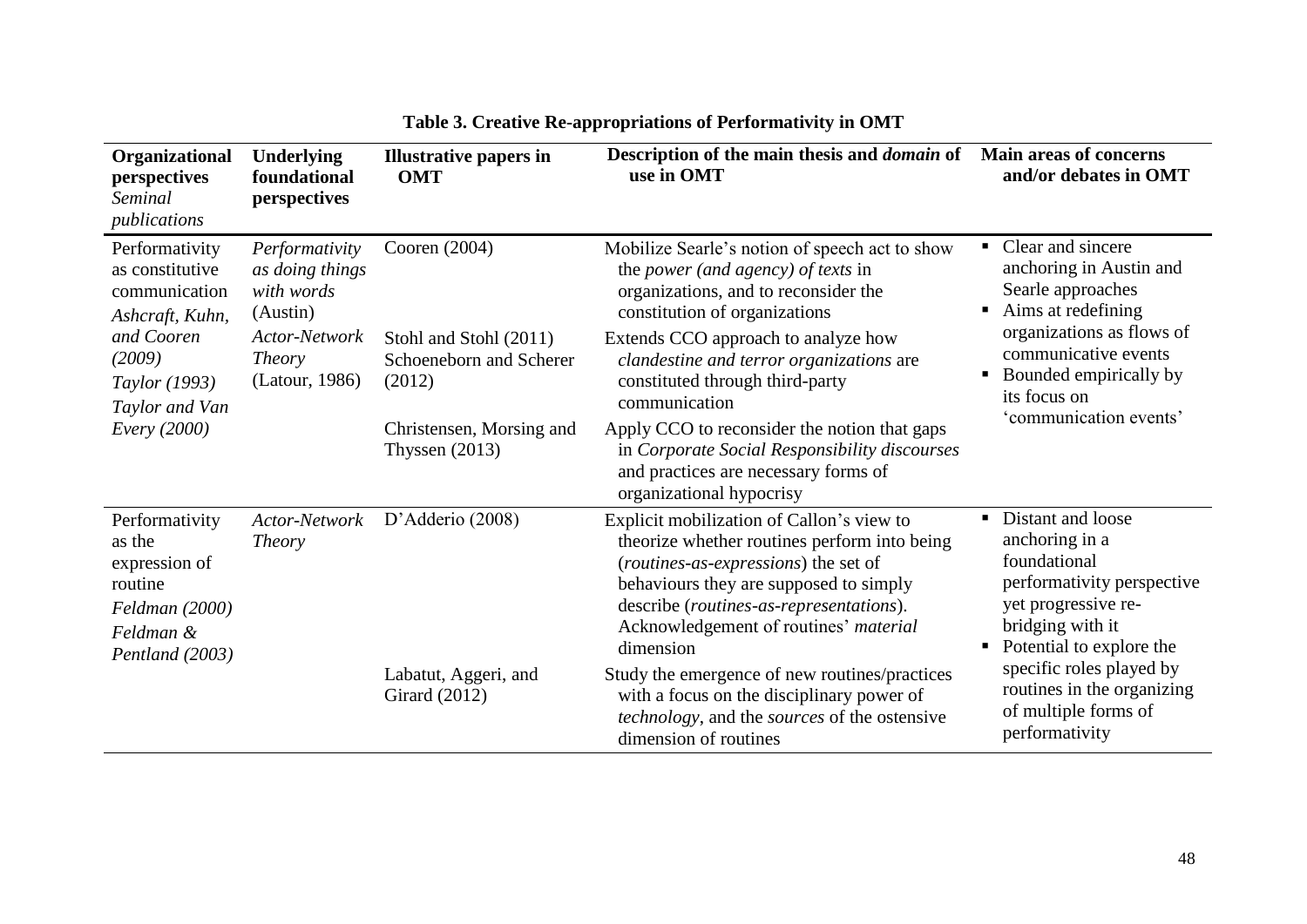| Organizational<br>perspectives<br>Seminal<br>publications                                                       | Underlying<br>foundational<br>perspectives                                                                                                                                                 | Illustrative papers in OMT                                      | Description of the main thesis and domain of<br>use in OMT                                                                                                                                                                                                                                                                                                                                                                                         | Main areas of concerns<br>and/or debates in OMT                                                                                                                                                                                                                                                                                  |
|-----------------------------------------------------------------------------------------------------------------|--------------------------------------------------------------------------------------------------------------------------------------------------------------------------------------------|-----------------------------------------------------------------|----------------------------------------------------------------------------------------------------------------------------------------------------------------------------------------------------------------------------------------------------------------------------------------------------------------------------------------------------------------------------------------------------------------------------------------------------|----------------------------------------------------------------------------------------------------------------------------------------------------------------------------------------------------------------------------------------------------------------------------------------------------------------------------------|
| Performativity<br>as making<br>critical theory<br>influential<br>Spicer,<br>Alvesson, and<br>Kärreman<br>(2009) | Performativity<br>as efficiency<br>(Lyotard)<br>Performativity<br>as actors'<br>constituting<br><i>the self</i><br>(Butler)<br>Performativity<br>as doing things<br>with words<br>(Austin) | Alvesson and Spicer<br>(2012)<br>Wickert and Schaefer<br>(2014) | Mobilize the concept of critical performativity<br>to investigate <i>leadership</i> and develop a<br>critical / non-functionalist approach to<br>leadership<br>Use the case of Corporate Social Responsibility<br>to explain how to make critical theory<br>influential by developing a " <i>progressive</i><br>understanding of performativity" that would<br>allow critical management scholars to have<br>more influence on managerial practice | Conflation of multiple<br>$\blacksquare$<br>distinct views on<br>performativity that are not<br>always made explicit (e.g.,<br>Lyotard vs. Butler)<br>Neglect of important<br>dimensions of its claimed<br>foundational authors such<br>as materiality<br>Useful to explore the<br>potential subversive use of<br>critical works |

### **Table 3. Creative Re-appropriations of Performativity in OMT**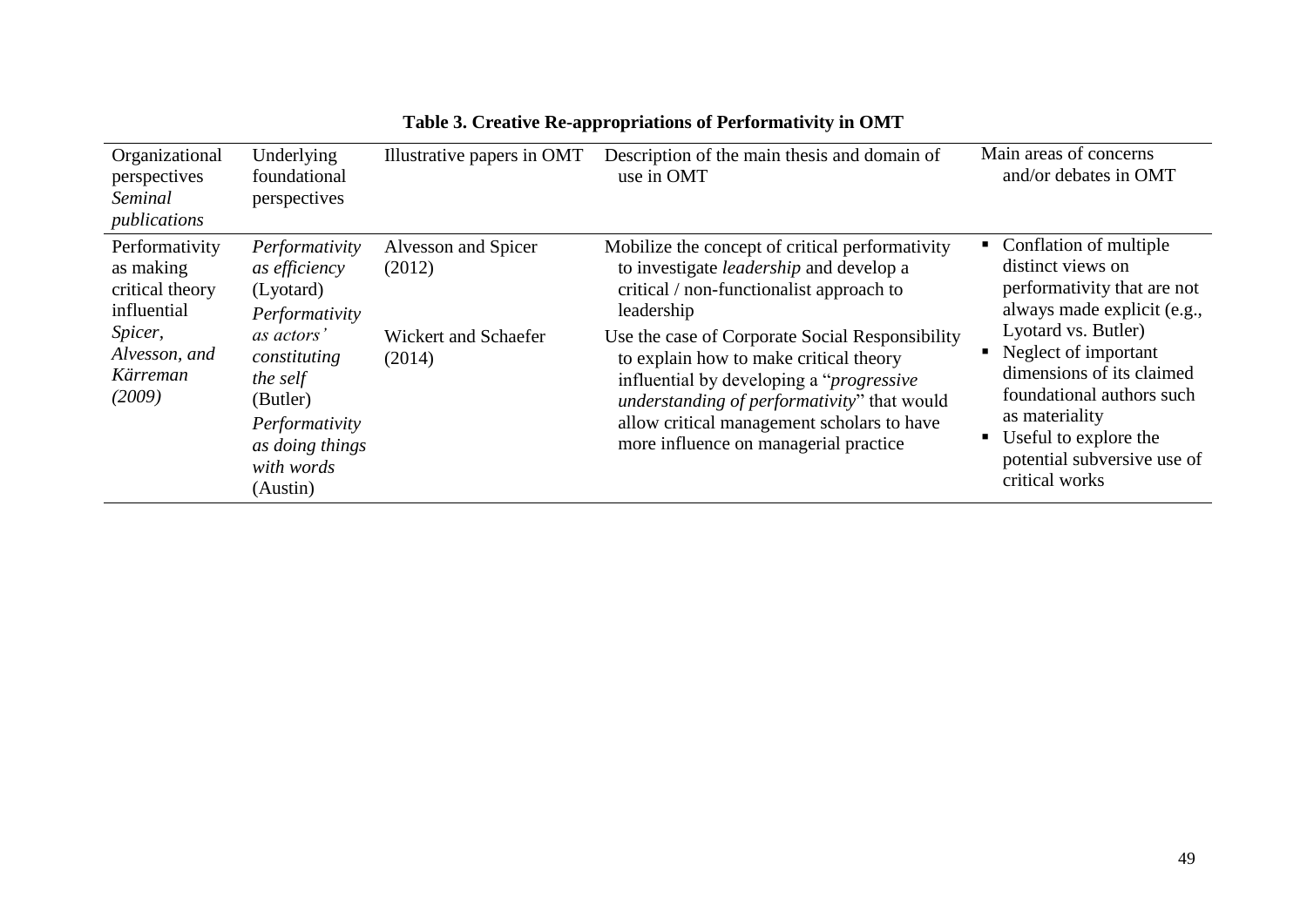#### **Appendix One**

#### **Figure 1**

In order to construct Figure 1, we searched the Business Source Complete EBSCO database for the term 'performativity' in the 'Full Text' fields in papers published up to 2013 in the eleven leading OMT journals listed in the table below. We excluded book reviews. We then performed the same search with the term 'performative'. Table A1 (below) reports the result of this search. We sorted the publications by year in order to construct Figure 1 that is reported in the review.

**Table A1. Number of OMT papers using the terms 'performativity' and 'performative'**

| <b>Journal</b>                              | <b>Performativity</b><br>(Full text) | <b>Performative</b><br>(Full text) |
|---------------------------------------------|--------------------------------------|------------------------------------|
|                                             |                                      |                                    |
| <b>Academy of Management Journal</b>        |                                      |                                    |
| <b>Academy of Management Review</b>         | Ξ.                                   | 15                                 |
| Administrative Science Quarterly            |                                      |                                    |
| <b>British Journal of Management Review</b> | 10                                   | 18                                 |
| <b>Human Relations</b>                      | 10                                   | 10                                 |
| Internat. J. of Management Reviews          | 3                                    | 8                                  |
| Journal of Management                       |                                      |                                    |
| Journal of Management Studies               | 13                                   | 22                                 |
| <b>Organization Science</b>                 |                                      | 19                                 |
| <b>Organization Studies</b>                 | 6                                    | 10                                 |
| Organization                                | 12                                   | 10                                 |
|                                             | 70                                   |                                    |

#### **Critical and historical review of illustrative OMT papers on performativity**

As our aim is to *critically review* how OMT scholars have used the terms 'performativity' and 'performative', we focused on papers that: (1) use one of these two words explicitly; (2) clearly engage with one or these two terms, that is use the notion of performativity or of the performative to make a central point in their argument; and (3) represent the diversity of approaches to performativity.

To do so, we restricted the search in the EBSCO database for the papers using either or both of these two terms ('performativity' OR 'performative') in the Abstract or Author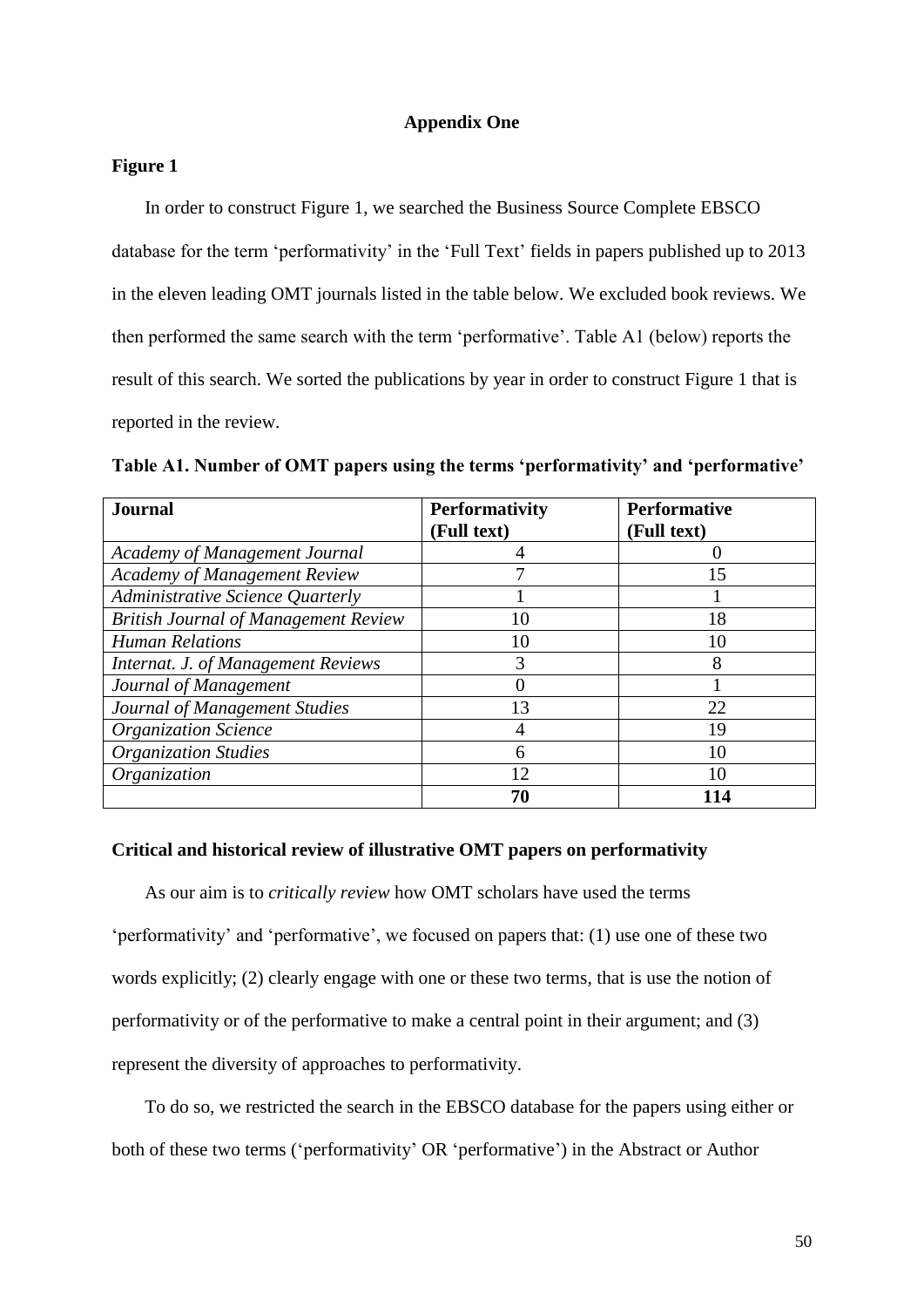supplied abstract field. We restricted our search to the same 11 leading OMT journals listed above. The search returned 46 papers, as Table A2 shows. We read all these papers and selected a subset of the ones that met our criteria to analyze what scholars do with performativity.

| Table A2. Number of OMT papers using the terms 'performativity' OR 'performative' |  |
|-----------------------------------------------------------------------------------|--|
| in the Abstract                                                                   |  |

| <b>Journal</b>                              | <b>Performativity OR Performative</b><br>(Abstract) |
|---------------------------------------------|-----------------------------------------------------|
| <b>Academy of Management Journal</b>        |                                                     |
| <b>Academy of Management Review</b>         | $\mathcal{D}_{\mathcal{A}}$                         |
| Administrative Science Quarterly            |                                                     |
| <b>British Journal of Management Review</b> |                                                     |
| <b>Human Relations</b>                      | 12                                                  |
| Internat. J. of Management Reviews          | $\mathcal{D}_{\mathcal{L}}$                         |
| Journal of Management                       |                                                     |
| Journal of Management Studies               |                                                     |
| <b>Organization Science</b>                 | 8                                                   |
| <b>Organization Studies</b>                 |                                                     |
| Organization                                | 16                                                  |
|                                             |                                                     |